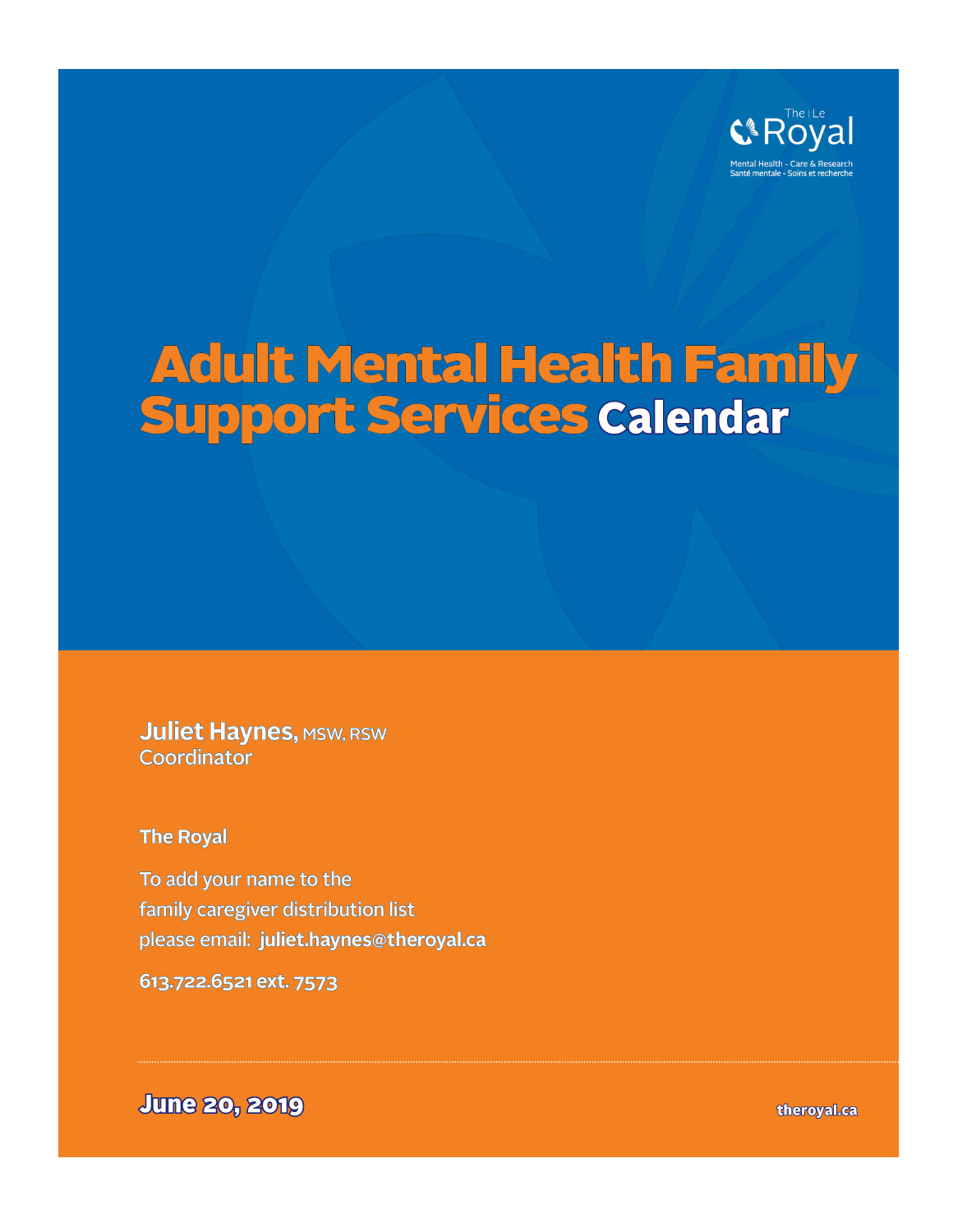

## **Contents**

| 27 |
|----|
|    |
|    |
|    |
|    |
|    |
|    |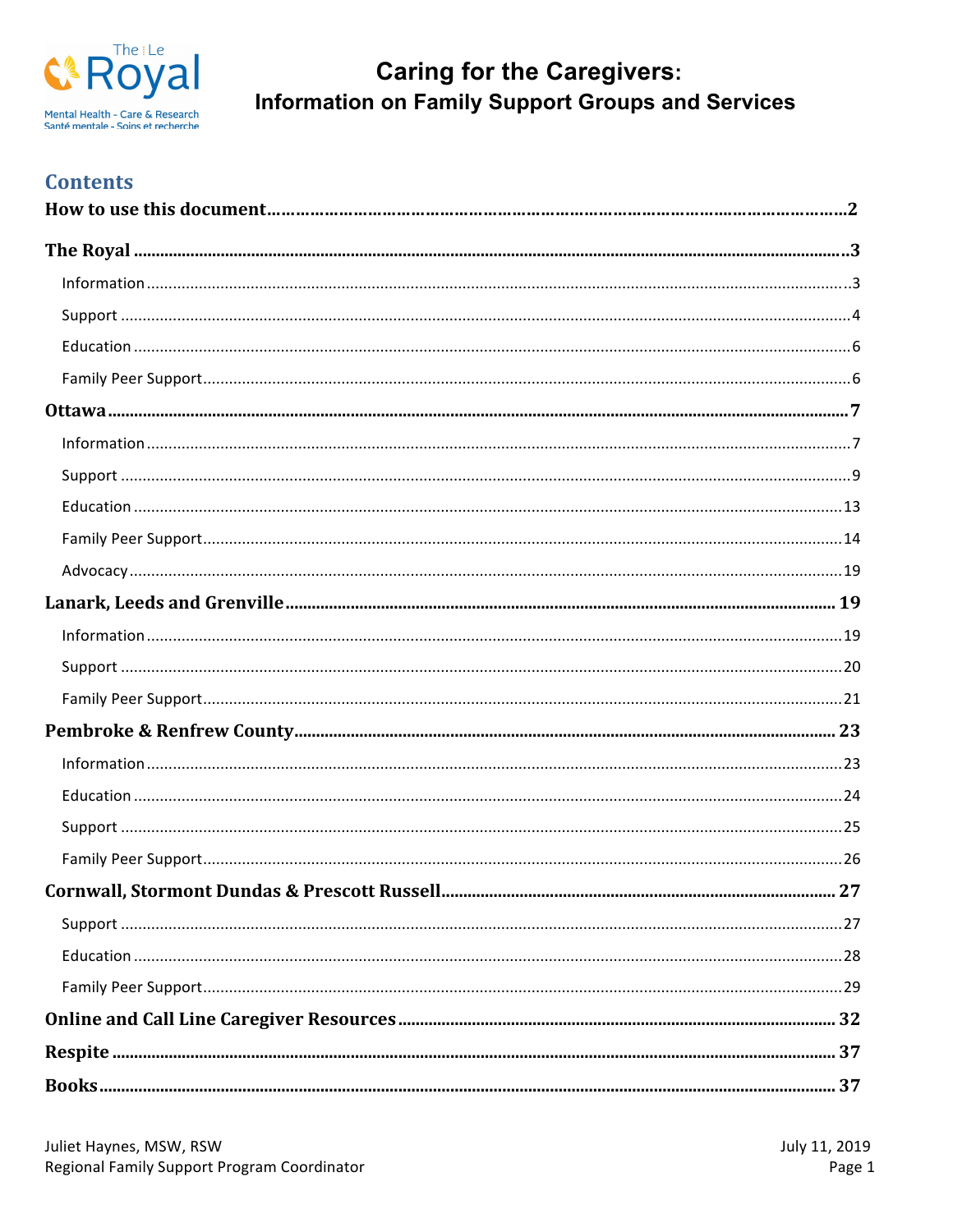

#### **How to Use this Document:**

#### **Not sure where to start? Answering these questions may help:**

#### **1.** Where are you interested in attending a group?

- a) The Royal? Please visit the "Royal section" pg. 2
- b) Ottawa? Please visit the "Ottawa section" pg. 7
- c) Lanark, Leeds and Grenville? Please visit the "Lanark, Leeds and Grenville section" pg. 18
- d) Pembroke & Renfrew County? Please visit the "Pembroke & Renfrew County section" pg. 22
- e) Cornwall, Stormont Dundas & Prescott Russell? Please visit the "Cornwall, Stormont Dundas & Prescott Russell section" pg. 26
- **2.** What are you interested in gaining from a group meeting?
- a) Interested in learning more about mental illness or a particular topic? Please visit an "information or education section" dependent upon your location. (The Royal pg. 2 or 5; Ottawa pg. 7 or 12; Lanark, Leeds and Grenville pg. 18; Pembroke & Renfrew County pg. 22 **or** 23; Cornwall, Stormont Dundas & Prescott Russell pg. 27)
- b) Interested in attending a support group with folks in similar situations to you with trained facilitators? Please visit a "support section" dependent upon your location. (The Royal pg. 2; Ottawa pg. 7; Lanark, Leeds and Grenville pg. 19; Pembroke & Renfrew County pg. 24; Cornwall, Stormont Dundas & Prescott Russell pg. 26)
- c) Interested in gaining support from folks who have been in similar situations to you? Please visit a "family peer support section" dependent upon your location.
- d) Interested in learning more about advocacy? Please visit our Ottawa advocacy section pg. 18
- e) Are you interested in online and call in resources? Please visit pg. 31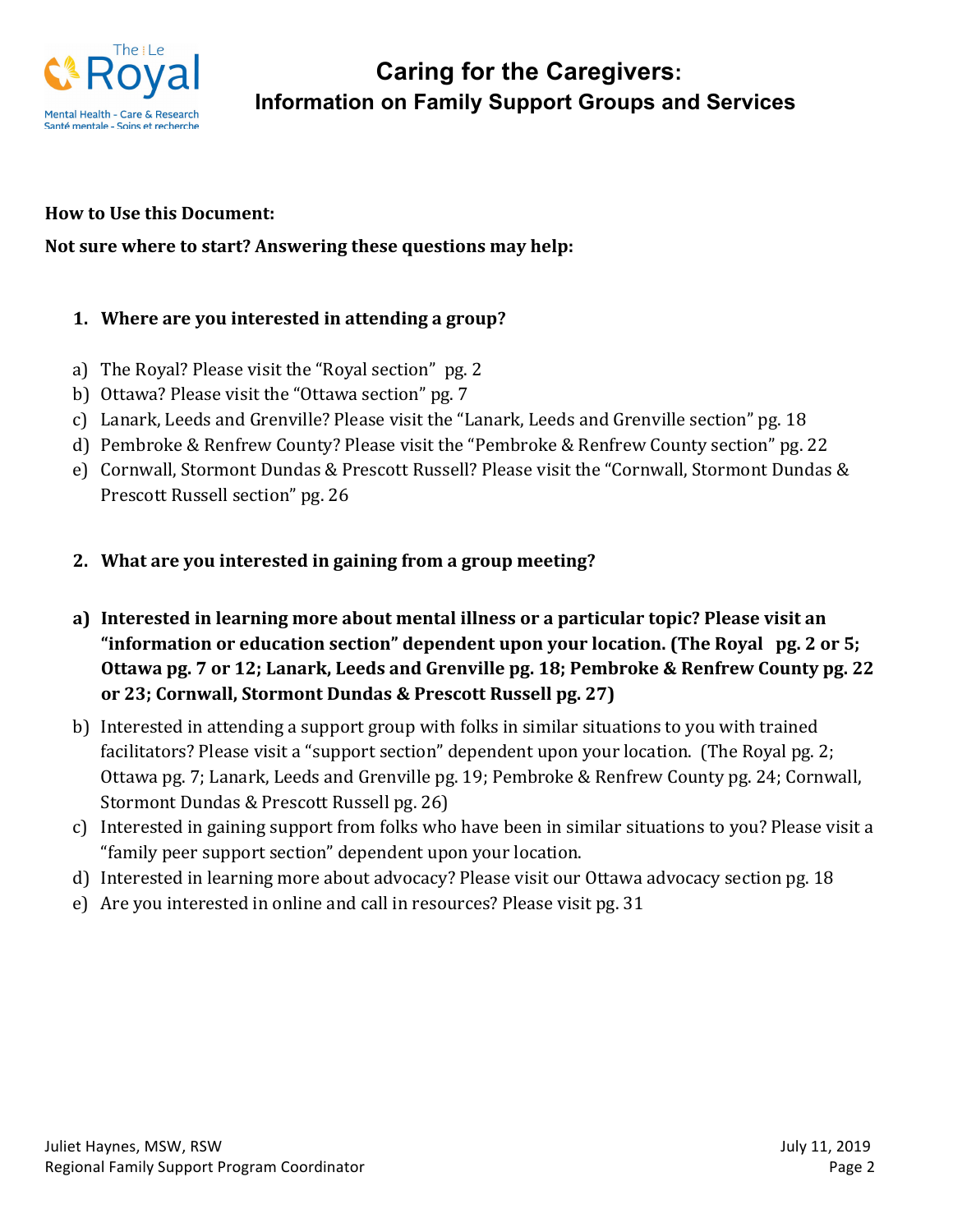

## **The Royal**

The Royal Regional Family Support Program offers many different groups depending on your needs. These groups are organized into: Information (available via Telemedicine at some **locations), Support, Education, and Family Peer Support.** 

## **Information**

| Name:         | <b>Communication: It's a Family Matter, Conversations at The Royal</b>                                                                                          |
|---------------|-----------------------------------------------------------------------------------------------------------------------------------------------------------------|
| Location:     | The Royal, 1145 Carling Avenue, Ottawa - Auditorium                                                                                                             |
| Date and      | Annually on the third Thurs in February from 7:00-8:30pm                                                                                                        |
| Time:         |                                                                                                                                                                 |
| Description:  | Annual Conversations Event and Family Group Agency Fair (6:00-7:00)                                                                                             |
|               | Are you looking for ways to address lack of awareness and support someone in                                                                                    |
|               | seeking help even when the right resources appear unavailable? You are not                                                                                      |
|               | alone. These are tough situations many families face. Please join us for this                                                                                   |
|               | edition of Conversations at The Royal where a panel of experienced caregivers<br>and health care professionals will share the best communication strategies for |
|               | improving relationships. Acquire ideas and communication techniques for                                                                                         |
|               | motivating change.                                                                                                                                              |
|               | Be sure to come early to enjoy refreshments and meet local family support                                                                                       |
|               | services, including: Bereaved Families of Ontario, Ottawa Division; Hopewell;                                                                                   |
|               | National Alliance on Mental Illness (NAMI) Family-to-Family Education Programs                                                                                  |
|               | in Ontario; Ottawa Network for Borderline Personality Disorders (ON-BPD);                                                                                       |
|               | Parents' Lifelines of Eastern Ontario (PLEO); The OASIS in Kanata; The Royal                                                                                    |
|               | Family Advisory Council; The Royal Family Support Program with The Royal<br>Foundation.                                                                         |
|               | View the video from the Family Matters conversations                                                                                                            |
| Professional  | Panel presentation/no fee                                                                                                                                       |
| or Peer       |                                                                                                                                                                 |
| Support/Fees: |                                                                                                                                                                 |
| Contact:      | * Registration required for main event; no registration needed to attend<br>agency fair.                                                                        |
|               |                                                                                                                                                                 |
|               | <b>Sue Walton</b>                                                                                                                                               |
|               | <b>Community Relations</b><br>Relations communautaire                                                                                                           |
|               |                                                                                                                                                                 |
|               | T. 613.722.6521 ext.<br>1145, ave. Carling                                                                                                                      |
|               | 6349<br>Ave.                                                                                                                                                    |
|               | F. 613.722.4577<br>Ottawa, Ontario                                                                                                                              |
|               | Canada K1Z 7K4<br>C. 613.857.9752<br>sue.walton@theroyal.ca                                                                                                     |
|               |                                                                                                                                                                 |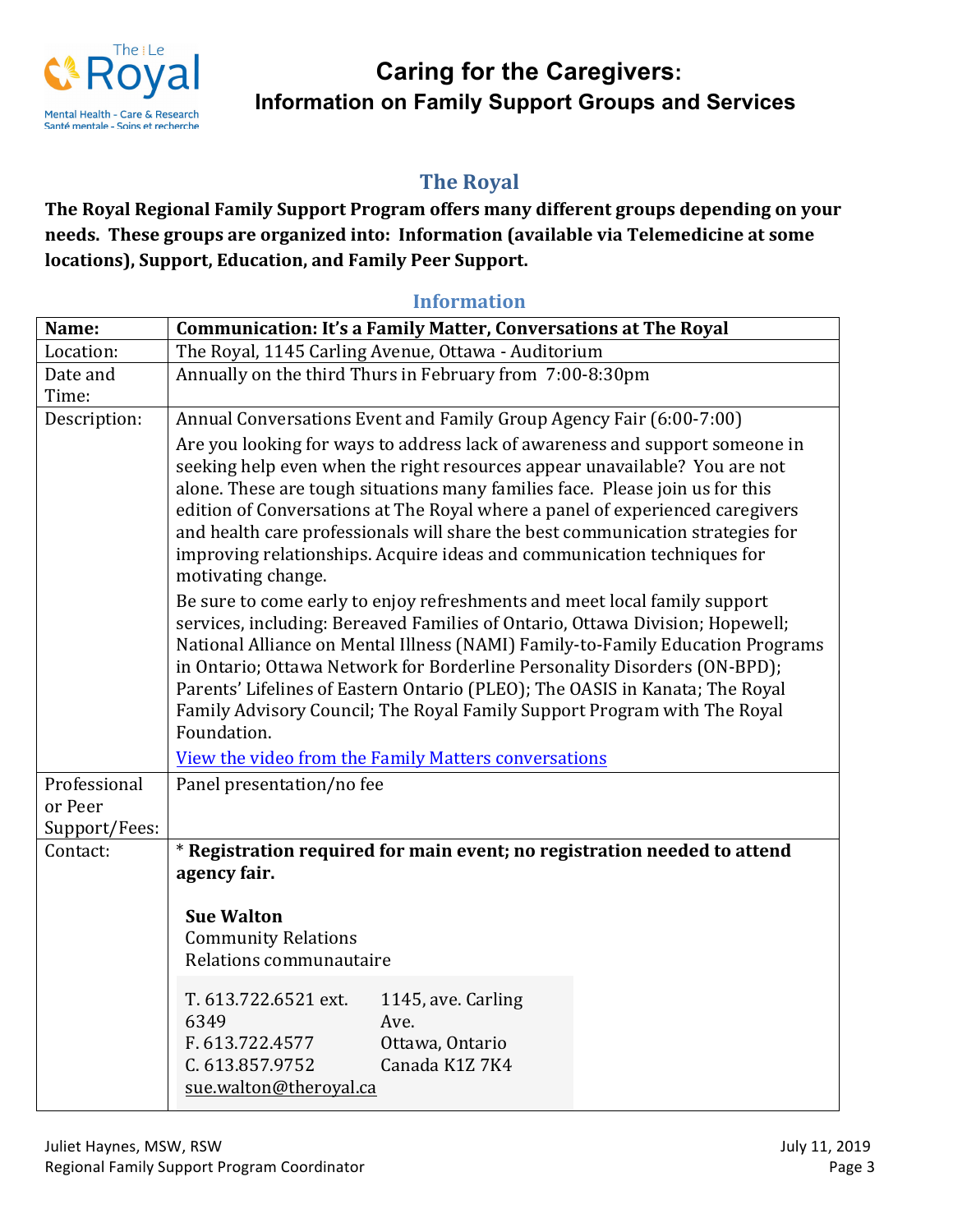

| <b>Name</b>   | <b>Family Information Group</b>                                                                                            |
|---------------|----------------------------------------------------------------------------------------------------------------------------|
| Location:     | The Royal, 1145 Carling Avenue, Ottawa, Room 1424 or 1425 (as indicated).                                                  |
|               | Also available via telemedicine in Pembroke located at Care for Civic Complex,<br>425 Cecilia Street, Lower Level, Room C. |
| Date and      | First Tues of the month 6:00 pm-7:30 pm.                                                                                   |
| Time:         |                                                                                                                            |
| Description:  | The information groups feature guest presenters on a variety of topics. The                                                |
|               | information groups are hosted at The Royal and offered at remote sites via                                                 |
|               | telemedicine. Open to public. No registration required.                                                                    |
| Professional  | Professional/no fee                                                                                                        |
| or Peer       |                                                                                                                            |
| Support/Fees: |                                                                                                                            |
| Contact:      | Deborah Mullins, MSW, RSW 613.722.6521 ext. 7221                                                                           |
|               | Jillian Crabbe, MSW, RSW 613.722.6521 ext. 6197                                                                            |
|               | Juliet Haynes, MSW, RSW 613.722.6521 ext. 7573                                                                             |

### **Support**

| <b>Name</b>   | <b>Family Support Group</b>                                                  |
|---------------|------------------------------------------------------------------------------|
| Location:     | The Royal, 1145 Carling Avenue, Ottawa, Room 1424 or 1425 (as indicated)     |
| Date and      | Third Tues of the month: 6:00-7:30 pm.                                       |
| Time:         |                                                                              |
| Description:  | The support groups are facilitated by social workers for family caregivers   |
|               | supporting an adult who is living with mental health challenges. The support |
|               | groups are open to public. No registration required.                         |
| Professional  | Professional/no fee                                                          |
| or Peer       |                                                                              |
| Support/Fees: |                                                                              |
| Contact:      | Deborah Mullins, MSW, RSW 613.722.6521 ext. 7221                             |
|               | Jillian Crabbe, MSW, RSW 613.722.6521 ext. 6197                              |
|               | Juliet Haynes, MSW, RSW 613.722.6521 ext. 7573                               |

| <b>Name</b>  | The Royal Ottawa ACTT Family and Loved Ones Group                                |
|--------------|----------------------------------------------------------------------------------|
| Location:    | 2121 Carling Ave, Suite 201                                                      |
| Date and     | The last Thursday of the month: 6:00-7:00pm January - September.                 |
| Time:        | beginning again in September 2019                                                |
| Description: | This group is open to the family and loved ones of the Catherine street and Bank |
|              | Street ACTT Teams. A confidential place to learn general information about       |
|              | mental health related issues.                                                    |
| Professional | Professional/no fee                                                              |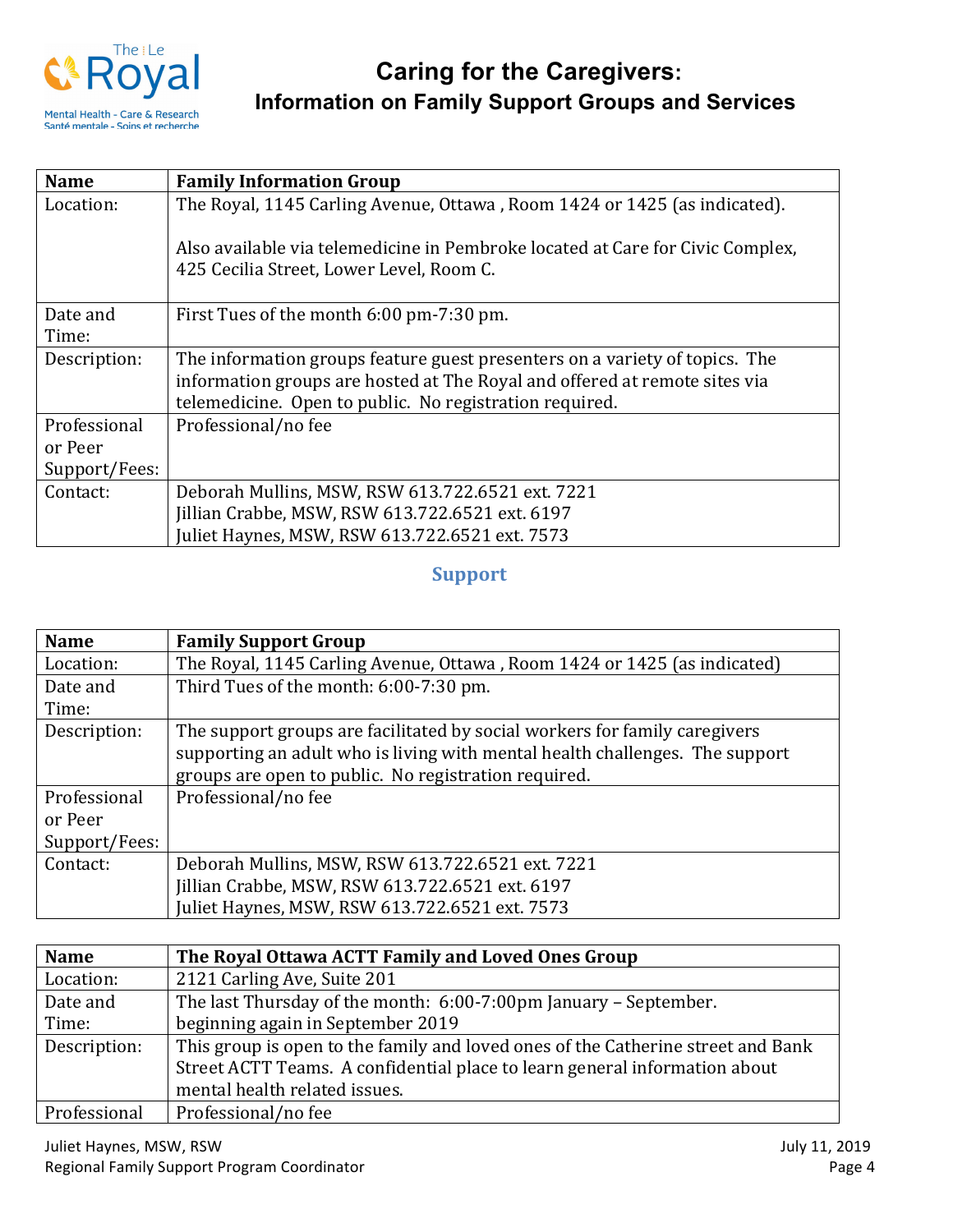

| or Peer       |                                                 |
|---------------|-------------------------------------------------|
| Support/Fees: |                                                 |
| Contact:      | For more information please contact:            |
|               | Catherine Street ACTT 613.722.6521 ext. 7019 or |
|               | Bank Street ACTT ext. 7300                      |

| <b>Name</b>   | <b>Family Support Group FORENSIC FAMILIES</b>                                                                                                                                                                                           |
|---------------|-----------------------------------------------------------------------------------------------------------------------------------------------------------------------------------------------------------------------------------------|
| Location:     | The Royal, 1145 Carling Avenue, Ottawa, room provided upon registration                                                                                                                                                                 |
| Date and      | The second Wed of each month                                                                                                                                                                                                            |
| Time:         | $6:00-8:00$ pm                                                                                                                                                                                                                          |
| Description:  | Here is an opportunity for caregivers of individuals involved in the forensic<br>mental health system to make meaningful connections with other families while<br>receiving professional support and education in a warm and empathetic |
|               | environment.                                                                                                                                                                                                                            |
| Professional  | Professional/no fee                                                                                                                                                                                                                     |
| or Peer       |                                                                                                                                                                                                                                         |
| Support/Fees: |                                                                                                                                                                                                                                         |
| Contact:      | To register please contact the social workers listed below:                                                                                                                                                                             |
|               | Sarah Telford MSW, RSW 613.722.6521 ext. 6148 or sarah.telford@theroyal.ca                                                                                                                                                              |
|               | Jenn Robbins MSW, RSW 613.722.6521 ext. 6776 or jenn.robbins@theroyal.ca                                                                                                                                                                |
|               | Juliet Haynes MSW, RSW 613.722.6521 ext. 7573 or juliet.haynes@theroyal.ca                                                                                                                                                              |

| <b>Name</b>   | <b>GERIATRIC PSYCHIATRY Caregiver &amp; Family Support Group</b>                                                                                                                                                                                                                                                                                              |
|---------------|---------------------------------------------------------------------------------------------------------------------------------------------------------------------------------------------------------------------------------------------------------------------------------------------------------------------------------------------------------------|
| Location:     | The Royal, 1145 Carling Avenue, Ottawa, Please present to the Geriatric Program<br>waiting room on the second floor                                                                                                                                                                                                                                           |
| Date and      | The second Thursday of every month, September through June                                                                                                                                                                                                                                                                                                    |
| Time:         | $1:00 \text{pm} - 2:30 \text{pm}.$                                                                                                                                                                                                                                                                                                                            |
| Description:  | An opportunity to connect with other families who have experience caring for a<br>loved one with mental health challenges and/or dementias. A safe environment<br>to share your concerns and challenges and receive support from both<br>professionals and peers. A variety of guest speakers will present on topics of<br>interest specific to older adults. |
| Professional  | Professional/no fee                                                                                                                                                                                                                                                                                                                                           |
| or Peer       |                                                                                                                                                                                                                                                                                                                                                               |
| Support/Fees: |                                                                                                                                                                                                                                                                                                                                                               |
| Contact:      | No pre-registration needed.                                                                                                                                                                                                                                                                                                                                   |
|               | Please contact the group facilitators for more information:                                                                                                                                                                                                                                                                                                   |
|               | Allison Eadie, MSW, RSW, ext 6581 or allison.eadie@theroyal.ca                                                                                                                                                                                                                                                                                                |
|               | Deborah Mullins, MSW, RSW 613.722.6521 ext. 7221or                                                                                                                                                                                                                                                                                                            |
|               | deborah.Mullins@theroyal.ca                                                                                                                                                                                                                                                                                                                                   |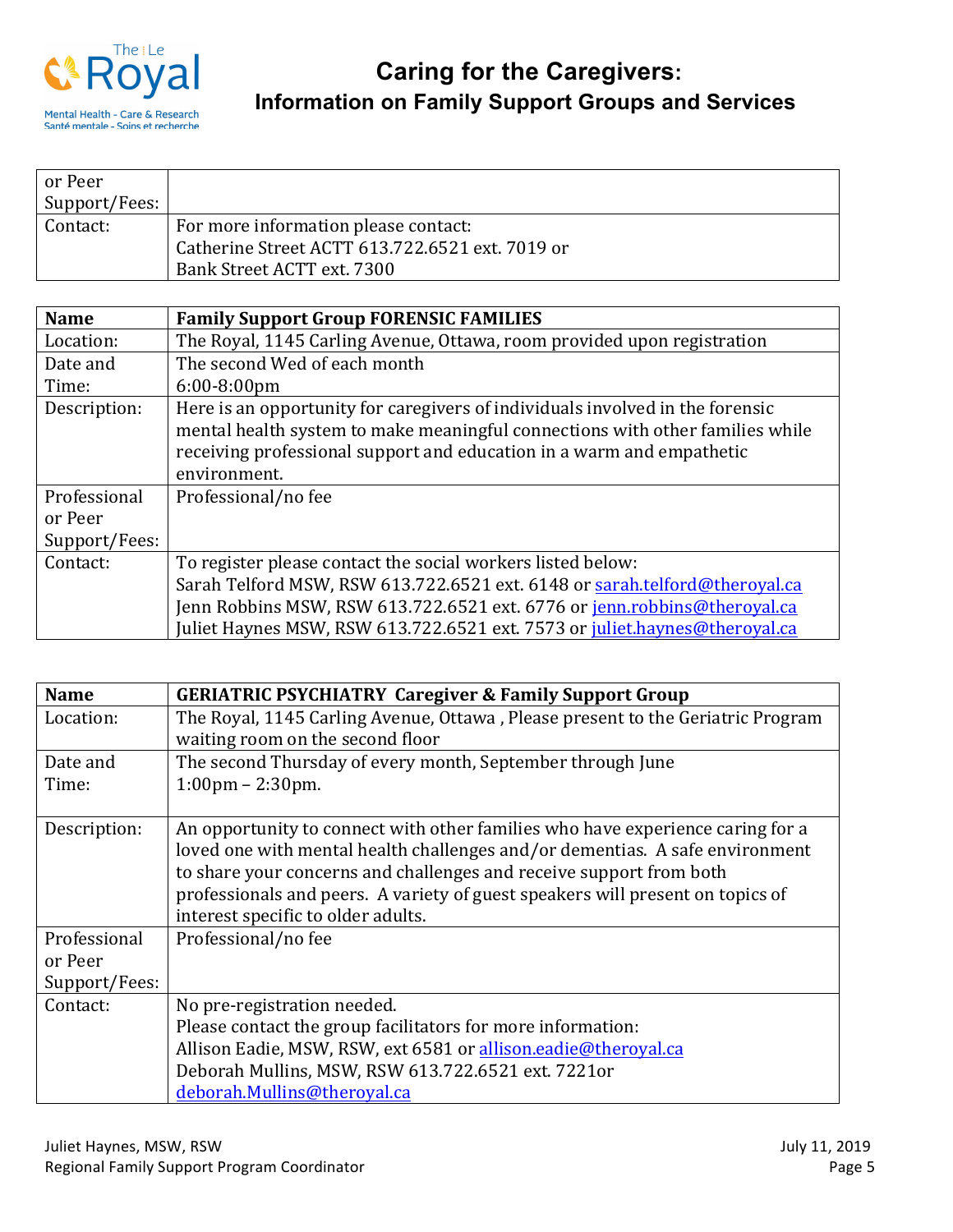

## **Education**

| Name:         | <b>Person and Family Education Group: FORENSIC SERIES</b>                                                               |
|---------------|-------------------------------------------------------------------------------------------------------------------------|
| Location:     | The Royal, 1145 Carling Avenue, Ottawa, Second Floor, Forensic Boardroom<br>2568B                                       |
|               |                                                                                                                         |
| Date and      | Wednesdays March 13 <sup>th</sup> , March 20 <sup>th</sup> , March 27 <sup>th</sup> , April 3rd, April 10 <sup>th</sup> |
| Time:         |                                                                                                                         |
|               | $6:00-8:00$ pm                                                                                                          |
| Description:  | Receive general information, have opportunities to ask questions, learn about                                           |
|               | resources and strategies for crisis intervention among other useful tips.                                               |
| Professional  | Professional/no fee                                                                                                     |
| or Peer       |                                                                                                                         |
| Support/Fees: |                                                                                                                         |
| Contact:      | To register please contact the social workers listed below:                                                             |
|               | Sarah Telford MSW, RSW 613.722.6521 ext. 6148 or sarah.telford@theroyal.ca                                              |
|               | Jenn Robbins MSW, RSW 613.722.6521 ext. 6776 or jenn.robbins@theroyal.ca                                                |
|               | Juliet Haynes MSW, RSW 613.722.6521 ext. 7573 or juliet.haynes@theroyal.ca                                              |

| Name:         | <b>Person and Family Education Group: SCHIZOPHRENIA SERIES</b>              |
|---------------|-----------------------------------------------------------------------------|
| Location:     | The Royal, 1145 Carling Avenue, Ottawa, Room 1425                           |
| Date and      | Sessions are offered twice per year usually in April & October.             |
| Time:         |                                                                             |
| Description:  | Open to public – Everyone Welcome!                                          |
| Professional  | Professional/no fee                                                         |
| or Peer       |                                                                             |
| Support/Fees: |                                                                             |
| Contact:      | For more information please contact one of our social workers listed below: |
|               | Sheri Leroux, MSW, RSW 613.722.6521 ext. 6781                               |
|               | Sean O'Keeffe, MSW, RSW 613.722.6521 ext. 7055                              |
|               | Juliet Haynes MSW, RSW 613.722.6521 ext. 7573                               |

## **Family Peer Support**

## **Name: Family Wellness Recovery Action Plan (FWRAP)**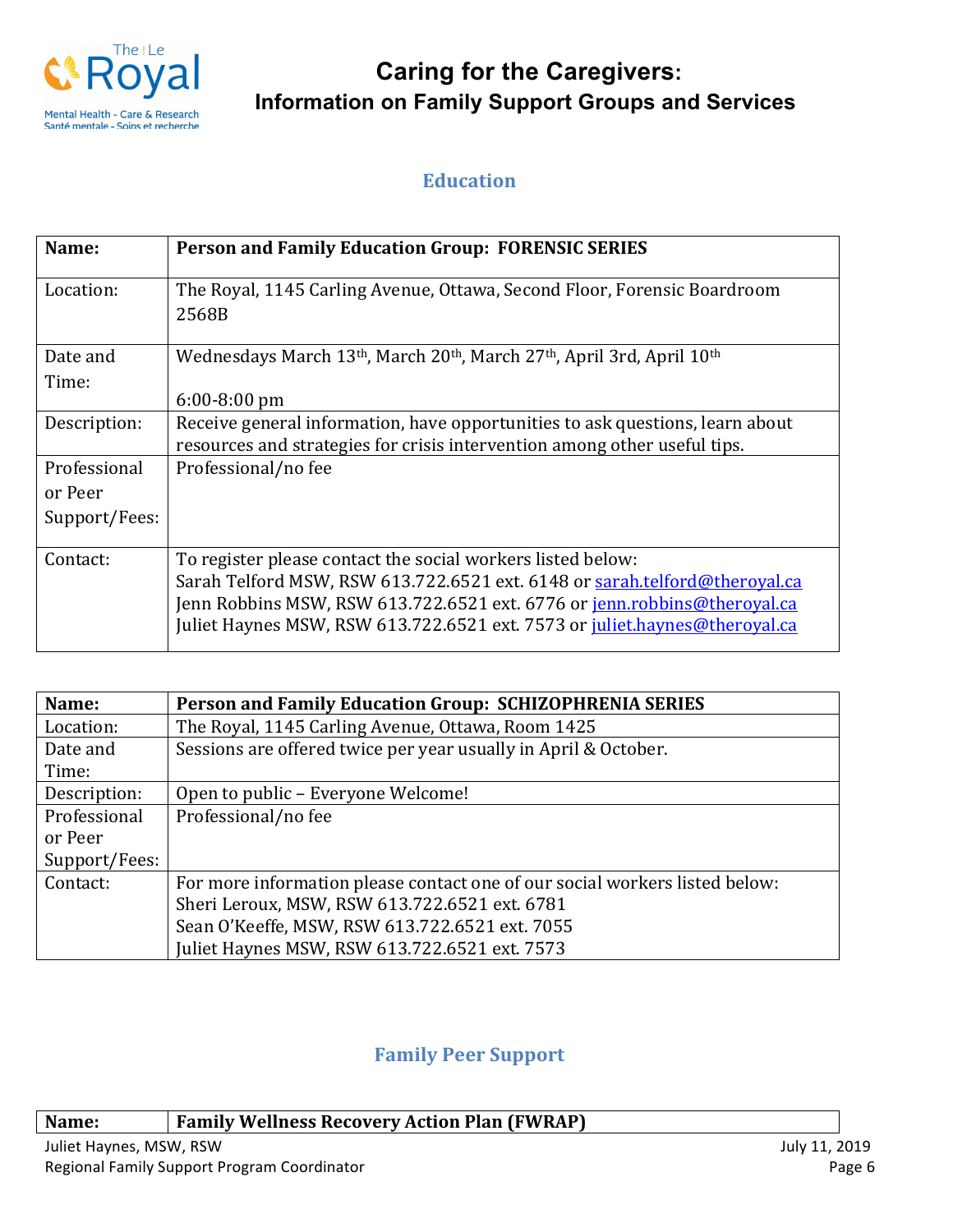

| Location:     | The Royal, 1145 Carling Avenue, Ottawa                                             |
|---------------|------------------------------------------------------------------------------------|
| Date and      | Closed group offered at various times of the year contingent on expressed interest |
| Time:         | and facilitator availability.                                                      |
| Description:  | The FWRAP program explores ways people can support an adult loved one with         |
|               | mental health challenges without losing themselves. It's a free 8-week manualized  |
|               | workshop that takes a practical, self-help approach to care and recovery for all   |
|               | members of the family.                                                             |
| Professional  | Trained FWRAP facilitators, family caregiver volunteers/no fee                     |
| or Peer       |                                                                                    |
| Support/Fees: |                                                                                    |
| Contact:      | To register please contact Juliet Haynes, Regional Family Support Program          |
|               | Coordinator juliet.haynes@theroyal.ca 613.722.6521 ext. 7573                       |

| Name:             | <b>National Education Alliance for BPD</b><br><b>Ottawa Network for Borderline Personality:</b><br><b>Family Connections 12-Week Program</b>                                              |
|-------------------|-------------------------------------------------------------------------------------------------------------------------------------------------------------------------------------------|
| Location:         | The Royal                                                                                                                                                                                 |
| Date and<br>Time: | Fall, Winter and Spring sessions usually on Saturday mornings.                                                                                                                            |
| Description:      | For family caregivers with a loved one with emotion regulation challenges.<br>12-week manualized workshop where families learn about borderline personality<br>and improve coping skills. |
| Professional      | Trained family peer facilitators / Peer-led                                                                                                                                               |
| or Peer           | Membership donation \$10.00/year                                                                                                                                                          |
| Support/Fees:     |                                                                                                                                                                                           |
| Contact:          | For Info:<br>intake@on-bpd.ca                                                                                                                                                             |
|                   | Link to Ottawa Network for Borderline Personality:                                                                                                                                        |
|                   | Brochure and Family Connections 12-Week Program Application                                                                                                                               |
|                   | http://on-bpd.ca/en/family-connections                                                                                                                                                    |
|                   | Link to free Family Connections video series :                                                                                                                                            |
|                   | http://www.borderlinepersonalitydisorder.com/video-series/                                                                                                                                |

## **Ottawa**

## **Information**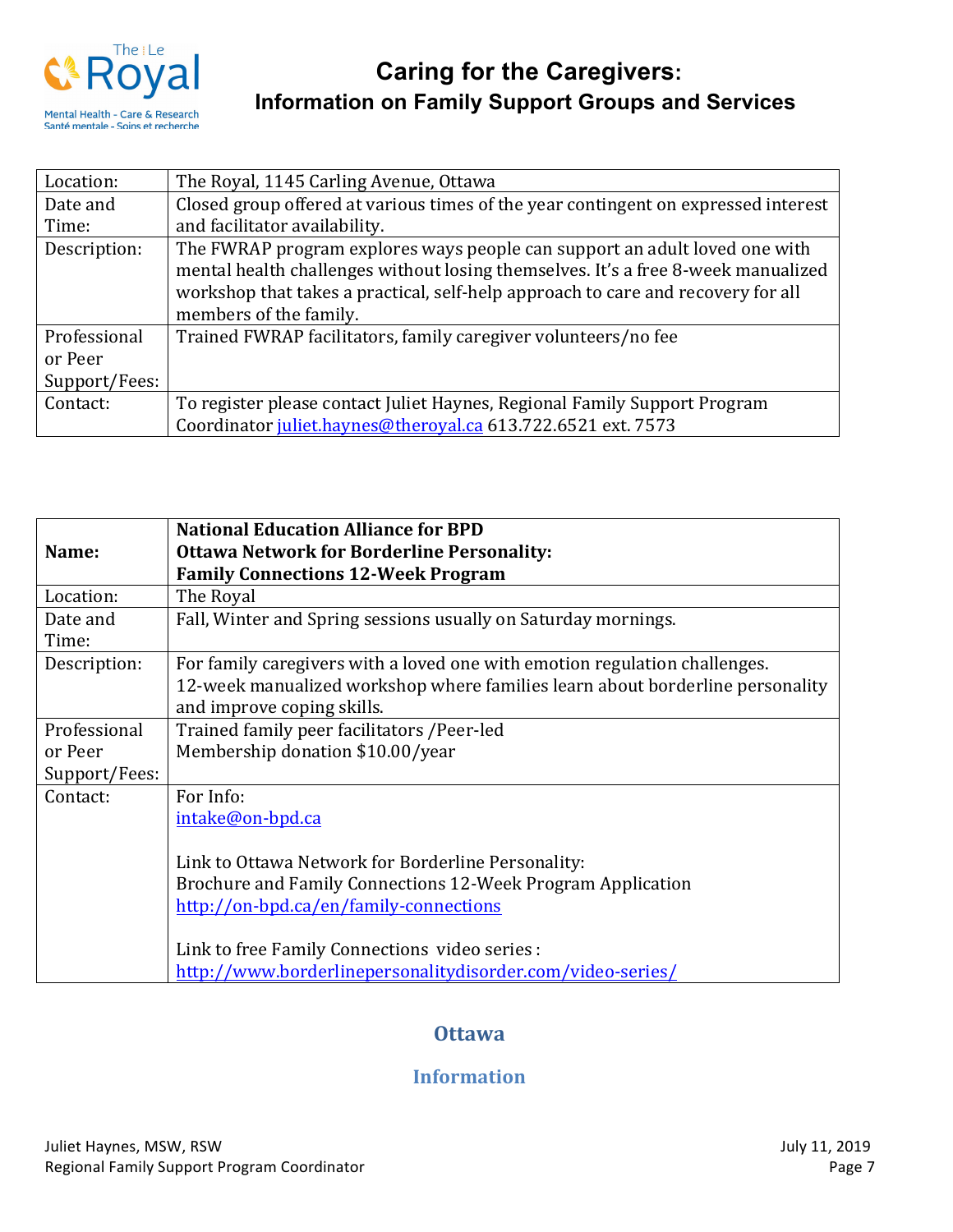

| Name:         | <b>Fetal Alcohol Spectrum Disorder Group of Ottawa</b>                             |
|---------------|------------------------------------------------------------------------------------|
| Location:     | Citizen Advocacy                                                                   |
|               | 312 Parkdale Ave                                                                   |
|               | Ottawa, ON K1Y 4X5                                                                 |
| Date and      | First Wednesday of the month 7 pm, October-June                                    |
| Time:         |                                                                                    |
| Description:  | Support and education group on Fetal Alcohol Spectrum Disorder, providing          |
|               | support, information and education for families and professionals on the effect of |
|               | fetal alcohol on people of all ages and the importance of prevention.              |
| Professional  | no fee                                                                             |
| or Peer       | free parking in the evening                                                        |
| Support/Fees: |                                                                                    |
| Contact:      | <b>Elspeth Ross</b>                                                                |
|               | 613-446-4144                                                                       |
|               | rosse@ncf.ca                                                                       |
|               | www.fasdottawa.ca                                                                  |

| Name:         | <b>Living Healthy Champlain</b>                                                   |
|---------------|-----------------------------------------------------------------------------------|
| Location:     | Various - please check website for details                                        |
| Date and      | Various - please check website for details                                        |
| Time:         |                                                                                   |
| Description:  | 6-week workshop entitled "Living Healthy with Chronic Conditions".                |
|               | It is for anyone with chronic conditions including mental health, diabetes,       |
|               | arthritis, pain, etc. It is also for anyone who supports individuals with chronic |
|               | health issues. Those who register receive a workbook and Relaxation CD to take    |
|               | home with them.                                                                   |
| Professional  | Professional/no fee                                                               |
| or Peer       |                                                                                   |
| Support/Fees: |                                                                                   |
| Contact:      | https://www.livinghealthychamplain.ca/register/index.aspx                         |
|               |                                                                                   |
|               |                                                                                   |
|               |                                                                                   |
|               |                                                                                   |
| Name:         | The Oasis in Kanata Information Meetings for Caregivers                           |
| Location:     | Glen Cairn United Church, 140 Abbeyhill Drive, Kanata                             |
| Date and      | Various Mon. evenings 7:00-8:30 pm                                                |
| Time:         | See website for more specific details: https://theoasiskanata.ca/                 |
| Description:  | Throughout the year, several public information sessions are offered to anyone    |
|               | who is a caregiver supporting a loved one with a mental illness and interested in |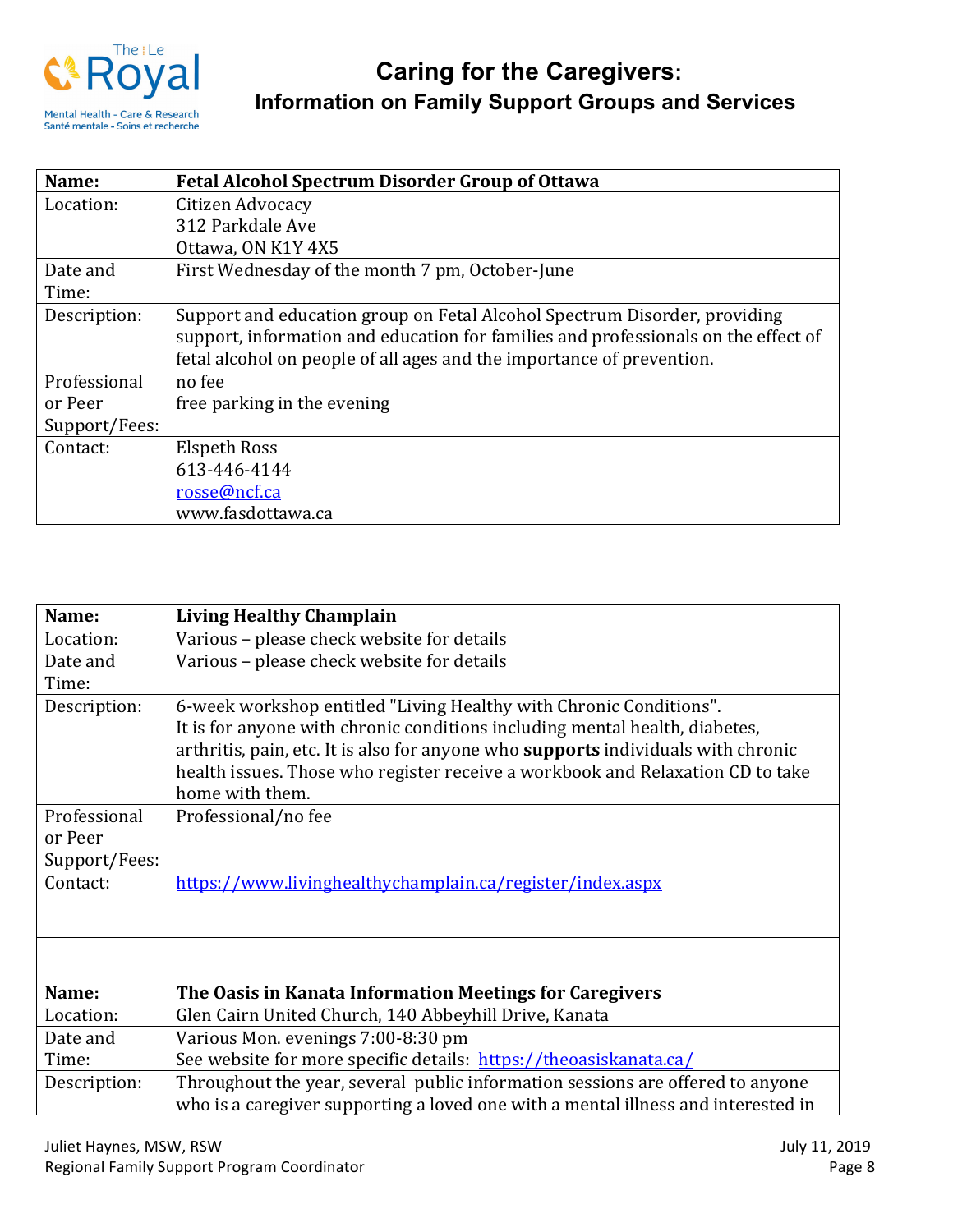

|               | the topic being presented on is invited.    |
|---------------|---------------------------------------------|
| Professional  | Professional/no fee                         |
| or Peer       |                                             |
| Support/Fees: |                                             |
| Contact:      | General Information: info@TheOasisKanata.ca |
|               | Elise Laviolette                            |
|               | Phone: 613.435.1100                         |
|               | Email: OasisManager@TheOasisKanata.ca       |

## **Support**

| Name:         | <b>Family Caregiver Support Group</b>                                                                                                                                                                                                                                                                                                                                                              |
|---------------|----------------------------------------------------------------------------------------------------------------------------------------------------------------------------------------------------------------------------------------------------------------------------------------------------------------------------------------------------------------------------------------------------|
| Location:     | Ottawa West, near Carlingwood Mall                                                                                                                                                                                                                                                                                                                                                                 |
| Date and      | Second Wed of every month 1:30-4:00pm, monthly.                                                                                                                                                                                                                                                                                                                                                    |
| Time:         |                                                                                                                                                                                                                                                                                                                                                                                                    |
| Description:  | Are you care-giving for a family member or friend with an illness or disability?<br>Do you feel isolated and alone with the responsibility and decision-making you<br>face? When was the last time you thought about your own need for relaxation or<br>time out? Do you know that, unless you take good care of yourself as a caregiver,<br>you are more likely to become seriously ill yourself? |
| Professional  | \$20.00 per meeting                                                                                                                                                                                                                                                                                                                                                                                |
| or Peer       |                                                                                                                                                                                                                                                                                                                                                                                                    |
| Support/Fees: |                                                                                                                                                                                                                                                                                                                                                                                                    |
| Contact:      | For more information please visit http://www.ottawacaregiver.com/support-                                                                                                                                                                                                                                                                                                                          |
|               | groups-in-ottawa-ontario-for-the-family-caregiver/ or contact social worker, Rita                                                                                                                                                                                                                                                                                                                  |
|               | Myres, MSW, RSW r_myres@rogers.com or 613-421-2801                                                                                                                                                                                                                                                                                                                                                 |

| Name:         | The Oasis in Kanata - Caregivers Matter Support Group                             |
|---------------|-----------------------------------------------------------------------------------|
| Location:     | Glen Cairn United Church, 140 Abbeyhill Drive, Kanata                             |
| Date and      | First Mon. of the month 7:00-8:30 pm                                              |
| Time:         | See website for details: https://theoasiskanata.ca/                               |
| Description:  | An intimate and confidential free monthly support group, which meets under the    |
|               | leadership of our professional Program Manager, Elise Laviolette, assisted by     |
|               | trained volunteers from our church and the community.                             |
|               | The support group offers a safe, confidential, professionally-facilitated         |
|               | environment where caregivers gather to share experiences; provide mutual          |
|               | support; and learn how they can better care for themselves as they care for their |
|               | loved ones suffering from a mental illness. Preregistration is not required.      |
| Professional  | Professional/no fee                                                               |
| or Peer       |                                                                                   |
| Support/Fees: |                                                                                   |
| Contact:      | General Information: info@TheOasisKanata.ca                                       |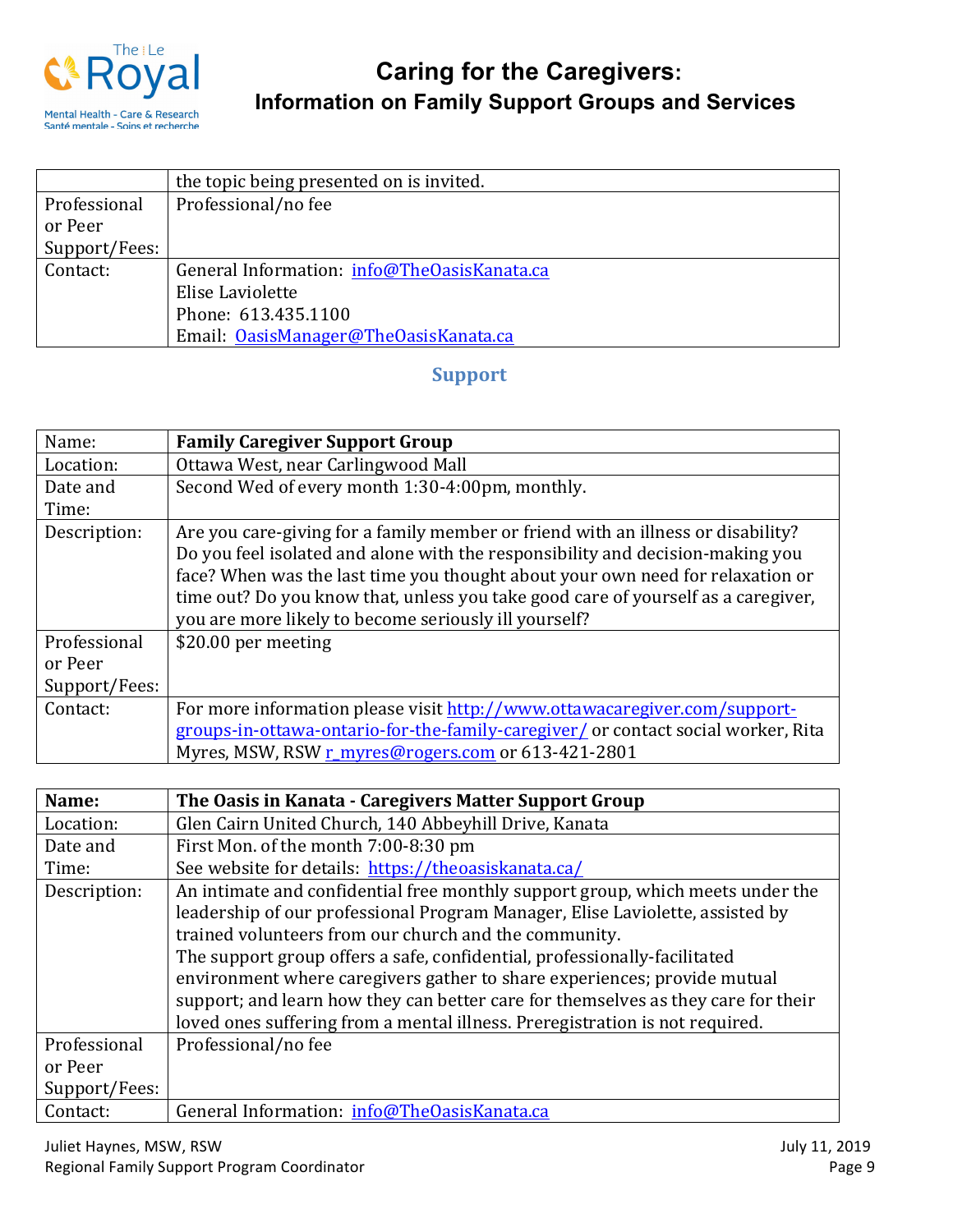

| Elise Laviolette                      |
|---------------------------------------|
| Phone: 613.435.1100                   |
| Email: OasisManager@TheOasisKanata.ca |

| Name:         | The Oasis in Kanata Caregiver Retreat                                                                                                                                                                                                                                                                                                                                                                                                                                                                                 |
|---------------|-----------------------------------------------------------------------------------------------------------------------------------------------------------------------------------------------------------------------------------------------------------------------------------------------------------------------------------------------------------------------------------------------------------------------------------------------------------------------------------------------------------------------|
| Location:     | Glen Cairn United Church, 140 Abbeyhill Drive, Kanata                                                                                                                                                                                                                                                                                                                                                                                                                                                                 |
| Date and      | Please see website for dates: https://theoasiskanata.ca/                                                                                                                                                                                                                                                                                                                                                                                                                                                              |
| Time:         |                                                                                                                                                                                                                                                                                                                                                                                                                                                                                                                       |
| Description:  | The event offers caregivers the opportunity to learn a new craft (e.g.: jewellery-<br>making); take part in activities such as instruction in meditation, purposeful<br>walking a labyrinth, and Yoga; receive a short, individualized gentle chair<br>massage; and participate in a closing luncheon which provides caregivers a<br>setting in which they may begin to foster mutually supportive relationships<br>outside of our program's offerings.<br>Please see website for details: https://theoasiskanata.ca/ |
| Professional  | <b>TBD</b>                                                                                                                                                                                                                                                                                                                                                                                                                                                                                                            |
| or Peer       |                                                                                                                                                                                                                                                                                                                                                                                                                                                                                                                       |
| Support/Fees: |                                                                                                                                                                                                                                                                                                                                                                                                                                                                                                                       |
| Contact:      | General Information: info@TheOasisKanata.ca                                                                                                                                                                                                                                                                                                                                                                                                                                                                           |
|               | Elise Laviolette                                                                                                                                                                                                                                                                                                                                                                                                                                                                                                      |
|               | Phone: 613.435.1100                                                                                                                                                                                                                                                                                                                                                                                                                                                                                                   |
|               | Email: OasisManager@TheOasisKanata.ca                                                                                                                                                                                                                                                                                                                                                                                                                                                                                 |

| Name:        | Open Hopewell Family & Friends Support Group                                                                                                                                                                                                                                                                                                                                                                                                                                                                                                                                                                                                                                                                                                                                                                                                                                  |
|--------------|-------------------------------------------------------------------------------------------------------------------------------------------------------------------------------------------------------------------------------------------------------------------------------------------------------------------------------------------------------------------------------------------------------------------------------------------------------------------------------------------------------------------------------------------------------------------------------------------------------------------------------------------------------------------------------------------------------------------------------------------------------------------------------------------------------------------------------------------------------------------------------|
| Location:    | <b>McNabb Community Centre</b>                                                                                                                                                                                                                                                                                                                                                                                                                                                                                                                                                                                                                                                                                                                                                                                                                                                |
| Date and     | Please check the website for the latest information on time, date and location:                                                                                                                                                                                                                                                                                                                                                                                                                                                                                                                                                                                                                                                                                                                                                                                               |
| Time:        | http://www.hopewell.ca/services/supportgroups                                                                                                                                                                                                                                                                                                                                                                                                                                                                                                                                                                                                                                                                                                                                                                                                                                 |
| Description: | The Family & Friends Support Group is an opportunity for caregivers of<br>individuals struggling with an eating disorder, to receive support in a warm and<br>empathetic environment. The group offers a safe space where caregivers family<br>and friends can share stories and receive support from other participants who<br>understand and empathize with the challenges they face when providing support<br>to an individual with an eating disorder. This is an open support group that also<br>welcomes drop-in participants.<br>Our last Family and Friends Support Group was hosted by Anchor Psychological<br>Services in Fall 2018. Hopewell received funding to have the Family and Friends<br>Support Group evaluated over the winter. We hope to use the evaluation results<br>to better serve families. The group will be offered again in the Spring of 2019. |
| Professional | Please call for more detailed information                                                                                                                                                                                                                                                                                                                                                                                                                                                                                                                                                                                                                                                                                                                                                                                                                                     |
| or Peer      |                                                                                                                                                                                                                                                                                                                                                                                                                                                                                                                                                                                                                                                                                                                                                                                                                                                                               |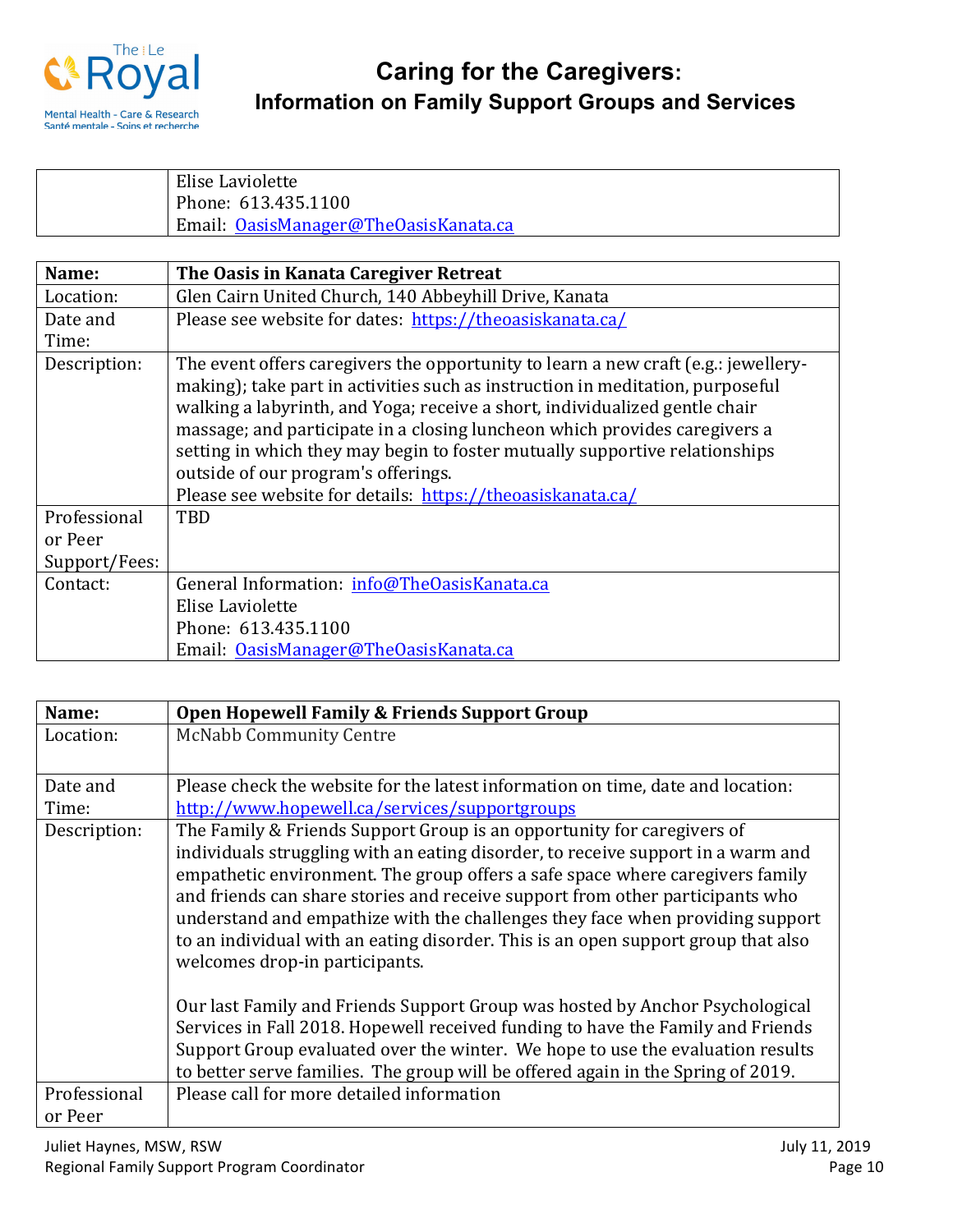

| Support/Fees: |                                               |
|---------------|-----------------------------------------------|
| Contact:      | Christine McPhail                             |
|               | programcoordinator@hopewell.ca                |
|               | info@hopewell.ca or call 613.241.3428.        |
|               | Office hours are Monday thru Friday, 9am-5pm. |

| Name:         | <b>OCISO Outbound Counseling (Community Outreach)</b>                              |
|---------------|------------------------------------------------------------------------------------|
| Location:     | Various schools, hospitals and community centers                                   |
| Date and      | Please visit website for more details on specific dates and times as they various  |
| Time:         | https://ociso.org/clinical-counselling/                                            |
| Description:  | Counselling services created particularly for refugees and new immigrants          |
|               | (individuals, children, youth and families). Services provided in English, Arabic, |
|               | Somali and Farisi. )                                                               |
| Professional  | Professional/no fee                                                                |
| or Peer       |                                                                                    |
| Support/Fees: |                                                                                    |
| Contact:      | Leila Osman                                                                        |
|               | Mental Health Out Reach - Clinical Counsellor                                      |
|               | 613-725-5671 ext.299                                                               |
|               | losman@ociso.org or visit                                                          |

| Name:         | <b>Parent and Caregiver Group</b>                                                  |
|---------------|------------------------------------------------------------------------------------|
| Location:     | Family Services Ottawa, 312 Parkdale Avenue,                                       |
| Date and      | Third Tues of the Month: March 17, April 21, May 19, June 16, July 21, August      |
| Time:         | 18, September 15, October 20, November 17, December 15 (ongoing)                   |
|               | $6:30 \text{ pm} - 8:30 \text{ pm}$                                                |
|               |                                                                                    |
| Description:  | Do you have a child, youth or young adult that is gender creative, gender-diverse, |
|               | two-spirit, non-binary or transgender? Drop-in group to share support,             |
|               | information and resources.                                                         |
| Professional  | Free                                                                               |
| or Peer       |                                                                                    |
| Support/Fees: |                                                                                    |
| Contact:      | For more information contact Family Services Ottawa                                |
|               | 613-725-3601 ext. 105 or <b>Imontroy@familyservicesottawa.org</b>                  |

| Name:     | <b>Powerful Tools for Caregivers</b>                                            |
|-----------|---------------------------------------------------------------------------------|
| Location: | <b>Various Locations</b>                                                        |
| Date and  | Six week series offered in collaboration with Bruyere Living Healthy Champlain. |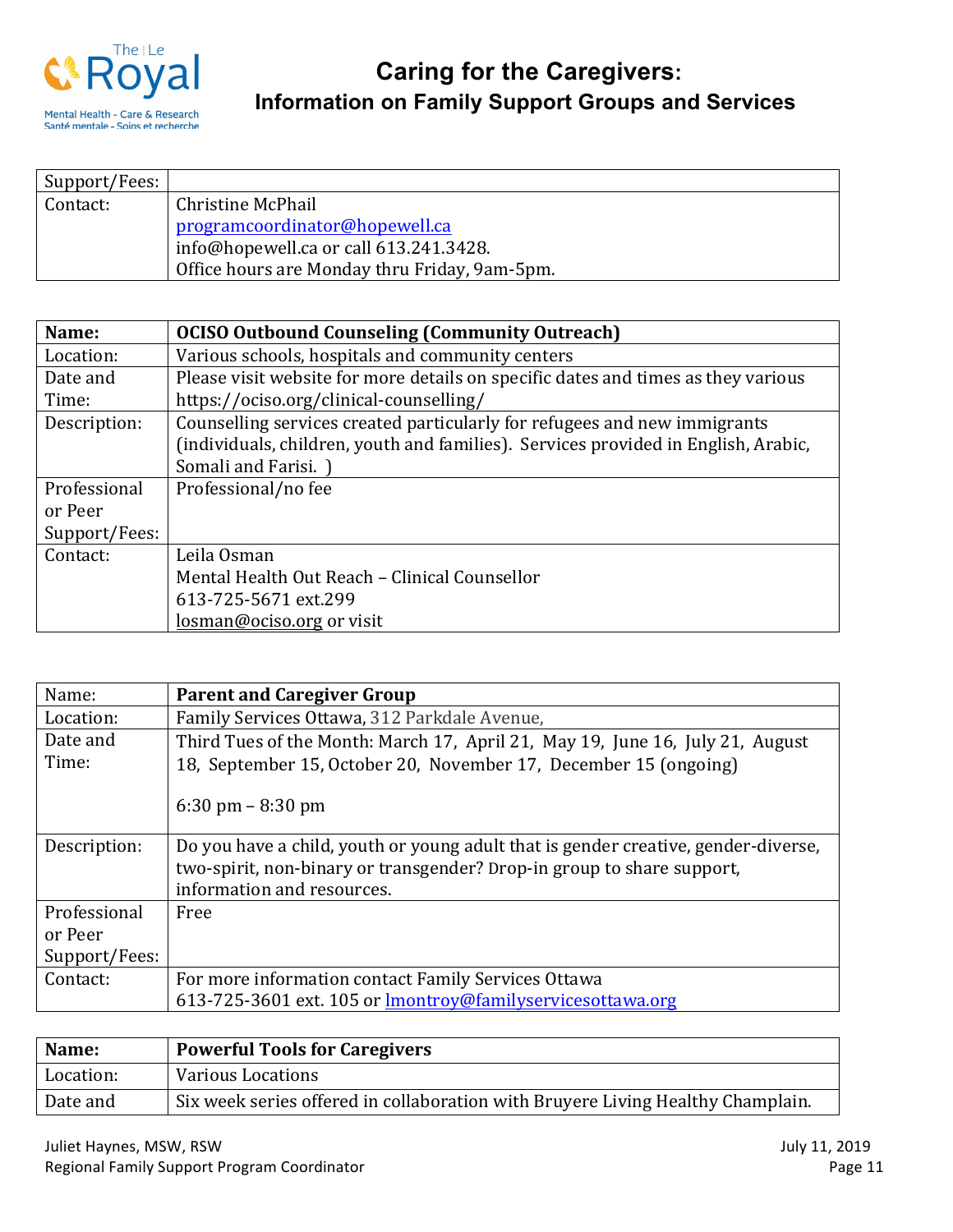

| Time:         | Please visit the website for more details.                                          |
|---------------|-------------------------------------------------------------------------------------|
| Description:  | The Powerful Tools for Caregivers program provides caregivers with tools and        |
|               | strategies to better handle the unique challenges they face; not diagnosis specific |
|               | or peer support group.                                                              |
| Professional  | Professionally facilitated by Martha Wiggin, Training & Outreach Facilitator,       |
| or Peer       | Chronic Disease Self-Management, Living Healthy Champlain / No fee                  |
| Support/Fees: |                                                                                     |
| Contact:      | For more information please visit https://www.livinghealthychamplain.ca/            |

| Name:         | <b>Rideauwood Family Member Program</b>                                         |
|---------------|---------------------------------------------------------------------------------|
| Location:     | 312 Parkdale Avenue, Ottawa                                                     |
| Date and      | Two evenings each month from 6:00 p.m. to 8:00 p.m. Please call 613.724.4881    |
| Time:         | for more details.                                                               |
| Description:  | This program is for spouses, partners, friends, parents, and adult children of  |
|               | family members or friends with a substance use issue or disorder or anyone else |
|               | who wants to learn more about chemical dependency and its effects.              |
| Professional  | Professional/No fee                                                             |
| or Peer       |                                                                                 |
| Support/Fees: |                                                                                 |
| Contact:      | 613.724.4881                                                                    |
|               | http://www.rideauwood.org/family-member-program-2/                              |

| Name:         | <b>Serenity Renewal for Families</b>                         |
|---------------|--------------------------------------------------------------|
| Location:     | 202-2255 St Laurent Blvd., Ottawa                            |
| Date and      | Please call or visit website for up to date details          |
| Time:         |                                                              |
| Description:  | Various evening and weekend workshops related to caregivers. |
|               | Please visit website to register and for more details        |
|               | http://serenityrenewal.ca/drupal/?q=node/95                  |
| Professional  | Professional /Fee for Service (Sliding Scale Available).     |
| or Peer       |                                                              |
| Support/Fees: |                                                              |
| Contact:      | 613.523.4143 or http://serenityrenewal.ca/drupal/?q=node/95  |

| Name:        | The Wabano Centre for Aboriginal Health                                        |
|--------------|--------------------------------------------------------------------------------|
| Location:    | 299 Montreal Rd, Ottawa                                                        |
| Date and     | Individual counselling and various groups including men's groups, sister in    |
| Time:        | recovery, cultural educational workshops and traditional ceremonies available. |
|              | Please visit website for more details https://wabano.com/mental-               |
|              | wellness/groups/                                                               |
| Description: | Adult, family and couples counselling.                                         |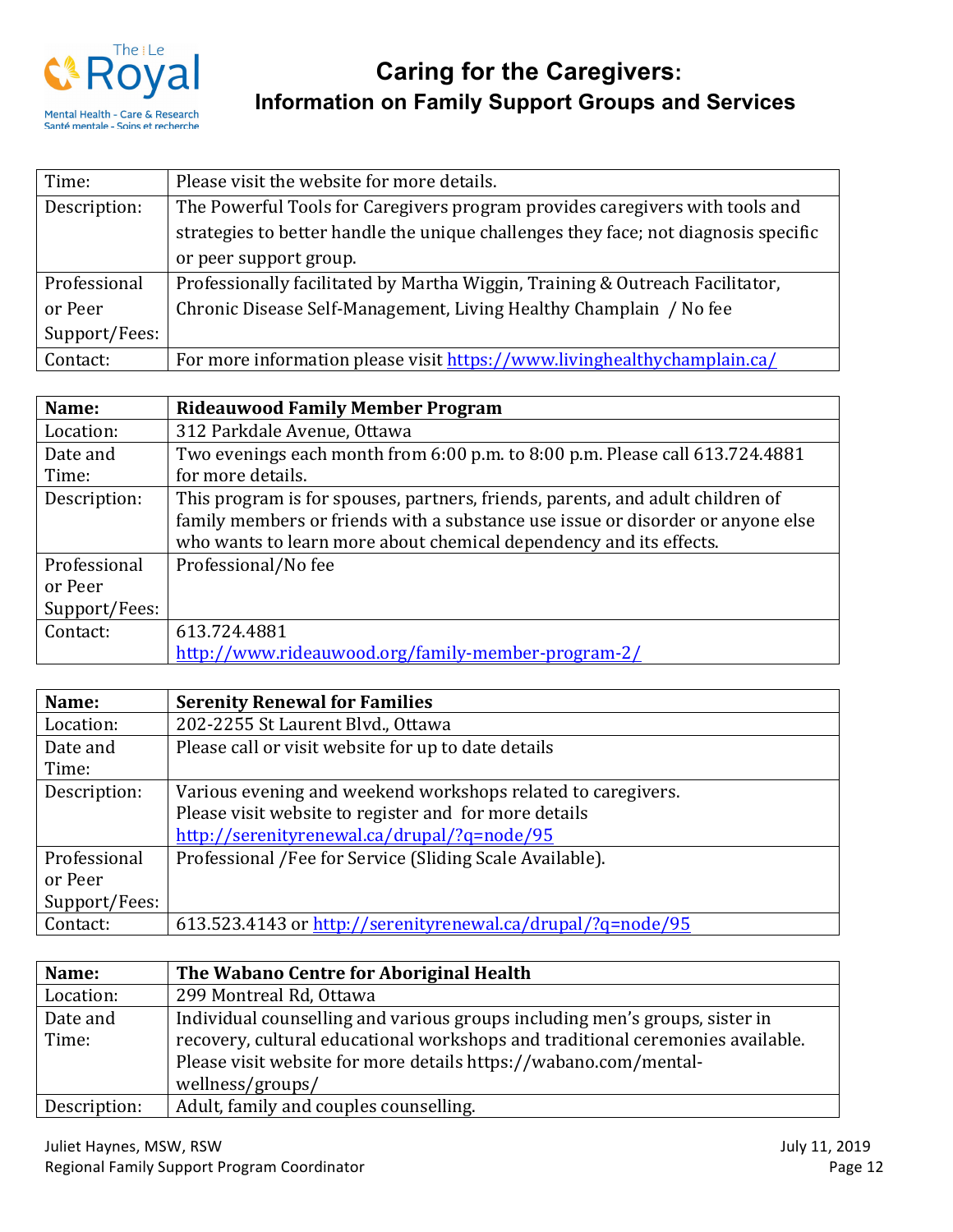

| Professional  | Professional/no fee                                                            |
|---------------|--------------------------------------------------------------------------------|
| or Peer       |                                                                                |
| Support/Fees: |                                                                                |
| Contact:      | For more information or to schedule an intake for counselling, please contact: |
|               | Kathleen Harding                                                               |
|               | Intake and Crisis Worker                                                       |
|               | (613) 748-0657 ext. 309                                                        |
|               | kharding@wabano.com                                                            |
|               |                                                                                |
|               | For systems navigation, referrals and advocacy, please contact :               |
|               | Margo Walsh                                                                    |
|               | Family Systems Navigator & Mental Wellness Team Lead                           |
|               | 613-748-0657 ext.284                                                           |
|               | mwalsh@wabano.com                                                              |
|               |                                                                                |
|               | Verna Stevens                                                                  |
|               | <b>Hospital Systems Navigator</b>                                              |
|               | 613-748-0657 ext.312                                                           |

## **Education**

| Name:         | <b>CMHA: Canadian Addiction and Mental Health</b>                           |
|---------------|-----------------------------------------------------------------------------|
|               | NAMI: National Alliance on Mental Illness, Family-to-Family Ottawa          |
| Location:     | Various locations: 1355 Bank Street, Suite 301, Ottawa; The OASIS in Kanata |
| Date and      | For details please email: F2fontario@bell.net                               |
| Time:         |                                                                             |
| Description:  | 12-week manualized workshop (completed in 10 weeks)                         |
| Professional  | Trained Family Peer Volunteers/no fee                                       |
| or Peer       |                                                                             |
| Support/Fees: |                                                                             |
| Contact:      | <b>CMHA</b>                                                                 |
|               | Phone: 613.737.7791 Email: cmhaoc@magma.ca_https://ottawa.cmha              |
|               | Madeleine Bertrand, NAMI                                                    |
|               | Phone: 613.737.7791 Email: F2fontario@bell.net                              |

| Name:        | The Oasis in Kanata                                                             |
|--------------|---------------------------------------------------------------------------------|
|              | <b>Education Sessions: One- or two-day workshops and multi-week courses</b>     |
| Location:    | Glen Cairn United Church, 140 Abbeyhill Drive, Kanata                           |
| Date and     | See website for details: https://theoasiskanata.ca/                             |
| Time:        |                                                                                 |
| Description: | Offered by various groups such as the Ottawa Network for Borderline Personality |
|              | Disorder, the Ottawa Mindfulness Clinic, the Mental Illness Caregivers          |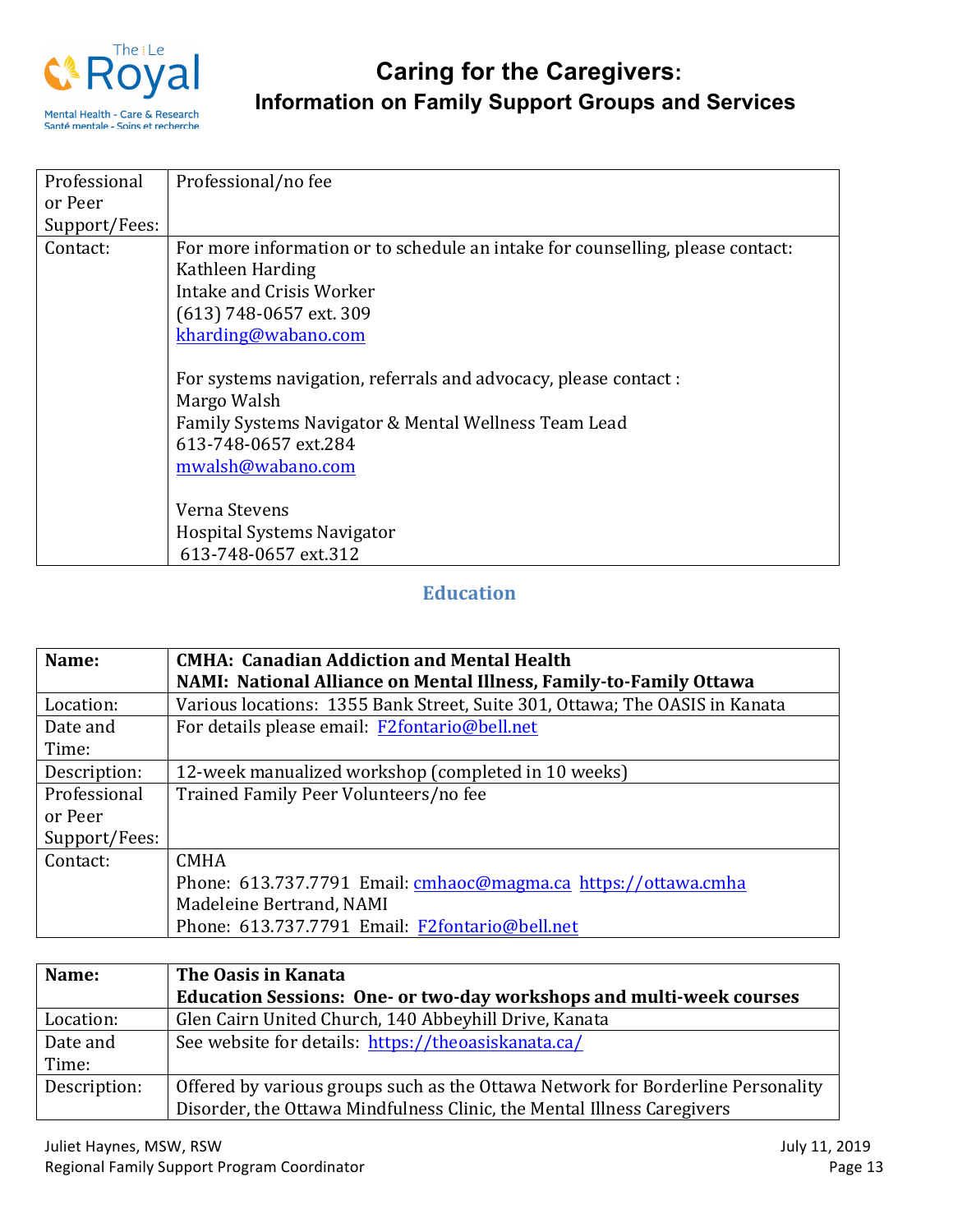

|               | Association, and the Canadian Mental Health Association, which we host at our |
|---------------|-------------------------------------------------------------------------------|
|               | church.                                                                       |
|               | For these, we require interested individuals to preregister                   |
|               | Please see website for details: https://theoasiskanata.ca/                    |
| Professional  | Occasionally a small administration fee, typically in the \$10 range.         |
| or Peer       |                                                                               |
| Support/Fees: |                                                                               |
| Contact:      | General Information: info@TheOasisKanata.ca                                   |
|               | Elise Laviolette                                                              |
|               | Phone: 613.435.1100                                                           |
|               | Email: OasisManager@TheOasisKanata.ca                                         |

| Name:         | Schizophrenia Society, Ottawa Region                             |
|---------------|------------------------------------------------------------------|
| Location:     | The Royal, 1145 Carling Ave                                      |
| Date and      | Strengthening Families Together and IDEAS Family Support Group   |
| Time:         | See events calendar on website: https://www.schizophrenia.on.ca/ |
| Description:  | See website                                                      |
| Professional  | Please call for details                                          |
| or Peer       |                                                                  |
| Support/Fees: |                                                                  |
| Contact:      | Sheila Deighton,                                                 |
|               | Regional Coordinator                                             |
|               | Phone: 613.722.6521 ext. 7775                                    |
|               | sdeighton@schizophrenia.on.ca                                    |

## **Family Peer Support**

| Name:         | <b>Bereaved Families of Ontario - Ottawa Division</b>                         |
|---------------|-------------------------------------------------------------------------------|
| Location:     | Bronson Centre - Room 303, 211 Bronson Avenue, Ottawa (weekly group)          |
|               | 2400 Alta Vista Drive, Lower Hall, St. Timothy's Presbyterian Church (monthly |
|               | group)                                                                        |
| Date and      | Weekly: Thurs. Noon to 1:30 pm                                                |
| Time:         | Monthly: First Tues. of every month, 7:00 pm to 9:00 pm                       |
| Description:  | Various peer lead groups on a range of topics                                 |
| Professional  | Suggested donation: \$10/person; \$20/family                                  |
| or Peer       |                                                                               |
| Support/Fees: |                                                                               |
| Contact:      | Barbara Simpson                                                               |
|               | Phone: 613.567.4278 or Email: office@bfo-ottawa                               |

| Group Name:   Family Wellness Recovery Action Plan (FWRAP) |
|------------------------------------------------------------|
| <b>Psychiatric Survivors of Ottawa</b>                     |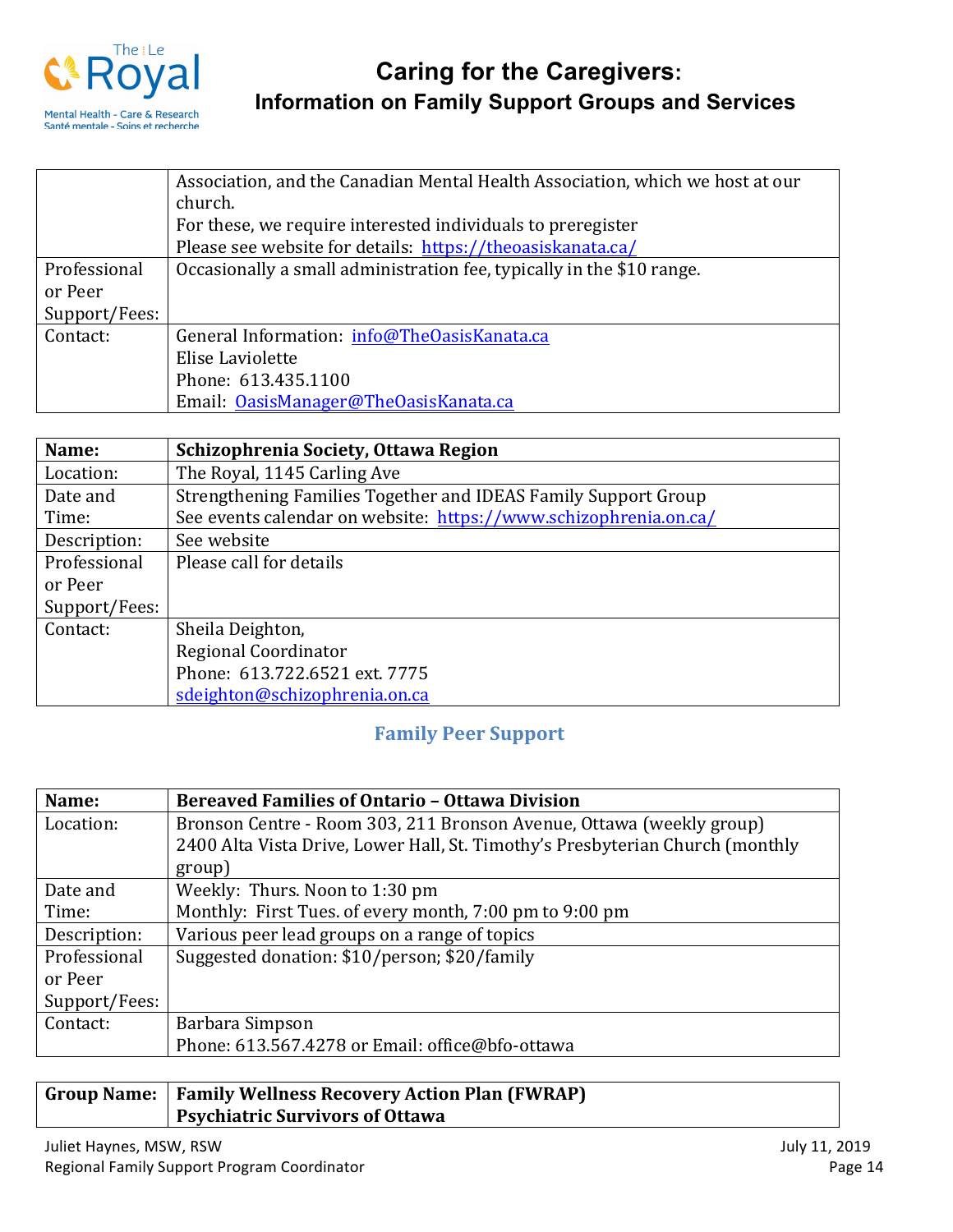

| Location:     | The Bronson Center, 211 Bronson Ave, Ottawa                                                                                                                                                                                                            |
|---------------|--------------------------------------------------------------------------------------------------------------------------------------------------------------------------------------------------------------------------------------------------------|
| Date and      | For details please call Melissa Yaxley-Stillman                                                                                                                                                                                                        |
| Time:         | 613.567.4379 ext. 115                                                                                                                                                                                                                                  |
| Description:  | The Family WRAP program explores ways people can support a struggling loved<br>one without losing themselves. It's a free 8-week manualized workshop that takes<br>a practical, self-help approach to care and recovery for all members of the family. |
| Professional  | Trained Family Peer Facilitators/no fee but registration required                                                                                                                                                                                      |
| or Peer       |                                                                                                                                                                                                                                                        |
| Support/Fees: |                                                                                                                                                                                                                                                        |
| Contact:      | Please visit website for more details https://www.pso-ottawa.ca/family-peer-<br>support-groups or contact Melissa Yaxley-Stillman<br>613.567.4379 ext. 115<br>MelissaYS@pso-ottawa.ca                                                                  |

| <b>Group Name:</b> | <b>Family Peer Support Group</b>                                                                                                                                                                                                                                                                                                                                              |
|--------------------|-------------------------------------------------------------------------------------------------------------------------------------------------------------------------------------------------------------------------------------------------------------------------------------------------------------------------------------------------------------------------------|
|                    | <b>Psychiatric Survivors of Ottawa</b>                                                                                                                                                                                                                                                                                                                                        |
| Location:          | 211 Bronson Ave Rm.212                                                                                                                                                                                                                                                                                                                                                        |
| Date and           | Every Monday 6:30-8:30 pm                                                                                                                                                                                                                                                                                                                                                     |
| Time:              |                                                                                                                                                                                                                                                                                                                                                                               |
| Description:       | For friends and family of people experiencing mental health challenges. No<br>registration required. These are an ongoing weekly drop in family support<br>groups. The atmosphere is very relaxing, supportive and non-judgmental.<br>Every week we offer various discussion topics such as communication<br>strategies, boundaries, codependency, letting go of control etc. |
| Professional       | Peer support facilitators/ no fee                                                                                                                                                                                                                                                                                                                                             |
| or Peer            |                                                                                                                                                                                                                                                                                                                                                                               |
| Support/Fees:      |                                                                                                                                                                                                                                                                                                                                                                               |
| Contact            | Please visit website for more details https://www.pso-ottawa.ca/family-peer-                                                                                                                                                                                                                                                                                                  |
|                    | support-groups                                                                                                                                                                                                                                                                                                                                                                |

| Name:                   | <b>National Education Alliance for BPD</b>                                    |  |
|-------------------------|-------------------------------------------------------------------------------|--|
|                         | <b>Ottawa Network for Borderline Personality:</b>                             |  |
|                         | <b>Family Connections 12-Week Program</b>                                     |  |
| Location:               | Various locations                                                             |  |
| Date and                | Offered several times a year usually on Saturdays.                            |  |
| Time:                   |                                                                               |  |
| Description:            | For family caregivers with a loved one with emotion regulation challenges.    |  |
|                         | 12-week manualized workshop where families learn about borderline personality |  |
|                         | and improve coping skills.                                                    |  |
| Professional            | Trained family peer facilitators /Peer-led                                    |  |
| Juliet Haynes, MSW, RSW | July 11, 2019                                                                 |  |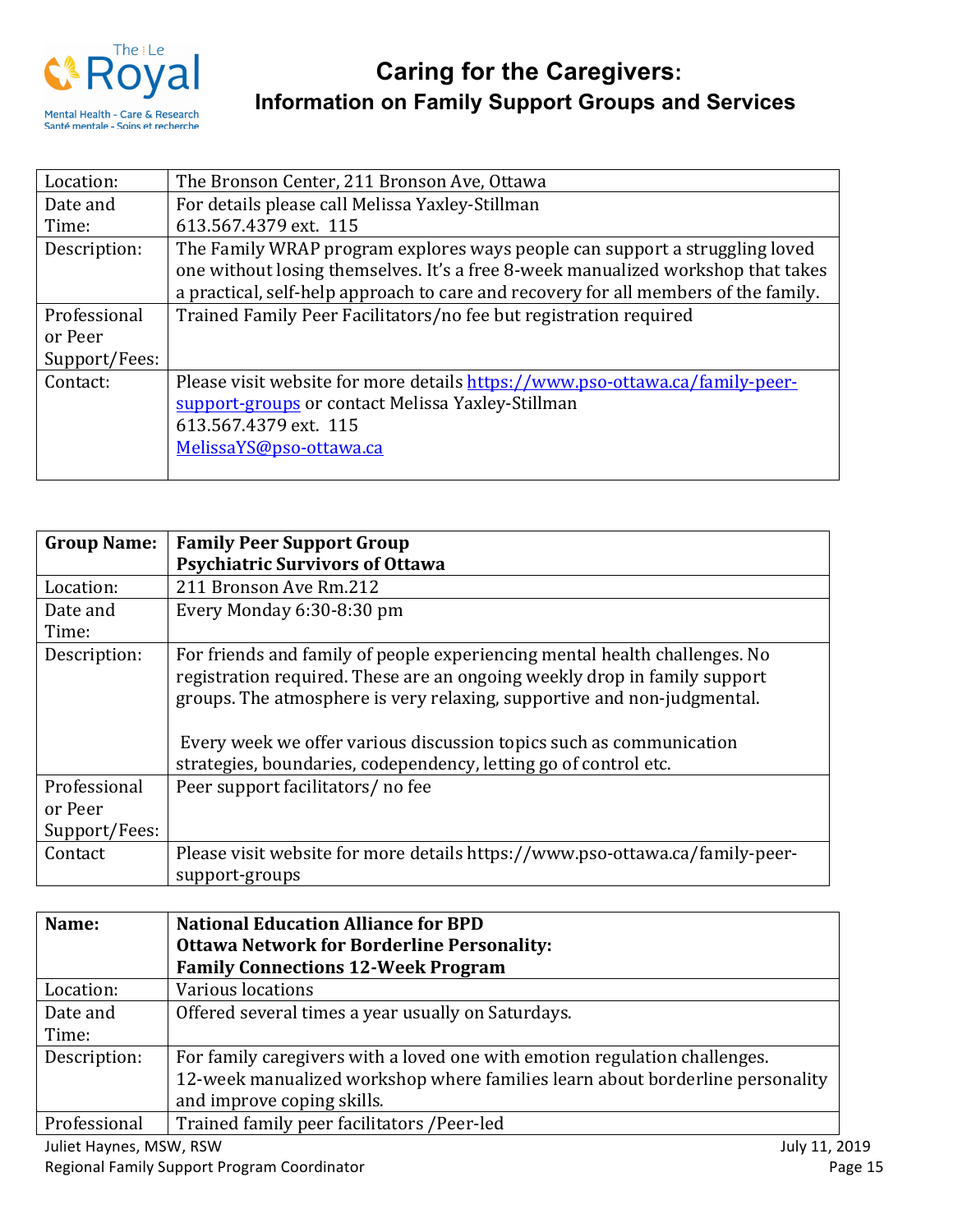

| or Peer       | Membership donation \$10.00/year                            |
|---------------|-------------------------------------------------------------|
| Support/Fees: |                                                             |
| Contact:      | For Info:                                                   |
|               | intake@on-bpd.ca                                            |
|               |                                                             |
|               | Link to Ottawa Network for Borderline Personality:          |
|               | Brochure and Family Connections 12-Week Program Application |
|               | http://on-bpd.ca/en/family-connections                      |
|               |                                                             |
|               | Link to free Family Connections video series :              |
|               | http://www.borderlinepersonalitydisorder.com/video-series/  |

| Name:         | <b>OCD Ottawa Family/Supporters' Circle</b>                                     |  |  |  |
|---------------|---------------------------------------------------------------------------------|--|--|--|
| Location:     | Please visit website for more up to date details                                |  |  |  |
|               | https://www.ocdottawa.com/meetings/                                             |  |  |  |
| Date and      | 1st Wednesday of the month, 7:00 pm - 9:00 pm                                   |  |  |  |
| Time:         |                                                                                 |  |  |  |
| Description:  | A peer-based group intended to support all family members and supporters of     |  |  |  |
|               | individuals living with OCD. Education and discussion around how best to        |  |  |  |
|               | support someone living with OCD is the main focus, along with coping strategies |  |  |  |
|               | and self-care for supporters. There are periodic information sessions with      |  |  |  |
|               | professionals and speakers with lived experience. Barb who supports a loved one |  |  |  |
|               | living with OCD leads this group.                                               |  |  |  |
|               | Note: Our Youth Group is held at the same time and location, with two separate  |  |  |  |
|               | circles for sharing.                                                            |  |  |  |
| Professional  | Professional & Peer/No fee/Donations gratefully accepted                        |  |  |  |
| or Peer       |                                                                                 |  |  |  |
| Support/Fees: |                                                                                 |  |  |  |
| Contact:      | Please visit website for more details https://www.ocdottawa.com/meetings/ or    |  |  |  |
|               | contact info@ocdottawa.com.                                                     |  |  |  |

| Name:         | Orleans Family Support Group - NAMI Family-to-Family Ottawa                         |  |  |
|---------------|-------------------------------------------------------------------------------------|--|--|
| Location:     | Orleans United Church, 1111 Orleans Blvd. (at Fortune Blvd.)                        |  |  |
| Date and      | Third Thurs. of the month 7:00-8:00 pm <sup>*</sup> except no meetings July or Dec. |  |  |
| Time:         |                                                                                     |  |  |
| Description:  | For adult relatives and friends of people with mental health challenges             |  |  |
| Professional  | Non-profit, volunteer-led, family peer support - no charge, and no pre-registration |  |  |
| or Peer       | required                                                                            |  |  |
| Support/Fees: |                                                                                     |  |  |
| Contact:      | For more details please visit website http://www.f2fontario.ca/ottawa.html or       |  |  |
|               | contact Madeleine Bertrand Phone: 613.737-7791 Email: f2fontario@bell.net           |  |  |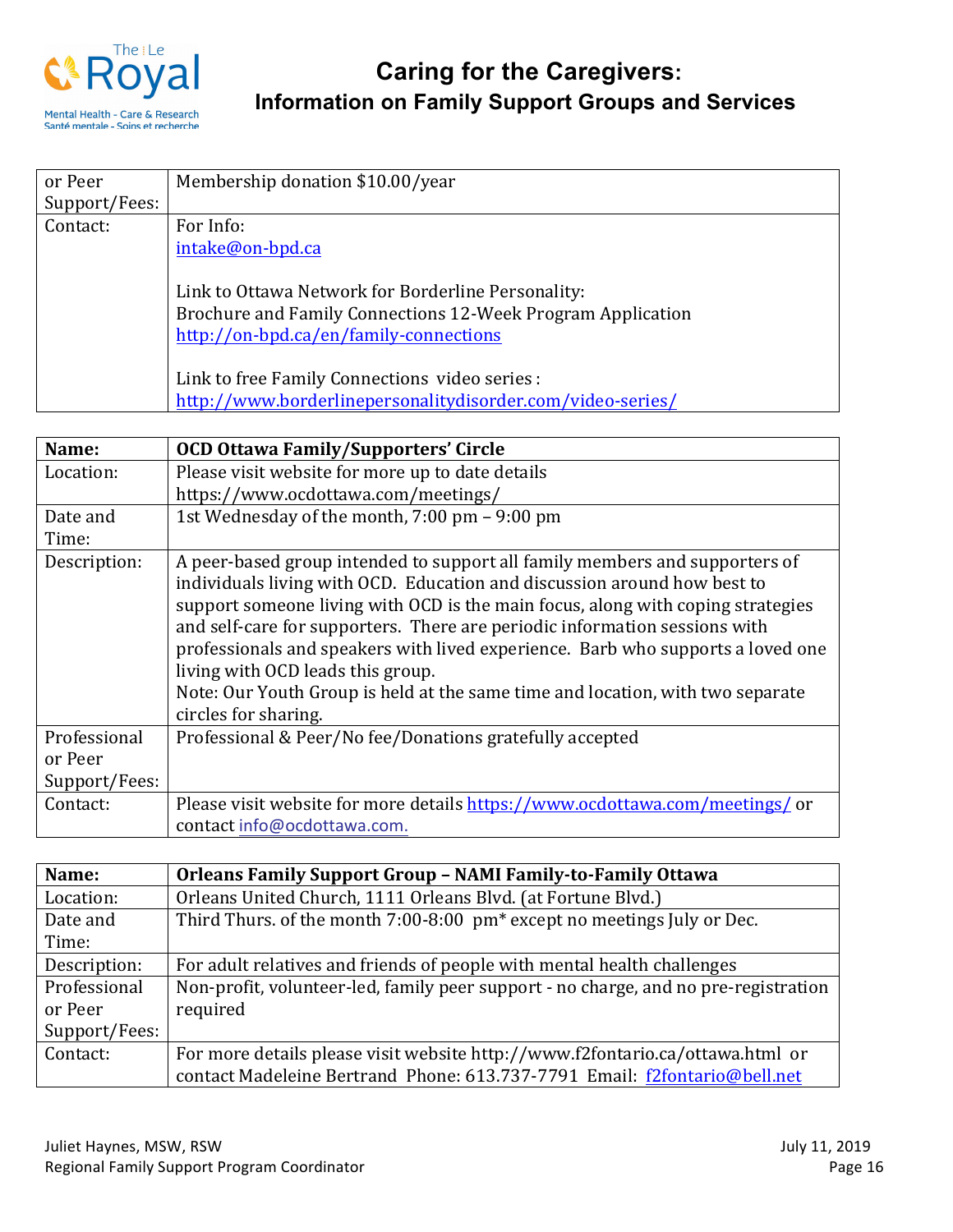

| Name:         | <b>PLEO Parents Lifeline of Eastern Ontario</b>                               |  |  |
|---------------|-------------------------------------------------------------------------------|--|--|
| Location:     | Royal Ottawa Mental Health Centre, 1145 Carling Avenue, Room 1424             |  |  |
|               | Parking fees generously covered by The Royal                                  |  |  |
|               | *Please email info@pleo.on.ca before the meeting, to obtain a parking code    |  |  |
| Date and      | Second Thurs. of every month                                                  |  |  |
| Time:         | Time: 18:30 to 20:30                                                          |  |  |
| Description:  | Mental Health and Addictions Family Support Groups for parents and caregivers |  |  |
|               | of youth and young adults 16-25                                               |  |  |
| Professional  | Peer Support/no fee                                                           |  |  |
| or Peer       |                                                                               |  |  |
| Support/Fees: |                                                                               |  |  |
| Contact:      | For more information please call 613.321.3211or e-mail info@pleo.ca           |  |  |
|               |                                                                               |  |  |

| Name:         | <b>PLEO Francophone Group</b>                                                |  |
|---------------|------------------------------------------------------------------------------|--|
| Location:     | L'hôpital Montfort, 713, chemin Montréal, Ottawa. Salle 00B180.              |  |
|               | Passes de stationnement seront distribuées.                                  |  |
| Date and      | Tout les 4e jeudis de chaque mois.                                           |  |
| Time:         | Heure: 18h30 à 20h30                                                         |  |
| Description:  | Groupe francophone pour parents et proches aidants de jeunes adultes (16-25) |  |
| Professional  | Peer Support/no fee                                                          |  |
| or Peer       |                                                                              |  |
| Support/Fees: |                                                                              |  |
| Contact:      | For more information please call 613.321.3211or e-mail info@pleo.ca          |  |

| Name:         | PLEO in collaboration with the Western Ottawa Community Resource Center      |  |  |
|---------------|------------------------------------------------------------------------------|--|--|
| Location:     | Western Ottawa Community Resource Center 2 MacNeil Court, Boardroom,         |  |  |
|               | Kanata                                                                       |  |  |
| Date and      | Second Tues. of the month                                                    |  |  |
| Time:         | $6:30-8:30$ pm                                                               |  |  |
| Description:  | Mental Health and Addictions Support Group for Parent and caregivers support |  |  |
|               | group for children youth and young adults up to age 25                       |  |  |
| Professional  | Peer Support/no fee                                                          |  |  |
| or Peer       |                                                                              |  |  |
| Support/Fees: |                                                                              |  |  |
| Contact:      | No registration required                                                     |  |  |
|               | PLEO 613.321.3211                                                            |  |  |

| Name:     | <b>PLEO Barhaven</b>                           |
|-----------|------------------------------------------------|
| Location: | South Nepean Satellite Community Health Centre |
|           | #201-4100 Strandherd Dr., Nepean               |
| Date and  | Third Tuesday of every month                   |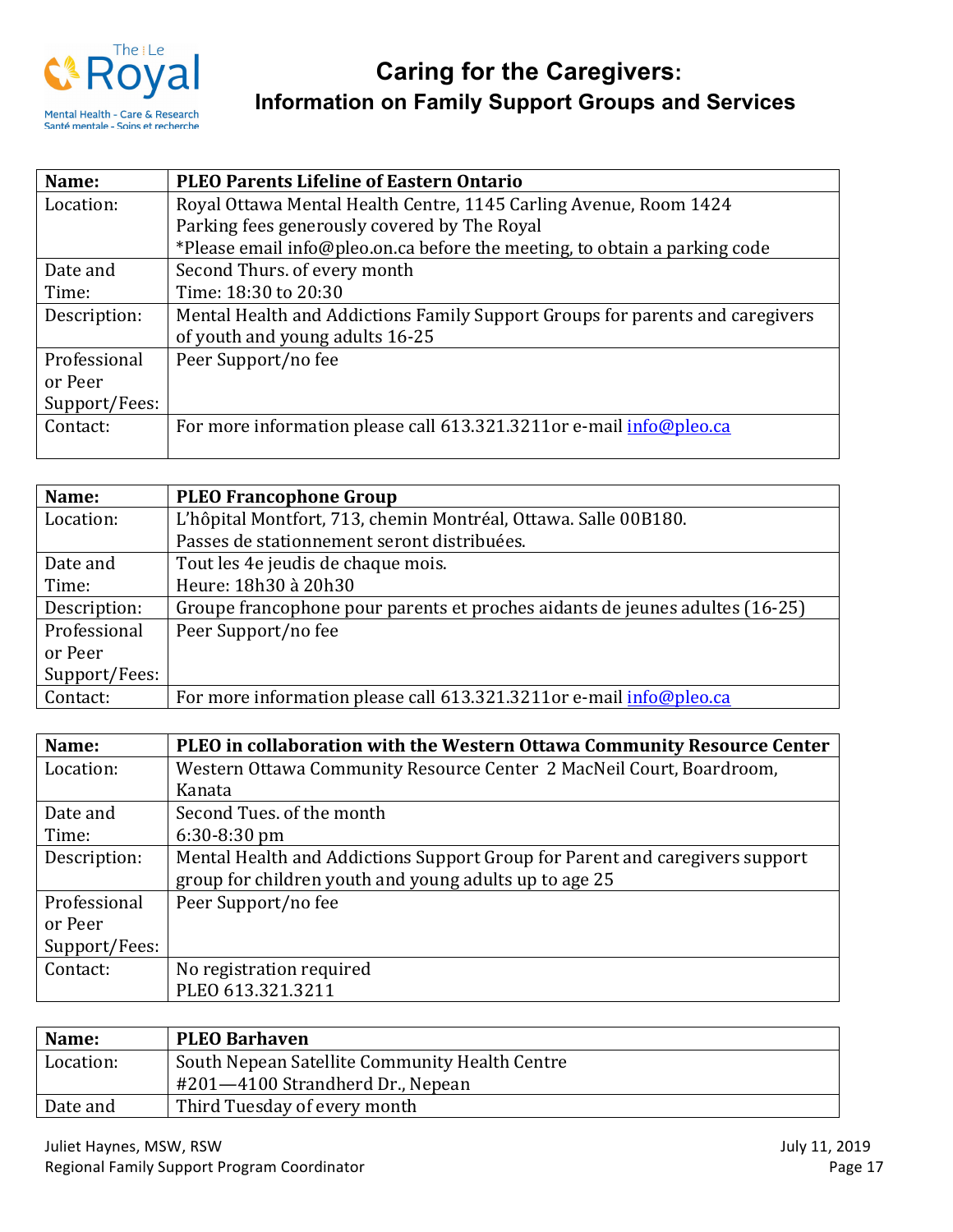

| Time:         | $6:30$ to $8:30$ pm                                                          |  |
|---------------|------------------------------------------------------------------------------|--|
| Description:  | Mental Health and Addictions Support Group for Parent and caregivers support |  |
|               | group for children youth and young adults up to age 25                       |  |
| Professional  | Peer Support/no fee                                                          |  |
| or Peer       |                                                                              |  |
| Support/Fees: |                                                                              |  |
| Contact:      | No registration required                                                     |  |
|               | PLEO 613.321.3211                                                            |  |

| Name:         | <b>PLEO Rockland</b>                                                         |
|---------------|------------------------------------------------------------------------------|
| Location:     | Clarence Rockland Public Library                                             |
|               | 1525 du Parc Avenue, Rockland                                                |
| Date and      | 3rd Thursday of each month.                                                  |
| Time:         | 5:30 to 7:30pm                                                               |
| Description:  | Mental Health and Addictions Support Group for Parent and caregivers support |
|               | group for children youth and young adults up to age 25                       |
| Professional  | Peer Support/no fee                                                          |
| or Peer       |                                                                              |
| Support/Fees: |                                                                              |
| Contact:      | No registration required                                                     |
|               | PLEO 613.321.3211                                                            |

| Name:                   | <b>Recovery Connections, Psychiatric Survivors of Ottawa</b> |               |
|-------------------------|--------------------------------------------------------------|---------------|
|                         | <b>Family Peer Support Groups</b>                            |               |
|                         | <b>Family Peer Support Programs at QCH and Montfort.</b>     |               |
| Location:               | 211 Bronson Ave Rm. 215, Ottawa                              |               |
| Date and                | Every Mon. 6:30-8:30 pm                                      |               |
| Time:                   | 211 Bronson Ave Rm. 215, Ottawa                              |               |
| Description:            | Various topics See website for details: WWW.PSO-OTTAWA.CA    |               |
| Professional            | Professional & Peer Support/no fee                           |               |
| or Peer                 |                                                              |               |
| Support/Fees:           |                                                              |               |
| Contact:                | Contact                                                      |               |
|                         | Beata Ziolkowski                                             |               |
|                         | 613.567.4379 ext. 123                                        |               |
|                         | Guy St-Jean                                                  |               |
|                         | 613-567-4379 x 116                                           |               |
|                         |                                                              |               |
|                         | Queensway Carleton Hospital:                                 |               |
|                         | 613-721-2000                                                 |               |
|                         | <b>Extension 3978 for Family Support</b>                     |               |
|                         |                                                              |               |
|                         | Hôpital Montfort:                                            |               |
| Juliet Haynes, MSW, RSW |                                                              | July 11, 2019 |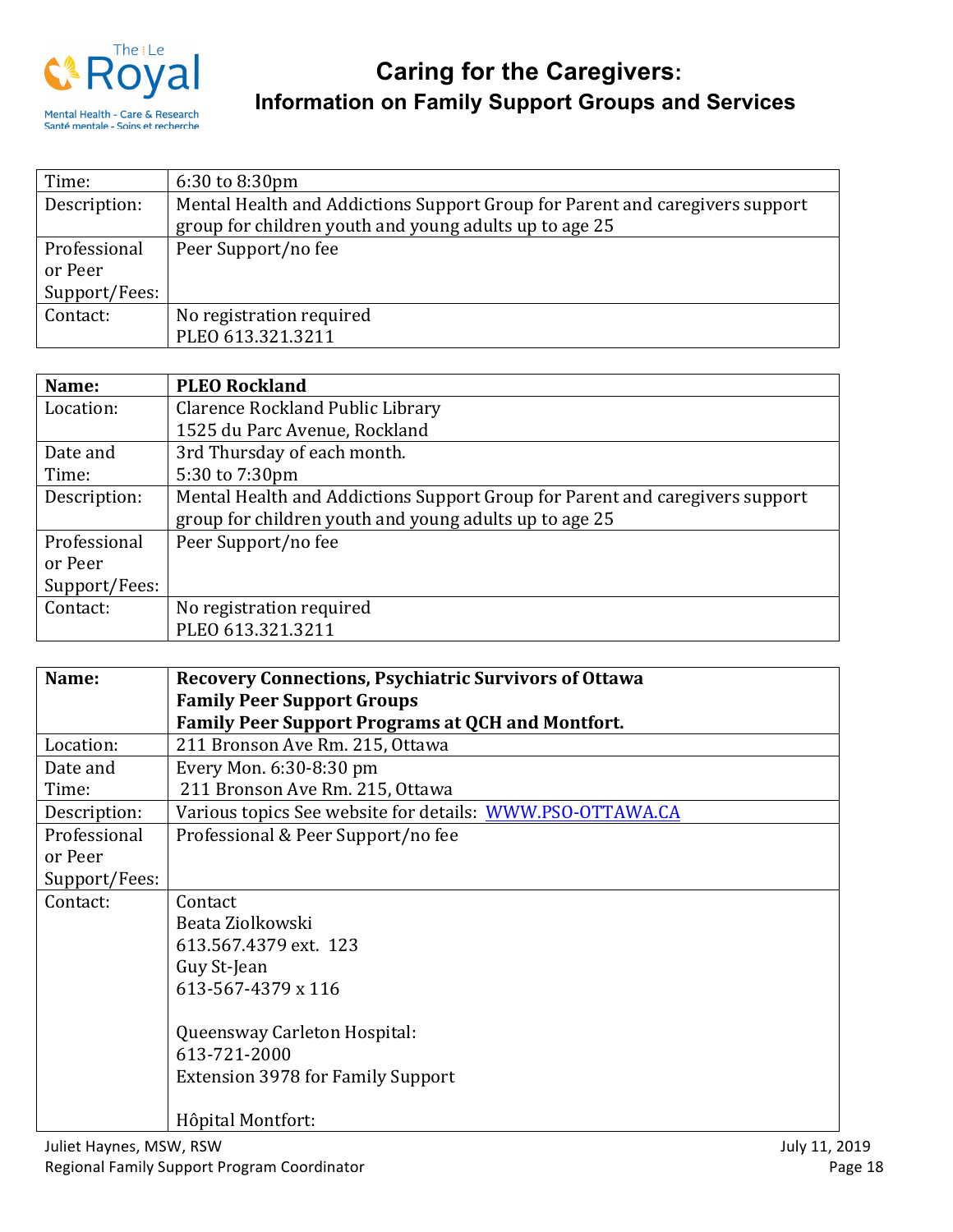

613 746 4621 Extension 3535 for Family Support

| Name:         | Recovery Academy Family & Friends Skill Building                     |
|---------------|----------------------------------------------------------------------|
| Location:     | TBD & online                                                         |
| Date and      | TBD based on interest                                                |
| Time:         |                                                                      |
| Description:  | Online and other workshops available for a fee:                      |
|               | http://www.recoveryacademy.ca/workshops.php                          |
| Professional  | <b>Family Caregiver Peer Support</b>                                 |
| or Peer       |                                                                      |
| Support/Fees: |                                                                      |
| Contact:      | <b>Catherine Corey</b>                                               |
|               | To register for workshops: http://www.recoveryacademy.ca/courses.php |

#### **Advocacy**

| Name:         | <b>MICA: Mental Illness Caregivers Association</b>                                  |
|---------------|-------------------------------------------------------------------------------------|
| Location:     | 19 Colonnade Rd                                                                     |
|               | PO Box 5065, Ottawa K2G 4V8                                                         |
| Date and      | TBD                                                                                 |
| Time:         |                                                                                     |
| Description:  | Working on various projects to improve access to education and employment,          |
|               | planning for when caregivers are gone, and improving quality of life for caregivers |
|               | through practical means.                                                            |
| Professional  | Peer/no fee                                                                         |
| or Peer       |                                                                                     |
| Support/Fees: |                                                                                     |
| Contact:      | Paul McIntyre                                                                       |
|               | 613.860.7800                                                                        |
|               | Website: MICAOntario.com                                                            |

## Lanark, Leeds and Grenville

## **Information**

| Name:     | <b>Lanark County Mental Health</b><br><b>Educational Events and Speaker Nights</b>                   |
|-----------|------------------------------------------------------------------------------------------------------|
| Location: | 88 Cornelia St West, Unit A2, Smiths Falls<br>5 Bates Dr, Unit 14, Carleton Place (Satellite Office) |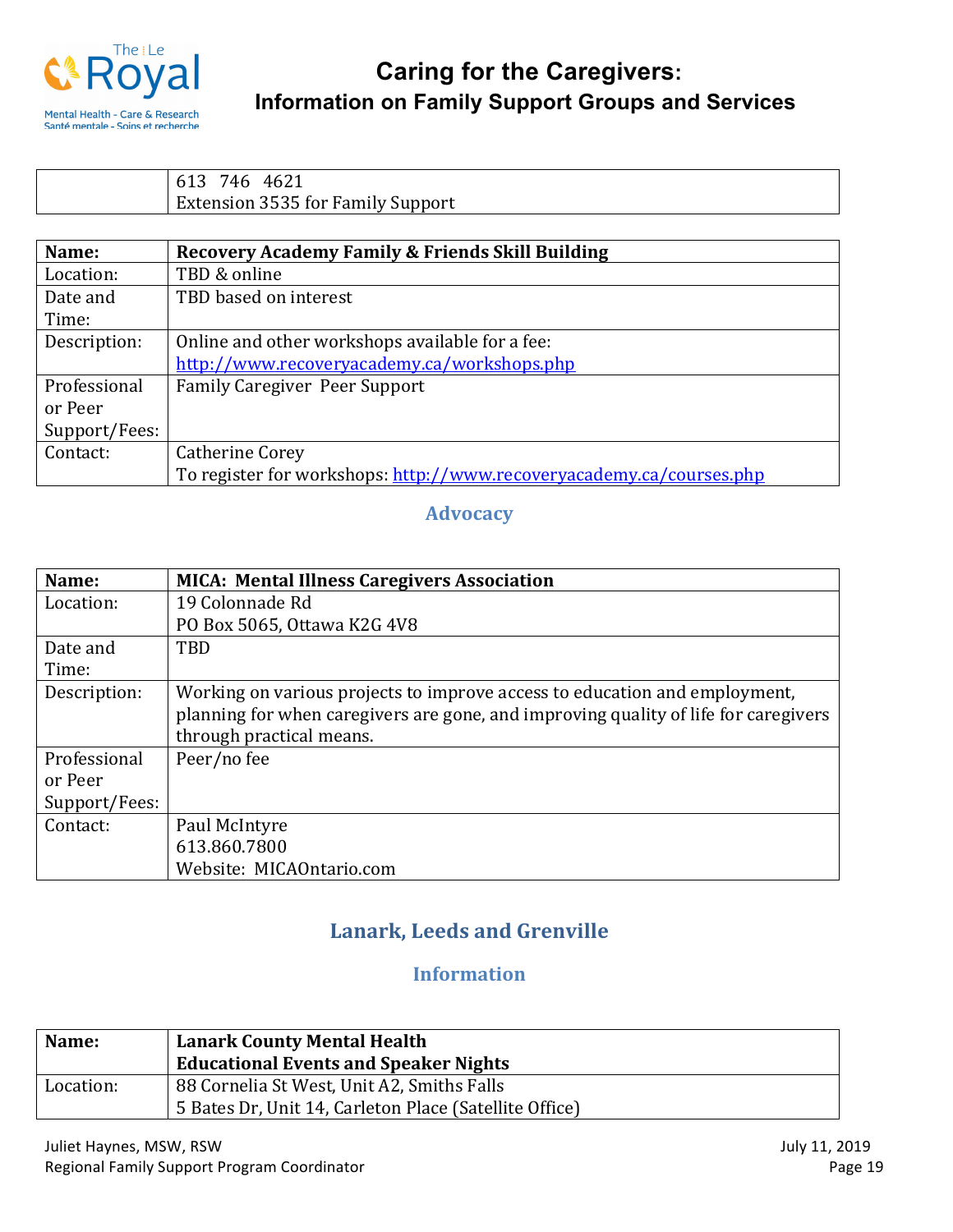

| Date and      | TBD                                                                       |
|---------------|---------------------------------------------------------------------------|
| Time:         |                                                                           |
| Description:  | Offered on an ad hoc basis                                                |
|               | Often held at the Lion's Club Hall, 19 Abbott Street South, Smiths Falls. |
|               | Contact Rick Coldrey 613.257.5915 for details.                            |
| Professional  | Professional/no fee                                                       |
| or Peer       |                                                                           |
| Support/Fees: |                                                                           |
| Contact:      | Smiths Falls: 613.283.2170                                                |
|               | Carleton Place: 613.257.5915                                              |
|               | Distress Line: 1.800.465.4442                                             |
|               | www.lanarkmentalhealth.com                                                |

## **Support**

| Name:         | <b>Lanark County Mental Health</b>                                               |
|---------------|----------------------------------------------------------------------------------|
|               | <b>Family and Friends Supporting Those Whom Hoard Group</b>                      |
| Location:     | 88 Cornelia St West, Unit A2, Smiths Falls                                       |
|               | 5 Bates Dr, Unit 14, Carleton Place (Satellite Office)                           |
| Date and      | For details please contact Sheri Hatherly below                                  |
| Time:         |                                                                                  |
| Description:  | A 4-week program developed to assist family and friends to understand the        |
|               | unique and distinct diagnosis of Hoarding. This program was developed to         |
|               | enhance knowledge, provide tips and techniques to support your loved one,        |
|               | understand how to change language to motivate the person whom is hoarding,       |
|               | and an opportunity to share your concerns, frustrations and receive guidance and |
|               | support.                                                                         |
| Professional  | Professional/no fee                                                              |
| or Peer       |                                                                                  |
| Support/Fees: |                                                                                  |
| Contact:      | Contact: Sheri Hatherly                                                          |
|               | shatherly@lanarkmentalhealth.com                                                 |
|               | Smiths Falls: 613.283.2170                                                       |
|               | Carleton Place: 613.257.5915                                                     |
|               | Distress Line: 1.800.465.4442                                                    |
|               | www.lanarkmentalhealth.com                                                       |

| Name: | Lanark, Leeds and Grenville Addictions and Mental Health                         |
|-------|----------------------------------------------------------------------------------|
|       | Serves Brockville, Delta, Gananoque, Kemptville, Lanark, Prescott, Smiths Falls, |
|       | <b>Carleton Place</b>                                                            |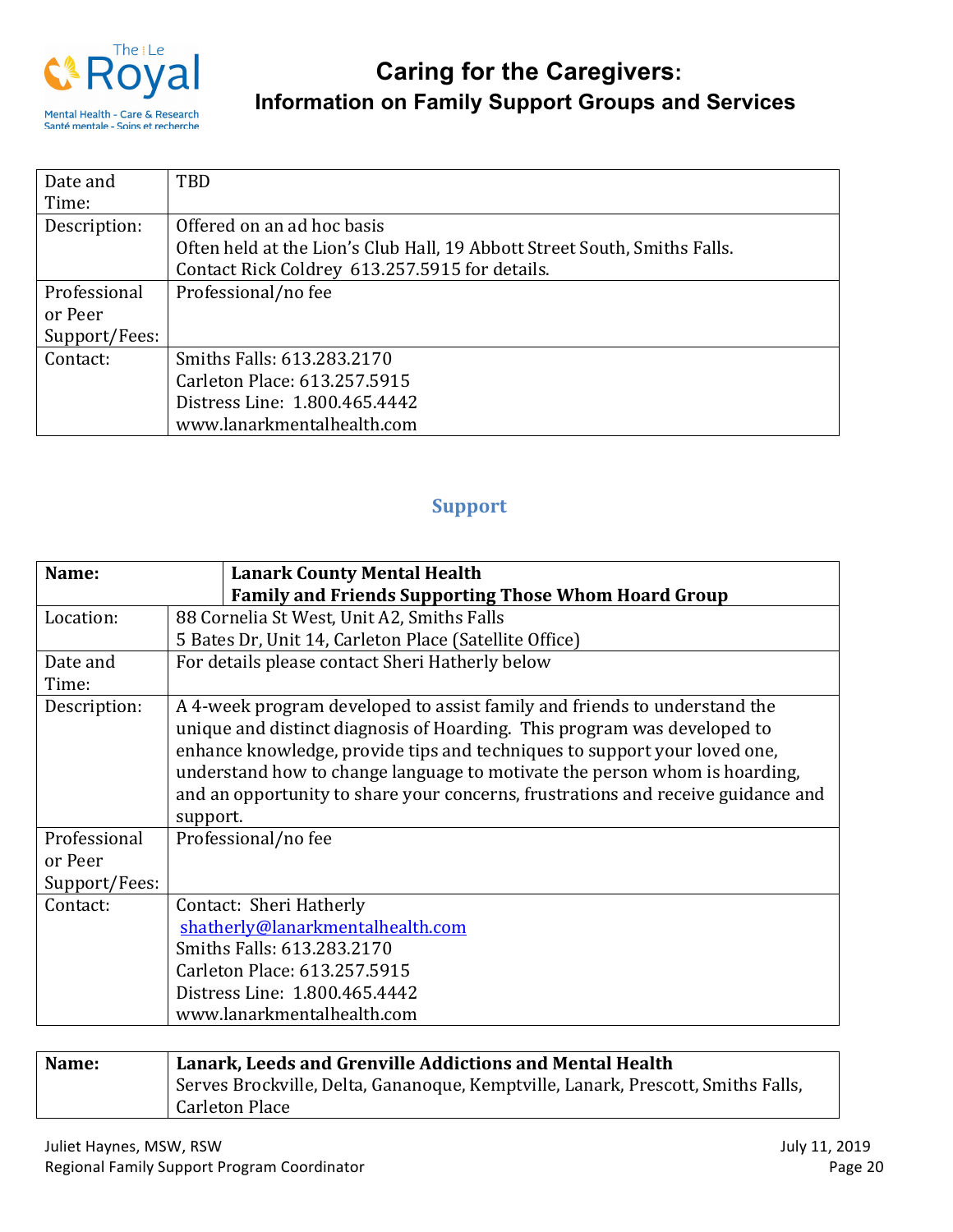

| Location:     | 25 Front Ave W Unit 1, Brockville                                                 |
|---------------|-----------------------------------------------------------------------------------|
| Date and      | Every Thursday                                                                    |
| Time:         | 16:30-18:00                                                                       |
| Description:  | LLGAMH offer support services to family or caregivers of those with addictions or |
|               | mental illness. Help comes in either individual or group format. They strive to   |
|               | ensure that caregivers understand addictions and mental health issues. They       |
|               | work with the caregiver to determine support strategies.                          |
| Professional  | Professional/no fee                                                               |
| or Peer       |                                                                                   |
| Support/Fees: |                                                                                   |
| Contact:      | Deena Bell, 613-342-2262 x 5105                                                   |
|               | belld@llgamh.cabelld@llgamh.ca                                                    |
|               | Toll-Free: 1-866-499-8445                                                         |
|               | Crisis: 1-866-281-2911                                                            |
|               | petersb@llgamh.ca                                                                 |

| Name:         | The Mental Health Support Project — The Link       |
|---------------|----------------------------------------------------|
|               | <b>Wellness &amp; Activity Centre</b>              |
|               | Serves Carleton Place, Smiths Falls, Lanark        |
| Location:     | 88 Cornelia St. W.,                                |
|               | Unit A4                                            |
|               | <b>Smiths Falls</b>                                |
| Date and      | Please contact for details                         |
| Time:         |                                                    |
| Description:  | See website for details: http://www.mhsp-links.ca/ |
| Professional  | Professional and Peer Support/no fee               |
| or Peer       |                                                    |
| Support/Fees: |                                                    |
| Contact:      | <b>Smiths Falls</b>                                |
|               | 613.284.4608                                       |
|               | 1.877.383.2070                                     |
|               |                                                    |
|               | LCMH 613.283.2170                                  |
|               | LCMH 613.257.5915                                  |

## **Family Peer Support**

| Name:        | <b>Lanark County Family Peer Support Group</b>                                    |
|--------------|-----------------------------------------------------------------------------------|
| Location:    | Unit 110, 130 Lansdowne Ave., Carleton Place                                      |
|              | (Open Doors for Children and Youth)                                               |
| Date and     | 3 <sup>rd</sup> Thursday of the month                                             |
| Time:        | $6:30 \text{ pm} - 8:00 \text{ pm}$                                               |
| Description: | Please join us for discussions on various topics for family caregivers with loved |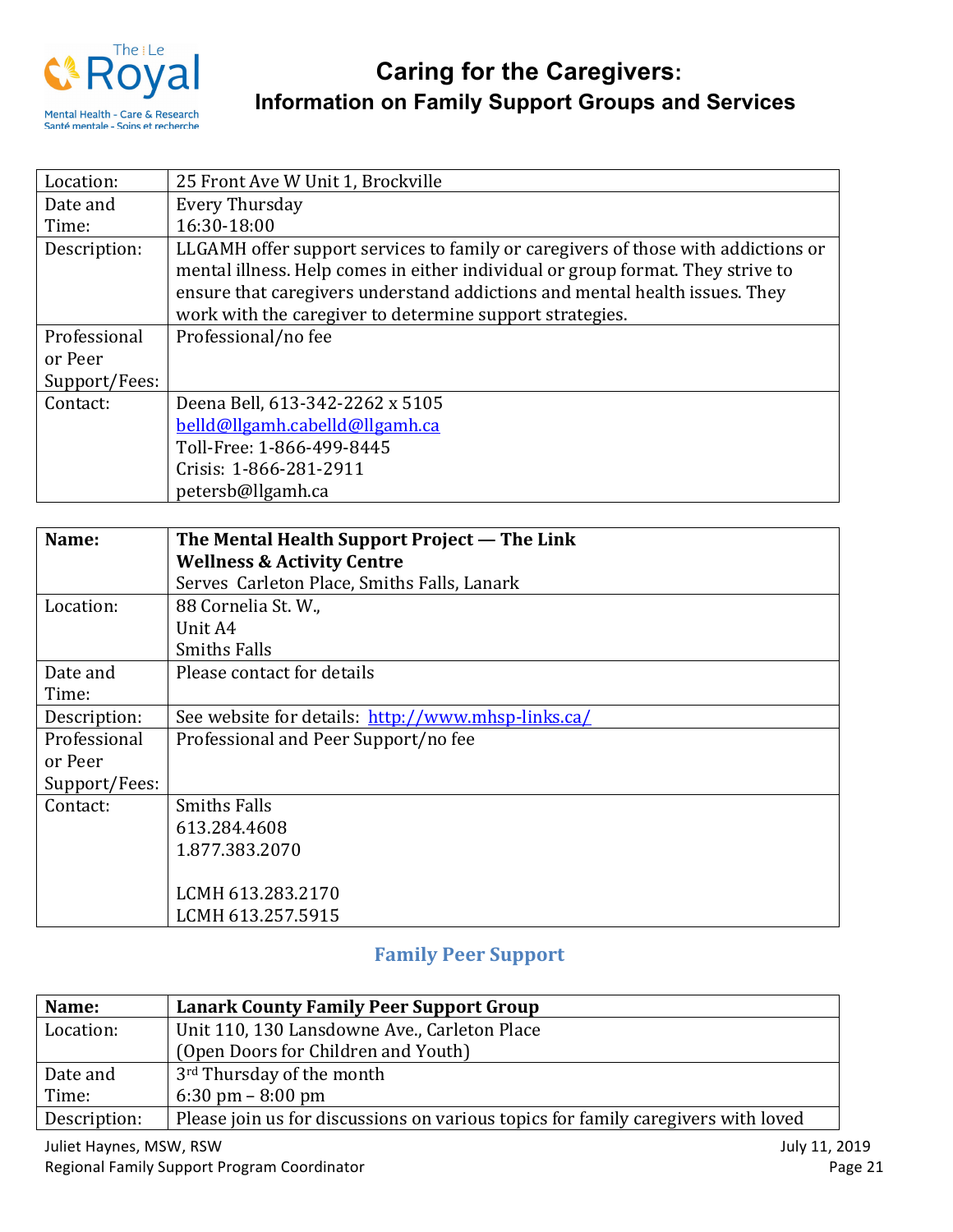

|               | ones facing mental health challenges. If you are looking for a supportive     |
|---------------|-------------------------------------------------------------------------------|
|               | environment and an opportunity to learn, share common experiences and grow in |
|               | recovery together, then this is the group for you.                            |
| Professional  | <b>Experienced Family Peer Facilitators/Free</b>                              |
| or Peer       | Pre-registration not necessary                                                |
| Support/Fees: |                                                                               |
| Contact:      | For more information please contact:                                          |
|               | Linda Camponi                                                                 |
|               | camponi@storm.ca                                                              |
|               |                                                                               |
|               | Ed McEwen                                                                     |
|               | edmcewen@ymail.com                                                            |
|               |                                                                               |
|               | Lanark County Mental Health:                                                  |
|               | Carleton Place 613.257.5915                                                   |
|               | Smith Falls 613-283-2170                                                      |

| Name:         | <b>Family Wellness Recovery Action Plan (FWRAP)</b>                                |
|---------------|------------------------------------------------------------------------------------|
|               | <b>Lanark County Mental Health/The Royal</b>                                       |
| Location:     | Lanark Community Programs, 30 Bennett St, Carleton Place                           |
| Date and      | Apr 25 - June 13 6:30-8:30 pm - Please call to register                            |
| Time:         |                                                                                    |
| Description:  | The Family WRAP program explores ways people can support an adult loved one        |
|               | living with mental health challenges without losing themselves. It's a free 8-week |
|               | manualized workshop that takes a practical, self-help approach to care and         |
|               | recovery for all members of the family.                                            |
| Professional  | Professionally Trained Family Peer Facilitators/no fee                             |
| or Peer       | Registration required                                                              |
| Support/Fees: |                                                                                    |
| Contact:      | Please contact:                                                                    |
|               | Bill Janes, LCMH                                                                   |
|               | bjanes@lanarkmentalhealth.com                                                      |
|               | 613.257.5915 ext. 226                                                              |

| Name:        | PLEO Parents Lifeline of Eastern Ontario /                                        |
|--------------|-----------------------------------------------------------------------------------|
|              | <b>Open Doors for Lanark Children and Youth</b>                                   |
|              | <b>Family Resource Team</b>                                                       |
| Location:    | Open Doors for Lanark Children & Youth, 40 Bennett Street, Unit A, Carleton Place |
| Date and     | Third Wed. of every month                                                         |
| Time:        | $6:00-8:00$ pm                                                                    |
| Description: | Parents/Caregivers of children & youth (0-24)                                     |
| Professional | Peer Support/no fee                                                               |
| or Peer      |                                                                                   |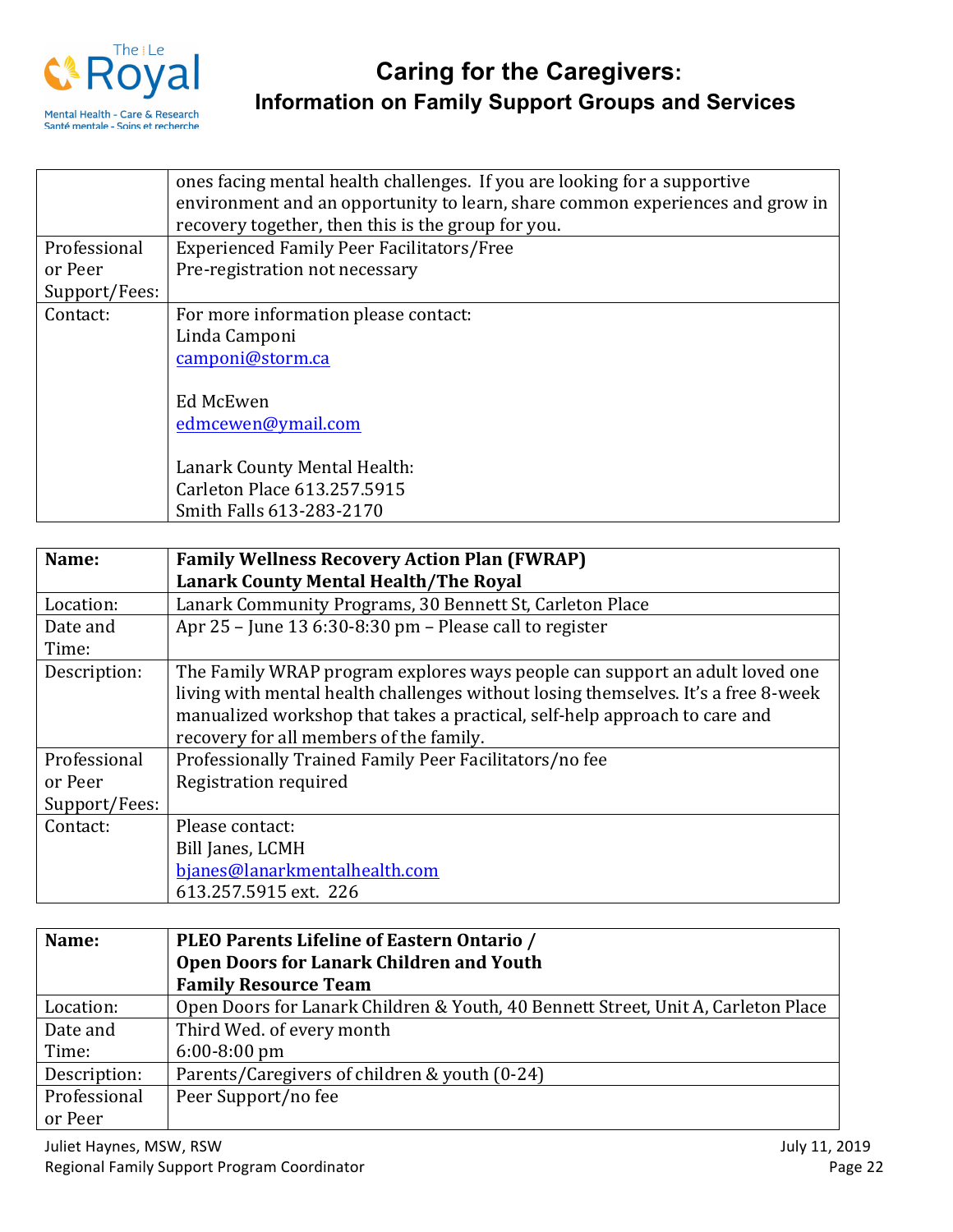

| Support/Fees: |                                                                     |
|---------------|---------------------------------------------------------------------|
| Contact:      | For more information please call 613.321.3211or e-mail info@pleo.ca |
|               |                                                                     |
|               | Open Doors:                                                         |
|               | Carleton Place 613.257.8260                                         |
|               | Smiths Falls 613.283.8260                                           |
|               | Perth 613.264.1415                                                  |
|               | Toll Free: 1.877.232.8260                                           |

| Name:         | <b>PLEO - Kemptville</b>                                            |
|---------------|---------------------------------------------------------------------|
| Location:     | Kemptville District Hospital-Courtyard Lounge                       |
|               | 2675 Concession Rd, Kemptville, ON                                  |
| Date and      | Second Tues. of every month                                         |
| Time:         | 6:30 to 8:30pm                                                      |
| Description:  | Parents/Caregivers of children & youth (0-24)                       |
| Professional  | Peer Support/no fee                                                 |
| or Peer       |                                                                     |
| Support/Fees: |                                                                     |
| Contact:      | For more information please call 613.321.3211or e-mail info@pleo.ca |

| Name:         | <b>Rural FASD Support Network Caregiver Support Group</b>                         |
|---------------|-----------------------------------------------------------------------------------|
| Location:     | Calvary Bible Church 8 Beech St. Smiths Falls, ON.                                |
| Date and      | Third Saturday of the month beginning Sept. 15, 2018                              |
| Time:         | $10:30$ am                                                                        |
| Description:  |                                                                                   |
| Professional  | Peer Support/no fee                                                               |
| or Peer       | Child care is being provided by Youth Alliance who specializes in providing       |
| Support/Fees: | respite to families with special needs children. With members located in Almonte, |
|               | Lanark, Perth, Smiths Falls, Merrickville, Brockville, Kemptville, and Winchester |
| Contact:      | Please contact us at ruralfasd@gmail.com or join us on our closed Facebook group  |
|               | @RuralFASDSupportNetwork                                                          |

## **Pembroke & Renfrew County**

## **Information**

|              | Group Name:   Living Healthy Champlain                             |
|--------------|--------------------------------------------------------------------|
| Location:    | Various - Please check the website                                 |
| Date and     | Various – Please check the website                                 |
| Time:        |                                                                    |
| Description: | 6-week workshop entitled "Living Healthy with Chronic Conditions". |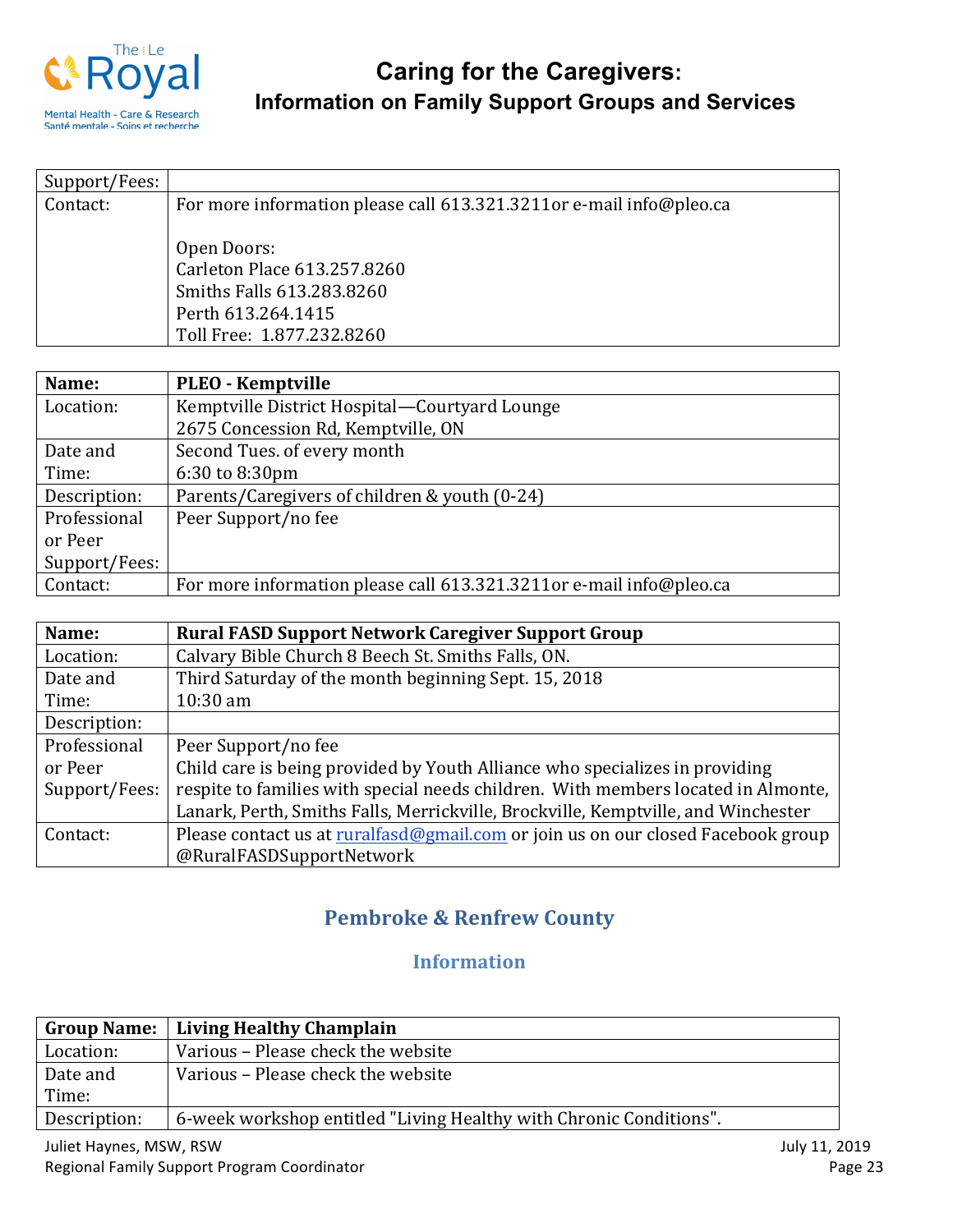

|               | It is for anyone with chronic conditions including mental health, diabetes,<br>arthritis, pain, etc. It is also for anyone who SUPPORTS individuals with chronic<br>health issues. Those who register receive a workbook and Relaxation CD to take |
|---------------|----------------------------------------------------------------------------------------------------------------------------------------------------------------------------------------------------------------------------------------------------|
|               | home with them.                                                                                                                                                                                                                                    |
| Professional  | Professional/no fee                                                                                                                                                                                                                                |
| or Peer       |                                                                                                                                                                                                                                                    |
| Support/Fees: |                                                                                                                                                                                                                                                    |
| Contact:      | Please visit website for more details:                                                                                                                                                                                                             |
|               | https://www.livinghealthychamplain.ca/register/index.aspx                                                                                                                                                                                          |

#### **Education**

| Group         | <b>Mental Health First Aid</b>                                                                                                                                                                                                                                                                                                                                             |
|---------------|----------------------------------------------------------------------------------------------------------------------------------------------------------------------------------------------------------------------------------------------------------------------------------------------------------------------------------------------------------------------------|
| Location:     | Renfrew County & District Health Unit                                                                                                                                                                                                                                                                                                                                      |
|               | 7 International Drive, Pembroke                                                                                                                                                                                                                                                                                                                                            |
| Date and      | Please contact for details                                                                                                                                                                                                                                                                                                                                                 |
| Time:         |                                                                                                                                                                                                                                                                                                                                                                            |
| Description:  | Mental Health First Aid is the help provided to a person developing a mental<br>health problem, experiencing the worsening of an existing mental health problem<br>or in a mental health crisis. Just like physical first aid is provided until medical<br>treatment can be obtained, MHFA is given until appropriate support is found or<br>until the crisis is resolved. |
|               | What will I do?                                                                                                                                                                                                                                                                                                                                                            |
|               | Engages confidently where a person may be a danger to themselves or<br>others.<br>Provides help to prevent the mental health problem from developing into a<br>more serious state.<br>Promotes the recovery of good mental health.<br>Provides comfort to a person experiencing a mental health problem.                                                                   |
| Professional  | Professional/Sliding Scale                                                                                                                                                                                                                                                                                                                                                 |
| or Peer       |                                                                                                                                                                                                                                                                                                                                                                            |
| Support/Fees: |                                                                                                                                                                                                                                                                                                                                                                            |
| Contact:      | Carolyn Comerford, R.N., B.Sc.N                                                                                                                                                                                                                                                                                                                                            |
|               | 613.735.8651, ext. 531                                                                                                                                                                                                                                                                                                                                                     |
|               | ccomerford@rcdhu.com                                                                                                                                                                                                                                                                                                                                                       |

| Group     | NAMI: National Alliance on Mental Illness, Family-to-Family |
|-----------|-------------------------------------------------------------|
| Location: | Location provided upon registration                         |
| Date and  | Please register for details                                 |
|           |                                                             |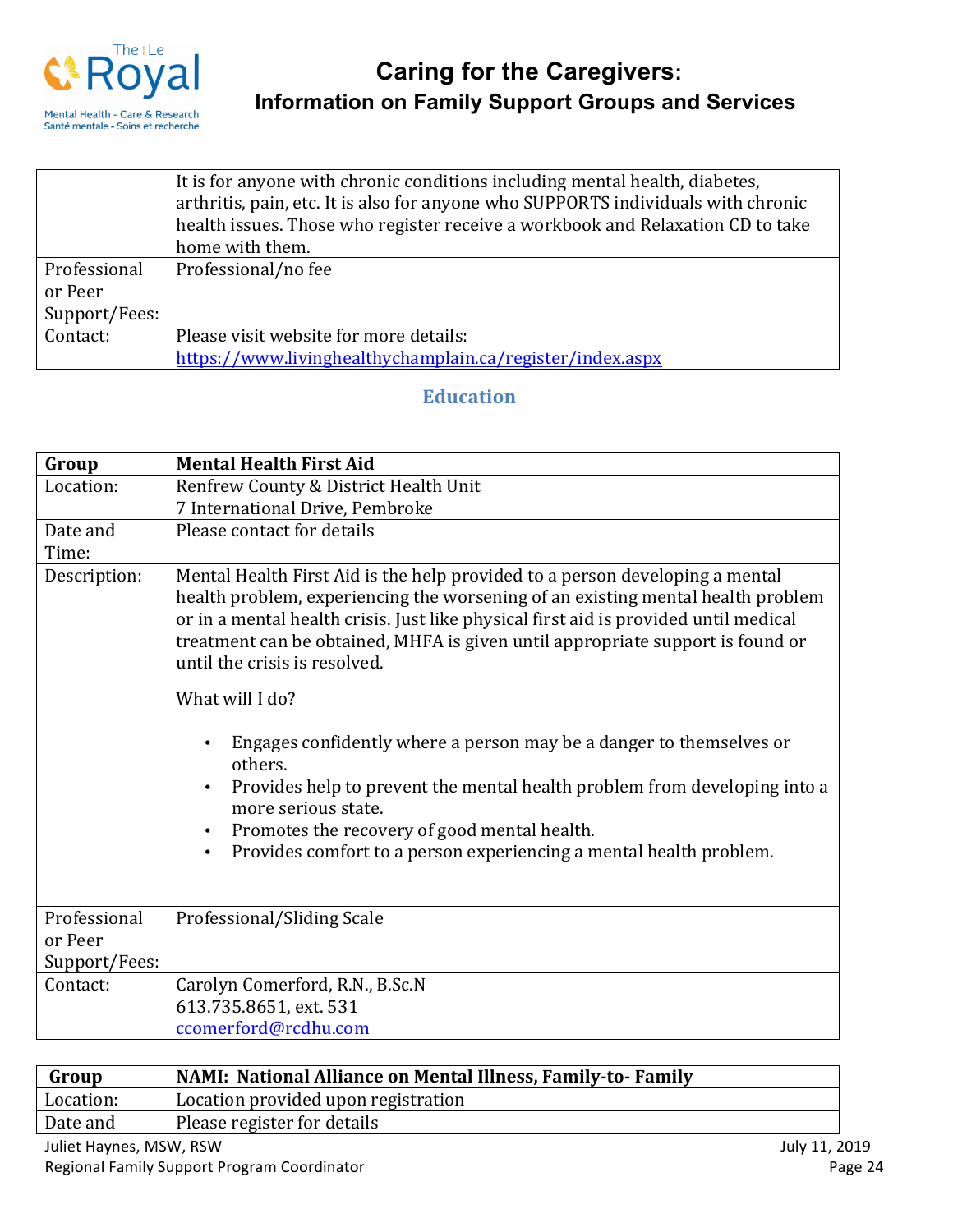

| Time:         |                                                     |
|---------------|-----------------------------------------------------|
| Description:  | 12-week manualized workshop (completed in 10 weeks) |
| Professional  | Trained Family Peer Volunteers/no fee               |
| or Peer       | * Email or call to register                         |
| Support/Fees: |                                                     |
| Contact:      | John Phannenhour                                    |
|               | Mental Health Services Renfrew County               |
|               | 705 Mackay St., Pembroke ON, K8A 1G8                |
|               | (613) 732-8770 Ext. 8004                            |
|               | Fax: 613-735-8238                                   |
|               |                                                     |
|               | Madeleine Bertrand, NAMI                            |
|               | Email: F2fontario@bell.net                          |

## **Support**

| Name:         | <b>North Renfrew Family Services</b>                                           |
|---------------|--------------------------------------------------------------------------------|
| Location:     | located in the Medical Building at the Deep River and District Hospital        |
| Date and      | The office is open Monday to Friday from 9 am to 4 pm.                         |
| Time:         | *New walk in hours – Every Wednesday 1-6, Last appointment is at 4:30 (The     |
|               | Walk-In Counselling Clinic area of services is all of Renfrew County).         |
| Description:  | A non-profit agency providing confidential counseling, advocacy and support to |
|               | individuals and families of all ages in North Renfrew since 1968. NRFS is a    |
|               | community based and supported service, a member of Family Service Ontario and  |
|               | the Renfrew County United Way.                                                 |
| Professional  | Professional/no fee                                                            |
| or Peer       |                                                                                |
| Support/Fees: |                                                                                |
| Contact:      | Call 613-584-3358 to arrange an appointment.                                   |

| Name:         | Pembroke Regional Hospital Mental Health Services                                                                                                                                                                                                                               |
|---------------|---------------------------------------------------------------------------------------------------------------------------------------------------------------------------------------------------------------------------------------------------------------------------------|
| Location:     | 705 MacKay St, Pembroke                                                                                                                                                                                                                                                         |
| Date and      | TBD                                                                                                                                                                                                                                                                             |
| Time:         |                                                                                                                                                                                                                                                                                 |
| Description:  | Mental Health Services of Renfrew County provides case management, crisis<br>response, court support, CTO case management, social recreation, geriatric<br>psychiatry, peer initiatives and family information services to SMI clients over the<br>age of 16 in Renfrew County. |
| Professional  | Professional/no fee                                                                                                                                                                                                                                                             |
| or Peer       |                                                                                                                                                                                                                                                                                 |
| Support/Fees: |                                                                                                                                                                                                                                                                                 |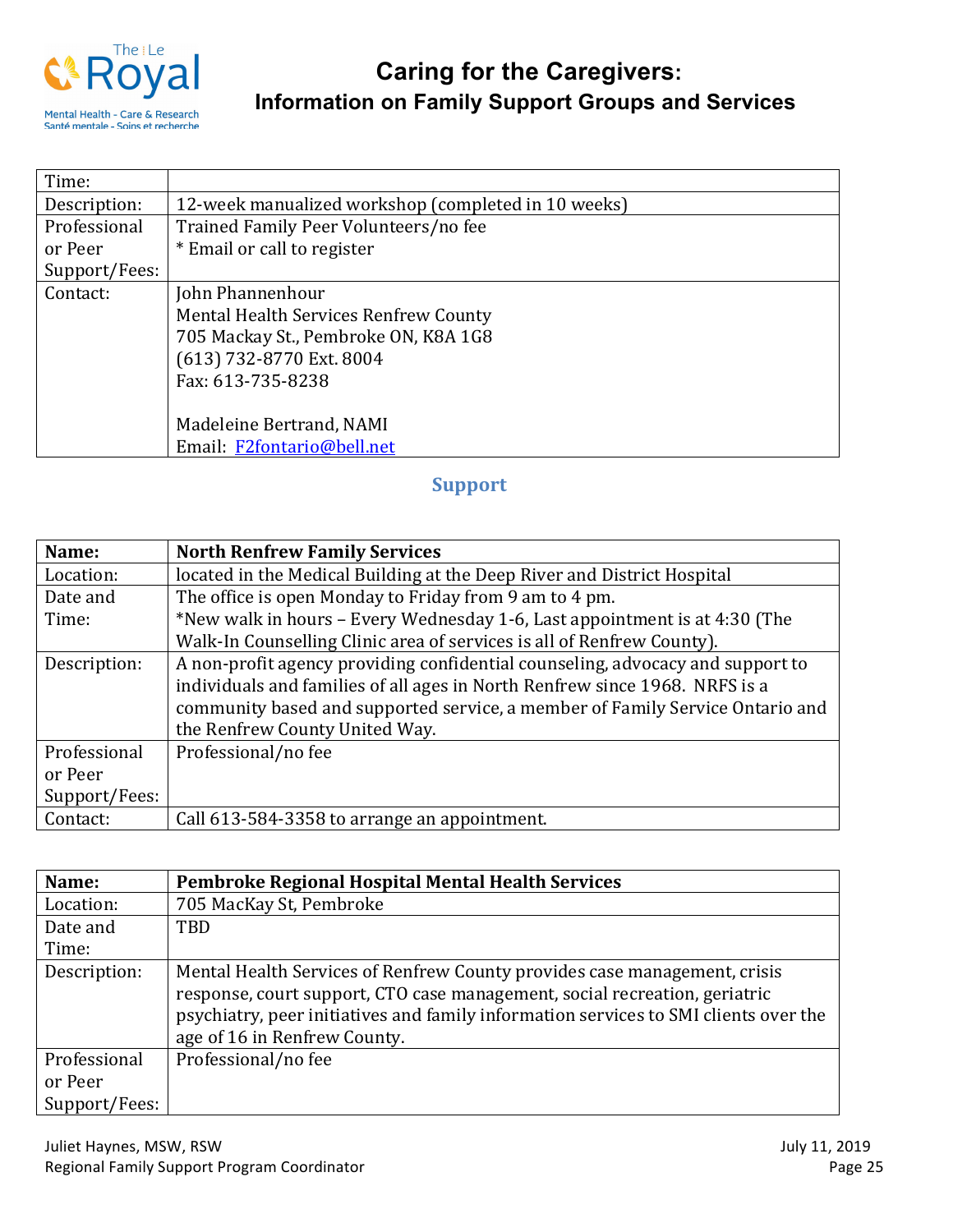

| Contact: | <b>Contact Information</b><br>Mon.-Fri. 08:00-16:30<br>613.732.2811 |
|----------|---------------------------------------------------------------------|
|          | www.pemreghos.org<br>Cheryl Smith 613.737.8770                      |

| Name:         | <b>Robbie Dean Family Counseling Center</b>             |
|---------------|---------------------------------------------------------|
| Location:     | 315 Pembroke St E                                       |
|               | Pembroke                                                |
| Date and      | Mon-Fri 09:00-17:00 Evening groups Evening appointments |
| Time:         |                                                         |
| Description:  | Mental Health support to individuals, couples, families |
|               | Parent peer support group                               |
| Professional  | Professional                                            |
| or Peer       |                                                         |
| Support/Fees: |                                                         |
| Contact:      | Monique Yashinskie, Administrator                       |
|               | 613.629.4243                                            |
|               | www.rdfcc.ca                                            |

| Name:         |                                                                                       |
|---------------|---------------------------------------------------------------------------------------|
|               | <b>Phoenix Center</b> (more for child and youth than adult mental health, but still a |
|               | good resource for families) Serves Pembroke, Petawawa, Deep River, Arnprior,          |
|               | Renfrew, Killaloe                                                                     |
| Location:     | Arnprior: 160 William St, #200                                                        |
|               | Deep River: 33019 Hwy 17                                                              |
|               | Pembroke: 130 Pembroke St W                                                           |
|               | Petawawa: 154 Civic Ctr Rd                                                            |
|               | Renfrew: 191 Plaunt St S                                                              |
|               | Killaloe: 15 Lake St                                                                  |
| Date and      | Walk-in counselling every Tues. 15:00-19:00                                           |
| Time:         |                                                                                       |
| Description:  |                                                                                       |
| Professional  | Professional                                                                          |
| or Peer       |                                                                                       |
| Support/Fees: |                                                                                       |
| Contact:      | For more information please contact 613.735.2374 or 1.800.465.1870 or visit:          |
|               | http://www.phoenixpembroke.com/                                                       |

## **Family Peer Support**

| Name:     | <b>PLEO Parents Lifelines of Eastern Ontario</b>            |
|-----------|-------------------------------------------------------------|
| Location: | Robbie Dean Centre – 315 Pembroke Street East, Pembroke, ON |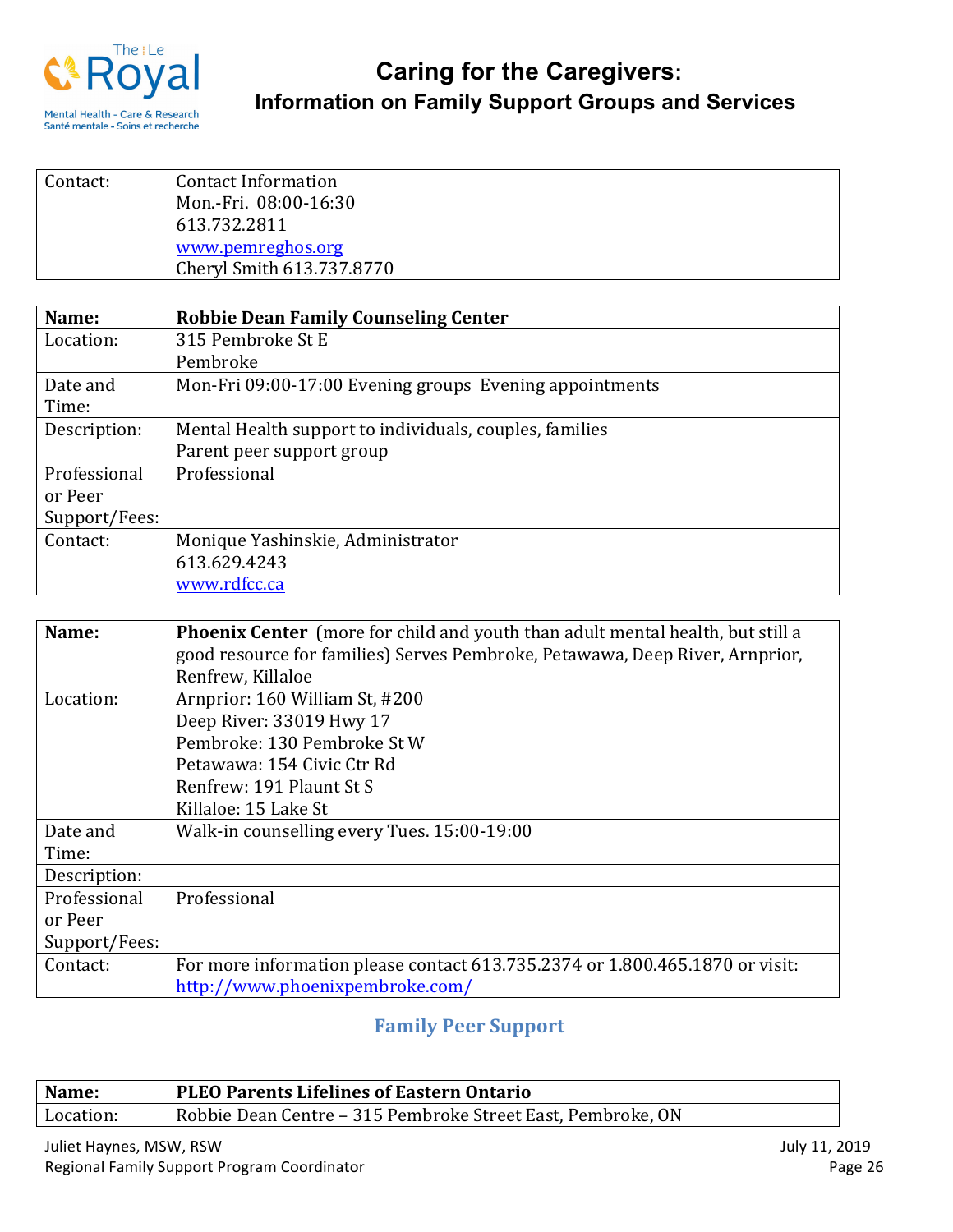

| Date and      | 1st Tuesday of every month, 6:30 to 8:30 pm.                        |
|---------------|---------------------------------------------------------------------|
| Time:         |                                                                     |
| Description:  | For Parents/Caregivers of Youth and Young Adults up to age 24       |
| Professional  | Peer Support/no fee                                                 |
| or Peer       |                                                                     |
| Support/Fees: |                                                                     |
| Contact:      | For more information please call 613.321.3211or e-mail info@pleo.ca |

| Name:         | <b>PLEO Parents Lifelines of Eastern Ontario</b>                              |
|---------------|-------------------------------------------------------------------------------|
| Location:     | Addictions Treatment Service - Renfrew Office, 510 Raglan St. N - lower level |
|               | Renfrew                                                                       |
| Date and      | Second Wed. of every month, 17:30 to 19:30pm                                  |
| Time:         |                                                                               |
| Description:  | For Parents/Caregivers of Youth and Young Adults up to age 24                 |
| Professional  | Peer Support/no fee                                                           |
| or Peer       |                                                                               |
| Support/Fees: |                                                                               |
| Contact:      | For more information please call 613.321.3211or e-mail info@pleo.ca           |

## **Cornwall, Stormont Dundas & Prescott Russell**

## **Support**

| Name:         | Counselling and Support Services of Stormont, Dundas & Glengarry        |
|---------------|-------------------------------------------------------------------------|
|               | (member of Catholic Family Services Ottawa & United Way)                |
| Location:     | 26 Montreal Rd, Cornwall                                                |
| Date and      | Walk-in Clinic for individuals, couples and families, Thurs 13:00-20:00 |
| Time:         |                                                                         |
| Description:  | Call to discuss needs                                                   |
| Professional  | Professional                                                            |
| or Peer       |                                                                         |
| Support/Fees: |                                                                         |
| Contact:      | 613.932.4610                                                            |
|               | http://www.css-sdg.ca/                                                  |

| Name:     | <b>Canadian Mental Health Association, Champlain East</b>                   |
|-----------|-----------------------------------------------------------------------------|
|           | Serves Hawkesbury, Plantagenet, Alexandria, Casselman, Morrisburg, Rockland |
| Location: | Main Office is located at:<br>329 Pitt Street Cornwall,                     |
|           | Hawkesbury Office is located at:                                            |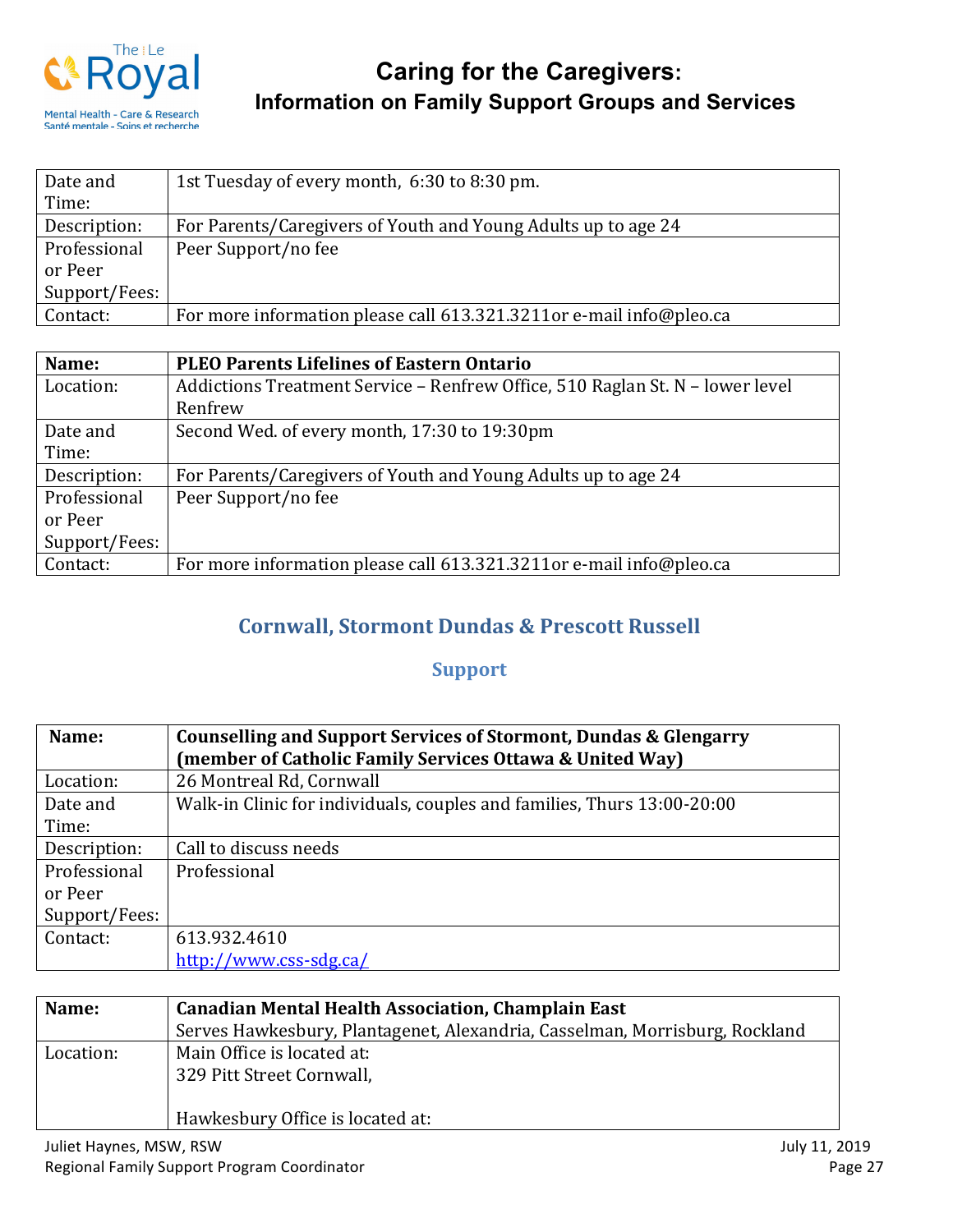

|               | 444 McGill Street Suite 003 Hawkesbury                         |
|---------------|----------------------------------------------------------------|
| Date and      | TBD                                                            |
| Time:         |                                                                |
| Description:  | <b>Offers CMHA Family Support</b>                              |
|               | Link to family support program brochure:                       |
|               | http://www.cmha-east.on.ca/images/PDFs/2016_Family_Support.pdf |
| Professional  | Professional/no fee                                            |
| or Peer       |                                                                |
| Support/Fees: |                                                                |
| Contact:      | http://www.cmha-east.on.ca/                                    |
|               | Cornwall:                                                      |
|               | 613.933.5845                                                   |
|               | 1.800.493.8271                                                 |
|               | Hawkesbury:                                                    |
|               | 613.938.0435                                                   |
|               | Other branch offices:                                          |
|               | Plantagenet - 613.686.4379                                     |
|               | Alexandria - 613.525.4077                                      |
|               | Casselman - 613.764.0654                                       |
|               | Morrisburg – 613.543.2442                                      |
|               | Rockland - 613.446.0537                                        |

| Name:         | <b>Powerful Tools for Caregivers</b>                                      |
|---------------|---------------------------------------------------------------------------|
| Location:     | Seaway Valley Community Health Centre, Cornwall                           |
| Date and      | Please check website for various dates and times                          |
| Time:         | https://www.livinghealthychamplain.ca/                                    |
| Description:  | Provides caregivers with tools and strategies to better handle the unique |
|               | challenges they face; not diagnosis specific or a peer support group.     |
| Professional  | Professionally trained facilitators/No Fee                                |
| or Peer       |                                                                           |
| Support/Fees: |                                                                           |
| Contact:      | <b>Contact: Seaway Valley CHC</b>                                         |
|               | Phone: 613-930-4892 Ext. 229                                              |
|               | Register on-line at https://www.livinghealthychamplain.ca/                |

### **Education**

| Name: | Schizophrenia Society, Ottawa Region (Ottawa, Renfrew, Cornwall) |
|-------|------------------------------------------------------------------|
|       | <b>Strengthening Families</b>                                    |
|       | Coping with Mental Illness in the Family                         |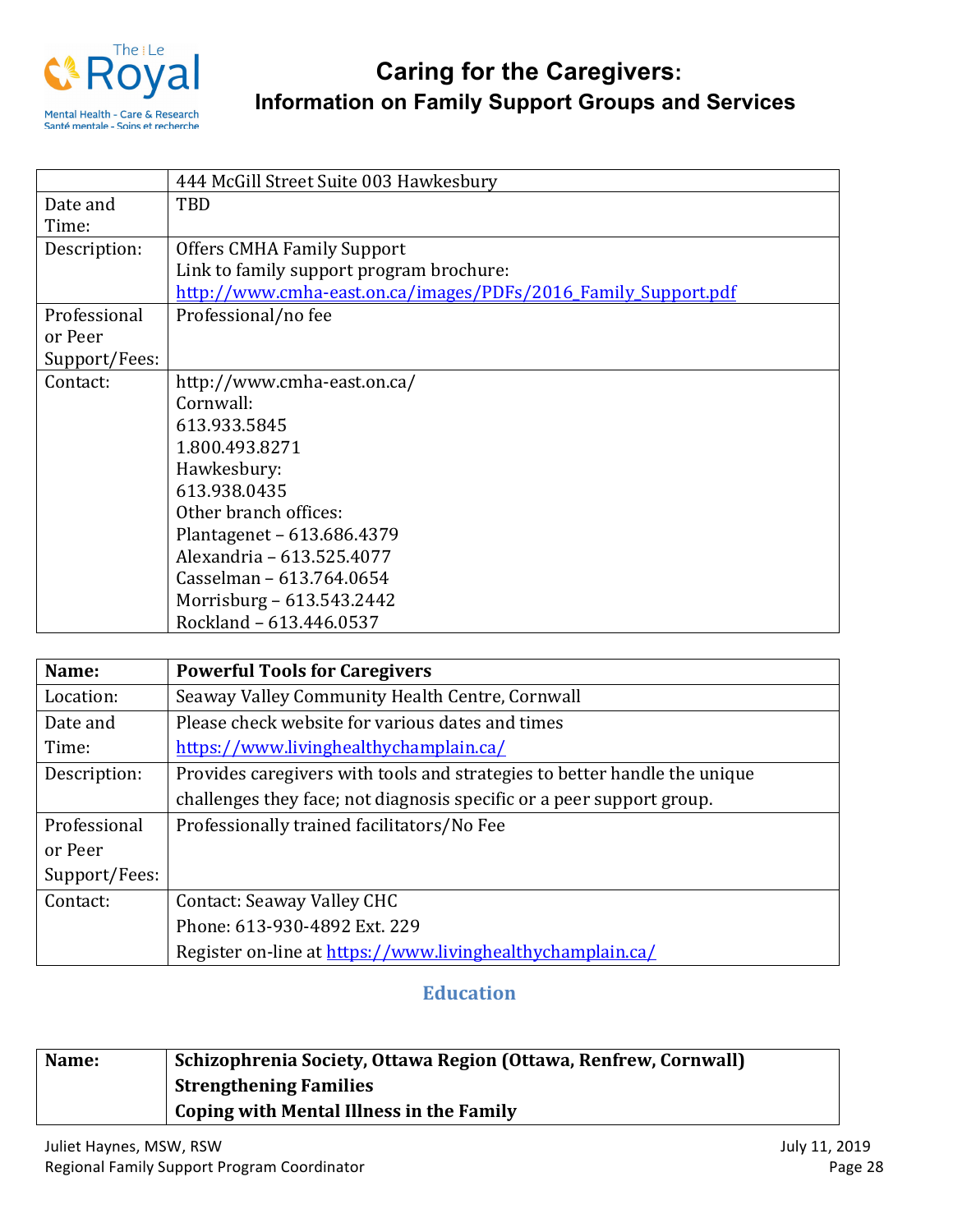

| Location:    |                                                                                  |
|--------------|----------------------------------------------------------------------------------|
|              | <b>Community Addiction and Mental Health Services</b>                            |
|              | 850 McConnell Ave.                                                               |
|              | Cornwall, Ontario J6H 4M3                                                        |
|              | 613-361-6363                                                                     |
|              | www.cornwallhospital.ca                                                          |
| Date and     | TBD                                                                              |
| Time:        |                                                                                  |
| Description: | Provides the knowledge you need to help a loved one with schizophrenia, bipolar, |
|              | depression, borderline personality disorder or other serious mental illness.     |
|              | You'll learn about:                                                              |
|              | $\triangleleft$ Living with mental illness and coping as a family                |
|              | Understanding the mental health system<br>❖                                      |
|              | ❖ Treatment and recovery options                                                 |
|              | Mental illness, addictions and the criminal justice system<br>❖                  |
|              | How to take care of yourself - and much more<br>❖                                |
|              |                                                                                  |
|              | Downloadable resources available on Schizophrenia Society Website                |
|              | http://www.schizophrenia.ca/strength.php                                         |
| Professional | \$25.00                                                                          |
| or Peer      |                                                                                  |
| Support/Fee  |                                                                                  |
| $S^*$        |                                                                                  |
| Contact:     | For more Information please call James Joyce 613 527-1201                        |

## **Family Peer Support**

| Name:        | Cornwall and District Family Support Group (cdfsg4) (member of The<br><b>Change Foundation</b> ) |
|--------------|--------------------------------------------------------------------------------------------------|
| Location:    | <b>Community Addiction and Mental Health Services</b>                                            |
|              | 850 McConnell Ave.                                                                               |
|              | Cornwall, Ontario J6H 4M3                                                                        |
|              | www.cornwallhospital.ca                                                                          |
|              | 613.361.6363                                                                                     |
| Date and     | First Mon. of every month at 6:00 pm *except in the case of a holiday Mon and                    |
| Time:        | then it will be on the second Monday of the month instead.                                       |
| Description: | A volunteer group providing Family Support and Education. Provides education                     |
|              | and support to family members who have a loved one with mental health                            |
|              | challenges. The family group meets one evening a month, maintains a growing                      |
|              | library of print and DVD resources, offers an annual multi-week education                        |
|              | program (which usually attracts families new to the caregiver role). They also                   |
|              | advocate for improved mental health services and greater caregiver engagement                    |
|              | and respect from health service providers.                                                       |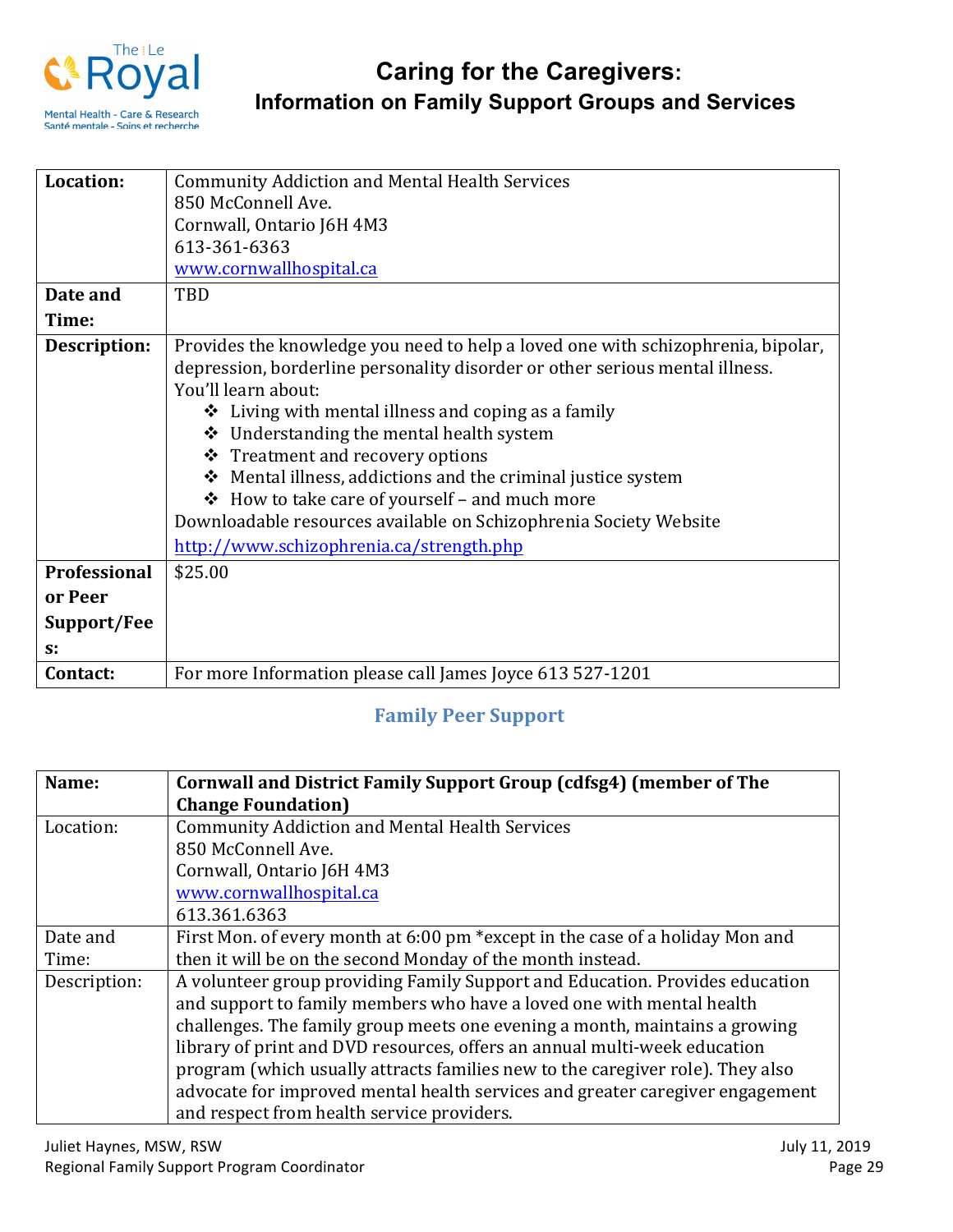

| Professional  | Peer Support/No Fee                                                 |
|---------------|---------------------------------------------------------------------|
| or Peer       |                                                                     |
| Support/Fees: |                                                                     |
| Contact:      | For the address of where the meetings are held, please call         |
|               | James Joyce at 613.527.1201 and tell us a bit about your situation. |
|               | http://www.ListentoFamilies.ca                                      |

| Name:         | Cornwall and District Family Support Group (cdfsg4) (member of The             |
|---------------|--------------------------------------------------------------------------------|
|               | <b>Change Foundation</b> )                                                     |
| <b>NEW</b>    | Alexandria                                                                     |
| Location:     |                                                                                |
| Date and      | Second Tuesday of every month                                                  |
| Time:         |                                                                                |
| Description:  | A volunteer group providing Family Support and Education. Provides education   |
|               | and support to family members who have a loved one with mental health          |
|               | challenges. The family group meets one evening a month, maintains a growing    |
|               | library of print and DVD resources, offers an annual multi-week education      |
|               | program (which usually attracts families new to the caregiver role). They also |
|               | advocate for improved mental health services and greater caregiver engagement  |
|               | and respect from health service providers.                                     |
| Professional  | Peer Support/No Fee                                                            |
| or Peer       |                                                                                |
| Support/Fees: |                                                                                |
| Contact:      | For the address of where the meetings are held, please call                    |
|               | James Joyce at 613.527.1201 and tell us a bit about your situation.            |
|               | http://www.ListentoFamilies.ca                                                 |

| Name:        | <b>Family Connections 12-Week Program</b>                                        |
|--------------|----------------------------------------------------------------------------------|
|              | <b>National Education Alliance for BPD</b>                                       |
| Location:    | <b>Community Addiction and Mental Health Services</b>                            |
|              | 850 McConnell Ave.                                                               |
|              | www.cornwallhospital.ca                                                          |
|              | 613.361.6363                                                                     |
| Date and     | February 21 to May 6, 2019 (Every Thursday 6:30 - 8:30 p.m.) ** Register now**   |
| Time:        |                                                                                  |
| Description: | A 12 week program designed to provide the adult family members and spouses of    |
|              | individuals with emotion dysregulation or Borderline Personality Disorder with   |
|              | knowledge and skills for their own well-being and for better understanding their |
|              | loved one.                                                                       |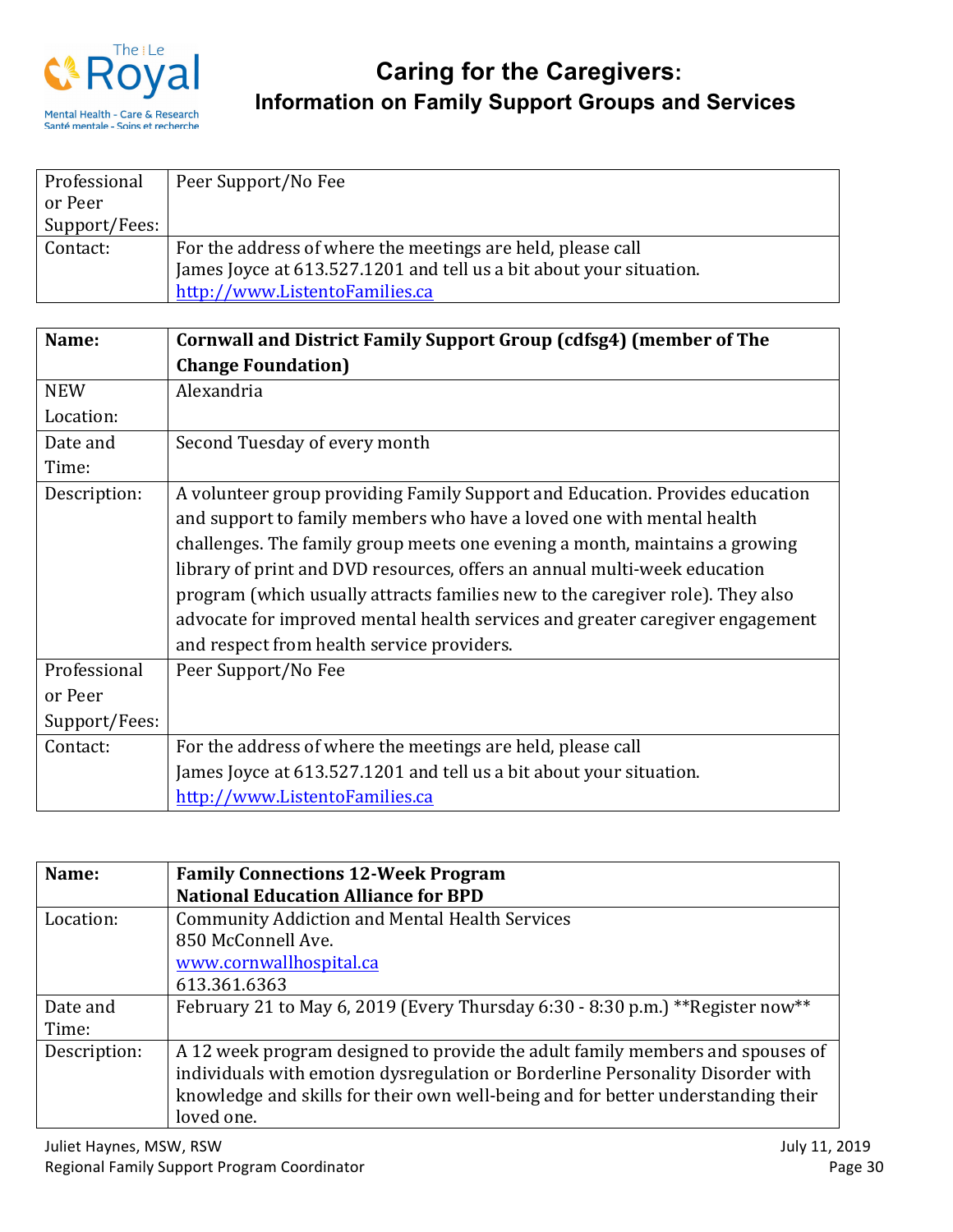

| Professional  | Trained facilitators / Peer-led                            |
|---------------|------------------------------------------------------------|
| or Peer       | Membership donation \$10.00/year                           |
| Support/Fees: |                                                            |
| Contact:      | Call Sharyn Duffey for information or to register          |
|               | 613.361.6363 Ext. 4643                                     |
|               | Sharyn.Duffey@cornwallhospital.ca                          |
|               |                                                            |
|               | Link to free Family Connections video series :             |
|               | http://www.borderlinepersonalitydisorder.com/video-series/ |

| Name:         | <b>Family Peer Support - Family Wellness Recovery Action Plan (FWRAP)</b> |
|---------------|---------------------------------------------------------------------------|
| Location:     | <b>Community Addiction and Mental Health Services</b>                     |
|               | 850 McConnell Ave.                                                        |
|               | www.cornwallhospital.ca                                                   |
|               | 613.361.6363                                                              |
| Date and      | Please contact to register for next session                               |
| Time:         |                                                                           |
| Description:  | 8-week family peer support group                                          |
| Professional  | Professional/no fee                                                       |
| or Peer       |                                                                           |
| Support/Fees: |                                                                           |
| Contact:      | Call Sharyn Duffey for information or to register                         |
|               | 613.361.6363 Ext. 4643                                                    |
|               | Sharyn.Duffey@cornwallhospital.ca                                         |

| Name:         | <b>PLEO Parents Lifeline of Eastern Ontario - Cornwall</b>                   |
|---------------|------------------------------------------------------------------------------|
| Location:     | Community Addiction & Mental Health Centre (Conference Centre, Room 6) – 850 |
|               | McConnell Avenue, Cornwall                                                   |
| Date and      | Every 4th Wednesday of the month                                             |
| Time:         | 6:30 to 8:30pm                                                               |
| Description:  | For Parents/Caregivers of children & youth (0-24)                            |
| Professional  | Peer Support/no fee                                                          |
| or Peer       |                                                                              |
| Support/Fees: |                                                                              |
| Contact:      | For more information please call 613.321.3211or e-mail info@pleo.ca          |

| Name:     | PLEO Parents Lifeline of Eastern Ontario - Hawkesbury |
|-----------|-------------------------------------------------------|
| Location: | Mental Health and Addiction Regional Centre           |
|           | 580 Spence Avenue - room 235, Hawkesbury              |
|           | Parking is free-please sign in at reception           |
| Date and  | First Thurs. of each month, 10:00 to 12:00pm          |
| Time:     |                                                       |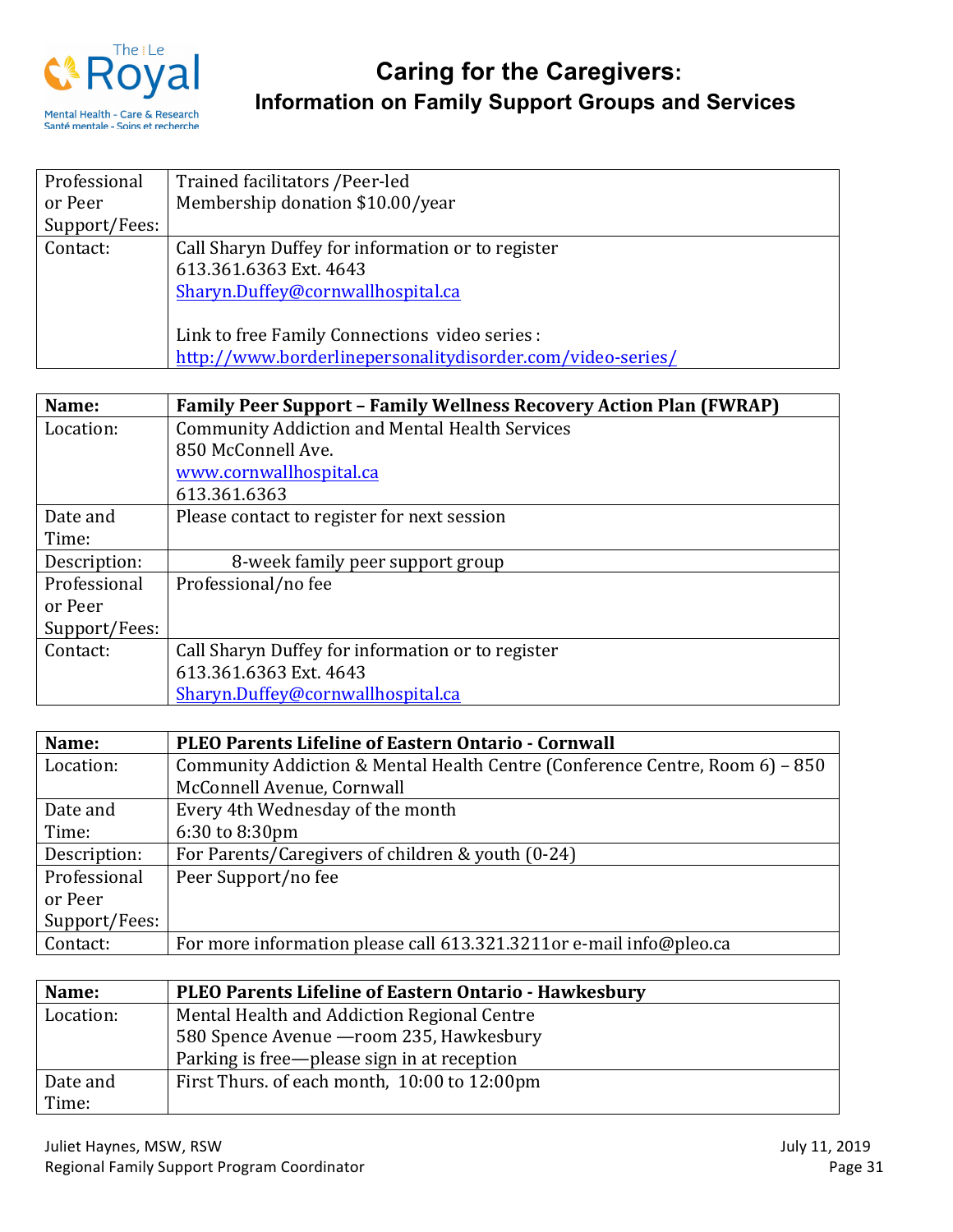

| Description:  | For Parents/Caregivers of children & youth (0-24)                   |
|---------------|---------------------------------------------------------------------|
| Professional  | Peer Support/no fee                                                 |
| or Peer       |                                                                     |
| Support/Fees: |                                                                     |
| Contact:      | For more information please call 613.321.3211or e-mail info@pleo.ca |

| Name:         | <b>PLEO Parents Lifeline of Eastern Ontario - Embrun</b>            |
|---------------|---------------------------------------------------------------------|
| Location:     | Valoris                                                             |
|               | 8 Valoris Street, Embrun                                            |
| Date and      | Fourth Tues. of each month, 18:30 to 20:30pm                        |
| Time:         |                                                                     |
| Description:  | For Parents/Caregivers of children & youth (0-24)                   |
| Professional  | Peer Support/no fee                                                 |
| or Peer       |                                                                     |
| Support/Fees: |                                                                     |
| Contact:      | For more information please call 613.321.3211or e-mail info@pleo.ca |

## **Online and Call Line Caregiver Resources**

| Name:         | <b>Canadian Virtual Hospice</b>                                       |
|---------------|-----------------------------------------------------------------------|
| Location:     | On-line                                                               |
| Description:  | My Grief.ca helps you to understand and work through your grief.      |
|               | •Confidential                                                         |
|               | • Access in the privacy of your own home                              |
|               | •Developed by families and grief experts                              |
|               | •Stories from people who have "been there"                            |
|               | •A resource for professionals                                         |
| Professional  | Free online                                                           |
| or Peer       |                                                                       |
| Support/Fees: |                                                                       |
| Contact:      | For more information please visit the website: http://www.mygrief.ca/ |

| Name:        | <b>Lotsa Helping Hands</b>                                                       |
|--------------|----------------------------------------------------------------------------------|
| Location:    | On-line Calendar                                                                 |
| Description: | With the Help Calendar, family caregivers can post requests for support - things |
|              | like meals for the family, rides to medical appointments, or just stopping by to |
|              | visit.                                                                           |
|              | Members of your community can quickly find ways to help, and Lotsa will send     |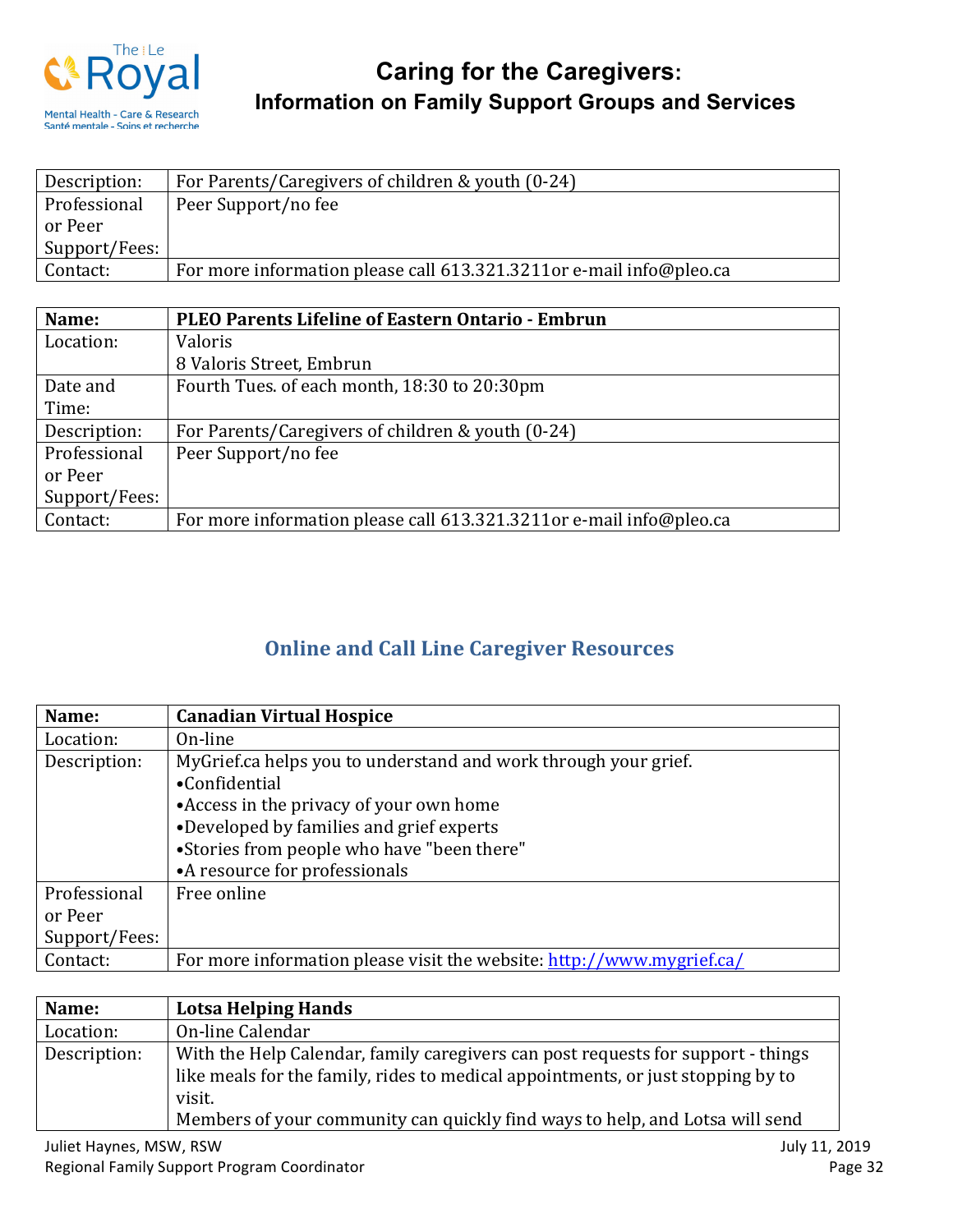

|               | reminders and help coordinate logistics automatically so nothing falls through the<br>cracks. |
|---------------|-----------------------------------------------------------------------------------------------|
| Professional  | Free online                                                                                   |
| or Peer       |                                                                                               |
| Support/Fees: |                                                                                               |
| Contact:      | For more information please visit the website: http://lotsahelpinghands.com/                  |

| Name:                                    | <b>OnTrack Family and Friends</b>                                                                                                                                                                                                                                                                                                                                                                                                                                                                                                                                                                                                                                                                                                                                                                                                                                         |
|------------------------------------------|---------------------------------------------------------------------------------------------------------------------------------------------------------------------------------------------------------------------------------------------------------------------------------------------------------------------------------------------------------------------------------------------------------------------------------------------------------------------------------------------------------------------------------------------------------------------------------------------------------------------------------------------------------------------------------------------------------------------------------------------------------------------------------------------------------------------------------------------------------------------------|
| Location:                                | On-line Support                                                                                                                                                                                                                                                                                                                                                                                                                                                                                                                                                                                                                                                                                                                                                                                                                                                           |
| Description:                             | OnTrack Families and Friends is a free online program for people who are<br>supporting someone with a mental illness. In the program, friends or relatives<br>work out how they can help the person, and look after themselves as well. It is<br>especially for family caregivers, but can be used by anyone who is trying to help.<br>This program focuses on practical things to help you work through problems, get<br>closer to people and make life better. It helps you to think about things that are<br>going okay and making these things even better. The program helps you to set<br>goals, make plans, spot early signs and risky situations, strengthen relationships<br>and much more. The program is interactive and will ask you to enter information<br>to help you apply the ideas to your own situations. The program was written by<br>psychologists. |
| Professional<br>or Peer<br>Support/Fees: | Free online                                                                                                                                                                                                                                                                                                                                                                                                                                                                                                                                                                                                                                                                                                                                                                                                                                                               |
| Contact:                                 | Registration required online (You must be aged 18 years or over to register for<br>the program):<br>For more information please visit the website:<br>https://www.ontrack.org.au/web/ontrack/programs/familiesandfriends                                                                                                                                                                                                                                                                                                                                                                                                                                                                                                                                                                                                                                                  |

| Name:                   | Operational Stress Injury Social Support – for Canadian Armed Forces,                                                                                                                                                                                                                                                                                                                                                                                                                                                                                                               |
|-------------------------|-------------------------------------------------------------------------------------------------------------------------------------------------------------------------------------------------------------------------------------------------------------------------------------------------------------------------------------------------------------------------------------------------------------------------------------------------------------------------------------------------------------------------------------------------------------------------------------|
|                         | <b>Veterans and their Families</b>                                                                                                                                                                                                                                                                                                                                                                                                                                                                                                                                                  |
| Location:               | <b>TBD</b>                                                                                                                                                                                                                                                                                                                                                                                                                                                                                                                                                                          |
| Description:            | Having an OSI can be difficult. You may avoid family and friends, or stop doing<br>things that you once enjoyed. Your family may also start avoiding the same things<br>as they may adapt their behaviours, moods and routines to yours. You may feel<br>guilt or frustration because you cannot cope with your physical or mental health<br>concerns.<br>Family members often become engrossed when caring for their loved ones with<br>OSI, which could result in family members neglecting their own needs. This may<br>negatively impact you and your family's quality of life. |
| Professional<br>or Peer | Free/Family Peer Support                                                                                                                                                                                                                                                                                                                                                                                                                                                                                                                                                            |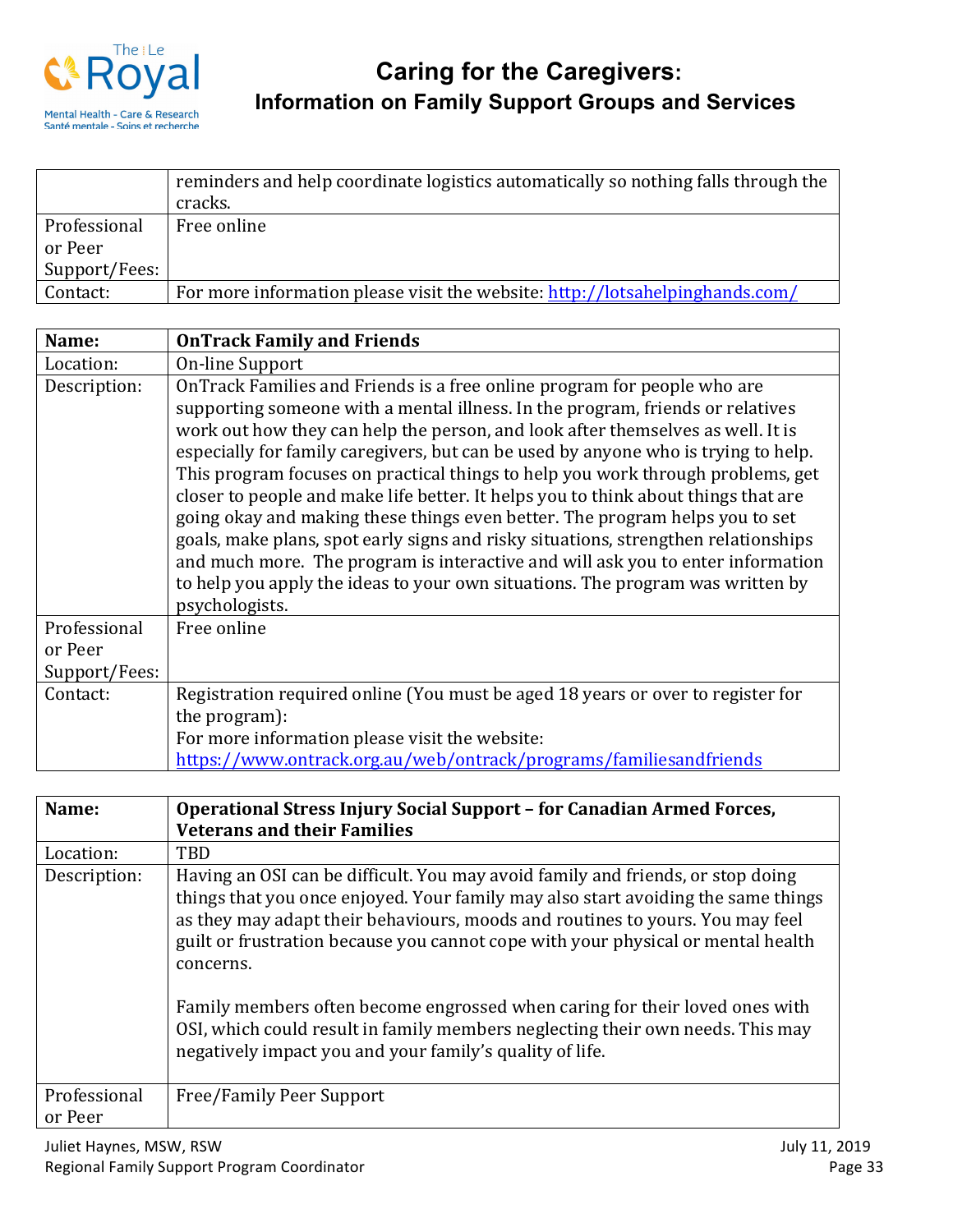

| Support/Fees: |                                                                    |
|---------------|--------------------------------------------------------------------|
| Contact:      | For more information please visit the website:                     |
|               | https://www.cfmws.com/en/AboutUs/DCSM/OSISS/Contact/Pages/Central- |
|               | <b>Provinces.aspx</b>                                              |

| Name:         | <b>Parent-to-Parent Peer Support</b>                                                  |
|---------------|---------------------------------------------------------------------------------------|
| Location:     | P2P offers 8 conversations of up to one hour each with a parent supporter over a      |
|               | two month period. Your conversations will be by phone and scheduled at times          |
|               | decided between you and your supporter.                                               |
| Description:  | The Parent-To-Parent (P2P) program provides support for parents whose                 |
|               | children (regardless of age) are struggling with addiction. Trained parent            |
|               | supporters with lived experience will lend an understanding ear and speak with        |
|               | you about strategies that can help both you and your child.                           |
|               |                                                                                       |
|               | Parent Support Group – Families for Addiction Recovery                                |
|               | Families for Addiction Recovery runs a Parent Support Group which provides a          |
|               | safe space where parents can discuss practical strategies, find support, and share    |
|               | resources and information that worked for them.                                       |
| Professional  | This group is facilitated by a parent with lived experience, who also holds a B.A. in |
| or Peer       | Psychology and an Addiction Care Worker diploma.                                      |
| Support/Fees: | All services are free and confidential                                                |
| Contact:      | For more information please call 1-855-377-6677 or visit the website:                 |
|               | https://www.farcanada.org/services/peer-support/                                      |
|               | https://www.farcanada.org/family-support/we-can-help/parent-parent-                   |
|               | support/                                                                              |
|               |                                                                                       |

| Name:         | <b>Recovering Our Families</b>                                                                                                                                                                                                                                                                                                                                                                                                                                                                                                                                                                                                                                                     |
|---------------|------------------------------------------------------------------------------------------------------------------------------------------------------------------------------------------------------------------------------------------------------------------------------------------------------------------------------------------------------------------------------------------------------------------------------------------------------------------------------------------------------------------------------------------------------------------------------------------------------------------------------------------------------------------------------------|
| Location:     | On-line Support                                                                                                                                                                                                                                                                                                                                                                                                                                                                                                                                                                                                                                                                    |
| Description:  | Recovering our Families" introduces families to key recovery principles, leaders,<br>research and resources that are person and family-centered, trauma-informed<br>and strengths based. This interactive, facilitated online class combines emailed<br>lessons with recovery exercises, videos, online resources and a password-<br>protected website with private facilitated group discussions and peer support.<br>The "Recovering Our Families" course was written by and is facilitated by Krista<br>MacKinnon with the help and support of Family Outreach and Response Program<br>in Toronto, Canada and The Foundation For Excellence in Mental Health in<br>Oregon, USA. |
| Professional  | Fee for Service                                                                                                                                                                                                                                                                                                                                                                                                                                                                                                                                                                                                                                                                    |
| or Peer       |                                                                                                                                                                                                                                                                                                                                                                                                                                                                                                                                                                                                                                                                                    |
| Support/Fees: |                                                                                                                                                                                                                                                                                                                                                                                                                                                                                                                                                                                                                                                                                    |
| Contact:      | http://familieshealingtogether.com/courses/recovering-our-families/                                                                                                                                                                                                                                                                                                                                                                                                                                                                                                                                                                                                                |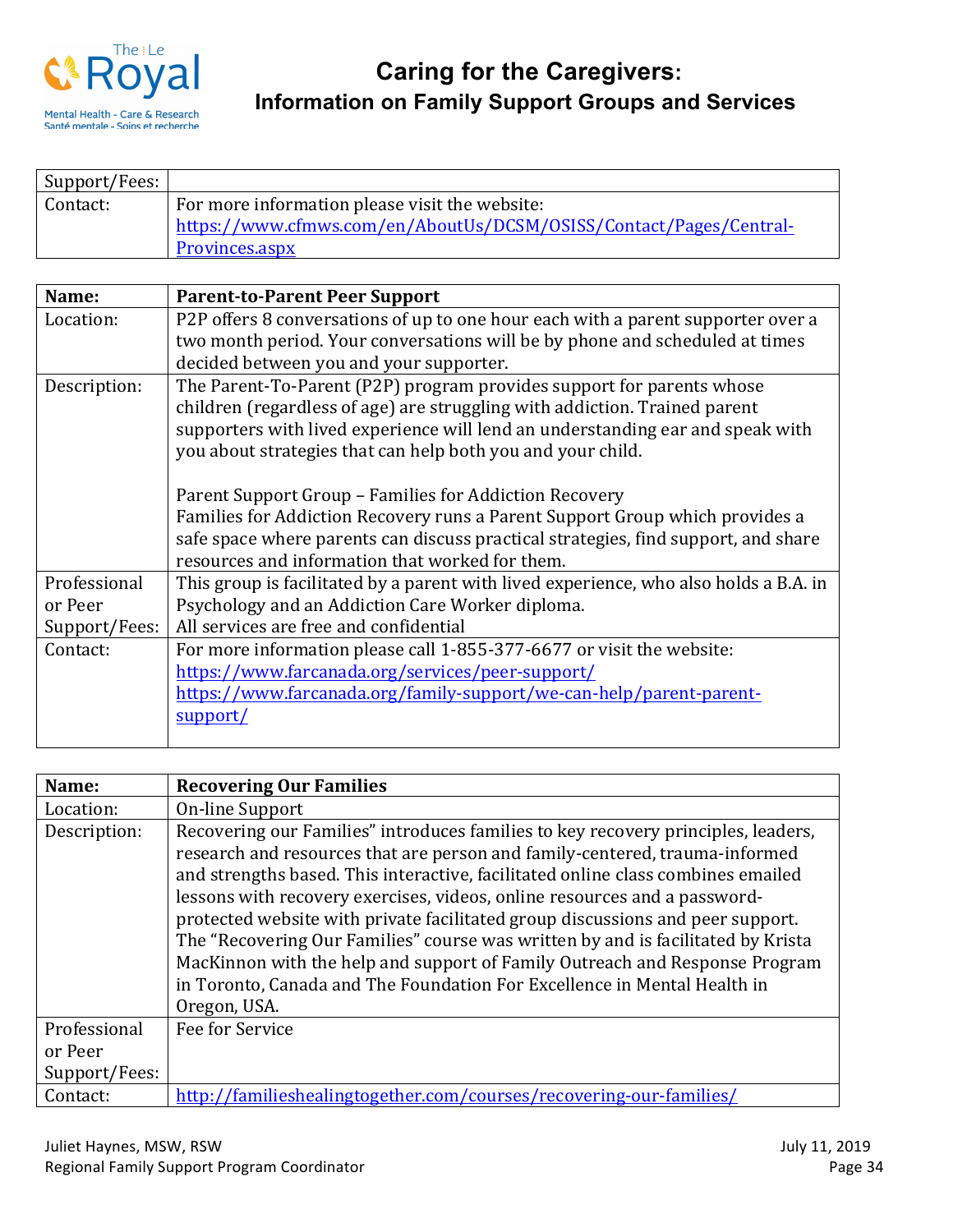

| Name:         | <b>Schizophrenia Society of Ontario</b>                                                                                                                                                                                                                                                                                                                                                                                                                                                                                                                                                                                                                                                                                                                                               |
|---------------|---------------------------------------------------------------------------------------------------------------------------------------------------------------------------------------------------------------------------------------------------------------------------------------------------------------------------------------------------------------------------------------------------------------------------------------------------------------------------------------------------------------------------------------------------------------------------------------------------------------------------------------------------------------------------------------------------------------------------------------------------------------------------------------|
| Location:     | Ask The Expert Call Line and Email                                                                                                                                                                                                                                                                                                                                                                                                                                                                                                                                                                                                                                                                                                                                                    |
| Description:  | Ask the Expert (ATE) assists individuals and families living with schizophrenia<br>and psychosis across Ontario through telephone, online and in-person support.<br>ATE is staffed by a team of trained mental health counselors who provide<br>customized, supportive counseling, advice on system navigation and connects<br>clients to local resources and services available throughout the province. All<br>questions and responses are kept private and confidential.<br>Topics:<br>First episode or new diagnosis of schizophrenia/psychosis<br>Persistent, ongoing situations of schizophrenia and related mental illness<br>Justice and mental health<br>Housing<br>Employment/ODSP<br>Early intervention<br>Medications<br>Signs and symptoms of mental illness<br>Advocacy |
| Professional  | Free                                                                                                                                                                                                                                                                                                                                                                                                                                                                                                                                                                                                                                                                                                                                                                                  |
| or Peer       |                                                                                                                                                                                                                                                                                                                                                                                                                                                                                                                                                                                                                                                                                                                                                                                       |
| Support/Fees: |                                                                                                                                                                                                                                                                                                                                                                                                                                                                                                                                                                                                                                                                                                                                                                                       |
| Contact:      | To speak with a mental health counselor, please call 1-855-449-9949                                                                                                                                                                                                                                                                                                                                                                                                                                                                                                                                                                                                                                                                                                                   |
|               | Office hours are Monday to Friday from 9:00 a.m. to 5:00 p.m                                                                                                                                                                                                                                                                                                                                                                                                                                                                                                                                                                                                                                                                                                                          |
|               | Or complete application on website: http://www.schizophrenia.on.ca/Programs-                                                                                                                                                                                                                                                                                                                                                                                                                                                                                                                                                                                                                                                                                                          |
|               | Services/Ask-the-Expert                                                                                                                                                                                                                                                                                                                                                                                                                                                                                                                                                                                                                                                                                                                                                               |

| Name:         | <b>SMART Recovery for Family and Friends</b>                      |
|---------------|-------------------------------------------------------------------|
| Location:     | On-line Support Meetings and Message Board for Family and Friends |
| Description:  | http://www.smartrecovery.org/resources/Family&FriendsBrochure.pdf |
| Professional  | Trained Volunteer Facilitators/Membership fee                     |
| or Peer       |                                                                   |
| Support/Fees: |                                                                   |
| Contact:      | Registration required: smartrecovery.org/community/register.php   |
|               | Once registered, online meeting:                                  |
|               | smartrecovery.org/community/123flashchat.php                      |

### **Alanon Family Groups**

For on-line meetings email wso@al-anon.org For meeting information call 1.888.425.2666 Or visit http://al-anon.alateen.org Or visit http://al-anon.alateen.on.ca.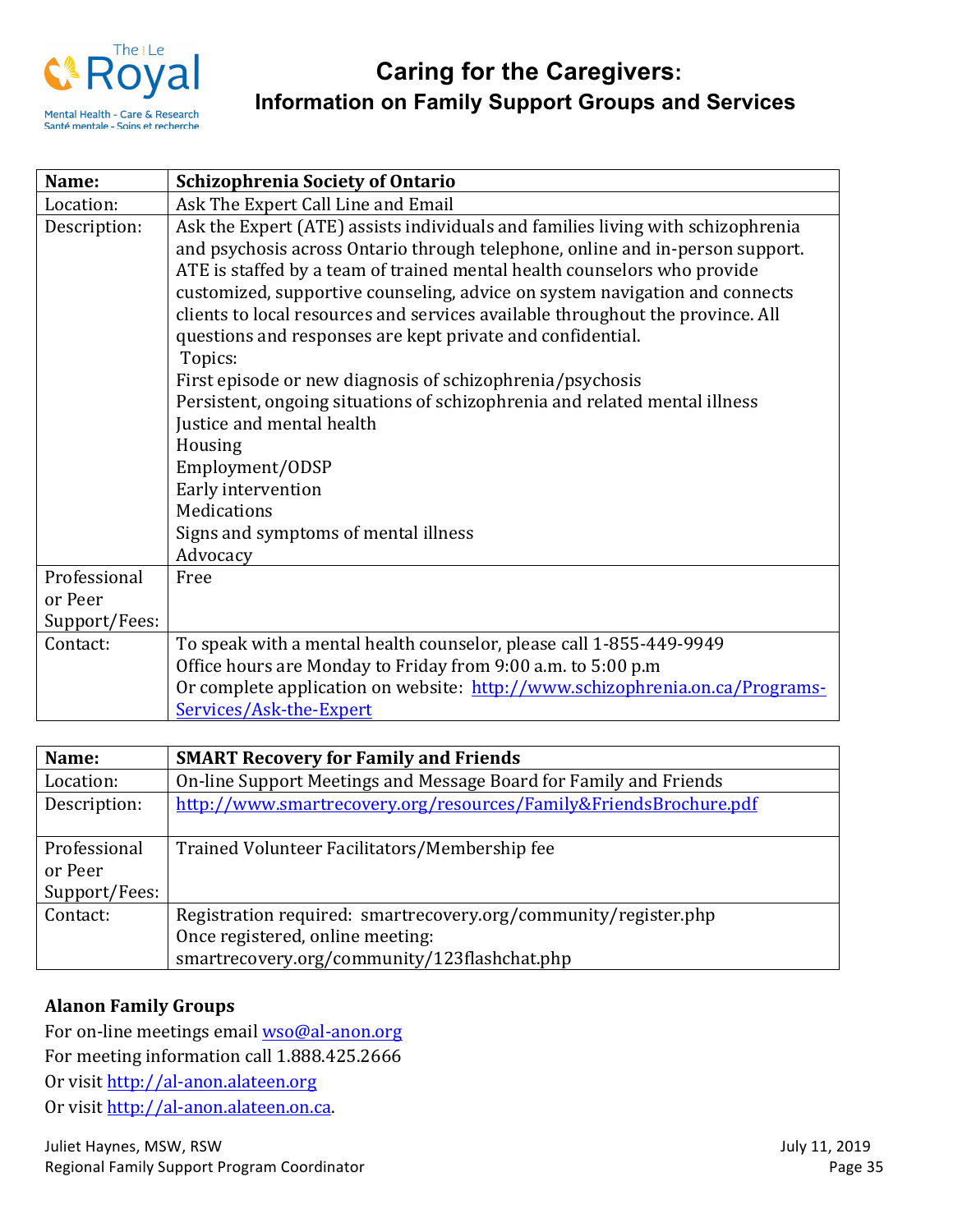

#### **BC Partners for Mental Health "Here to Help Family Tool Kit"**

http://www.heretohelp.bc.ca/workbook/family-toolkit

#### **CAMH "A Family Guide to Concurrent Disorders"**

https://www.camh.ca/en/hospital/health\_information/a\_z\_mental\_health\_and\_addiction\_information/co ncurrent\_disorders/Documents/partnering\_families\_famguide.pdf

#### **City of Ottawa**

http://ottawa.ca/en/residents/public-health/healthy-living/caregiver-guide

#### **E-mental Health**

http://primarycare.ementalhealth.ca/Ottawa-Carleton/How-to-Support-a-Friend-or-Family-Memberwith-a-Mental-Disorder/index.php?m=article&ID=8911

http://primarycare.ementalhealth.ca/Ottawa-Carleton/Waiting-for-Mental-Health-Services-What-Parents-and-Caregivers-Can-Do/index.php?m=article&ID=19719

#### **Roller Coaster to Recovery**

http://www.f-a-c.ca/

## The LEAP (Listen, Empathize, Agree, Partner) Institute

http://dramador.com/the-leap-institute/ https://www.youtube.com/playlist?list=PL72EA4FADA3E36ECF

#### **Changing CARE: Embrace Resource Hub**

Designed to meet the unique needs of family caregivers in the addiction and mental health system across Cornwall, Stormont, Dundas, Glengarry and Akwesasne, Ontario. http://embracecaregivers.com/en/

#### **The Ontario Caregiver Organization**

https://www.ontariocaregiver.ca/en/index.aspx **Caregiver Quiz** https://www.ontariocaregiver.ca/en/find-support/resources/Caregiver-Quiz--The-Ontario-Caregiver-Organization.pdf